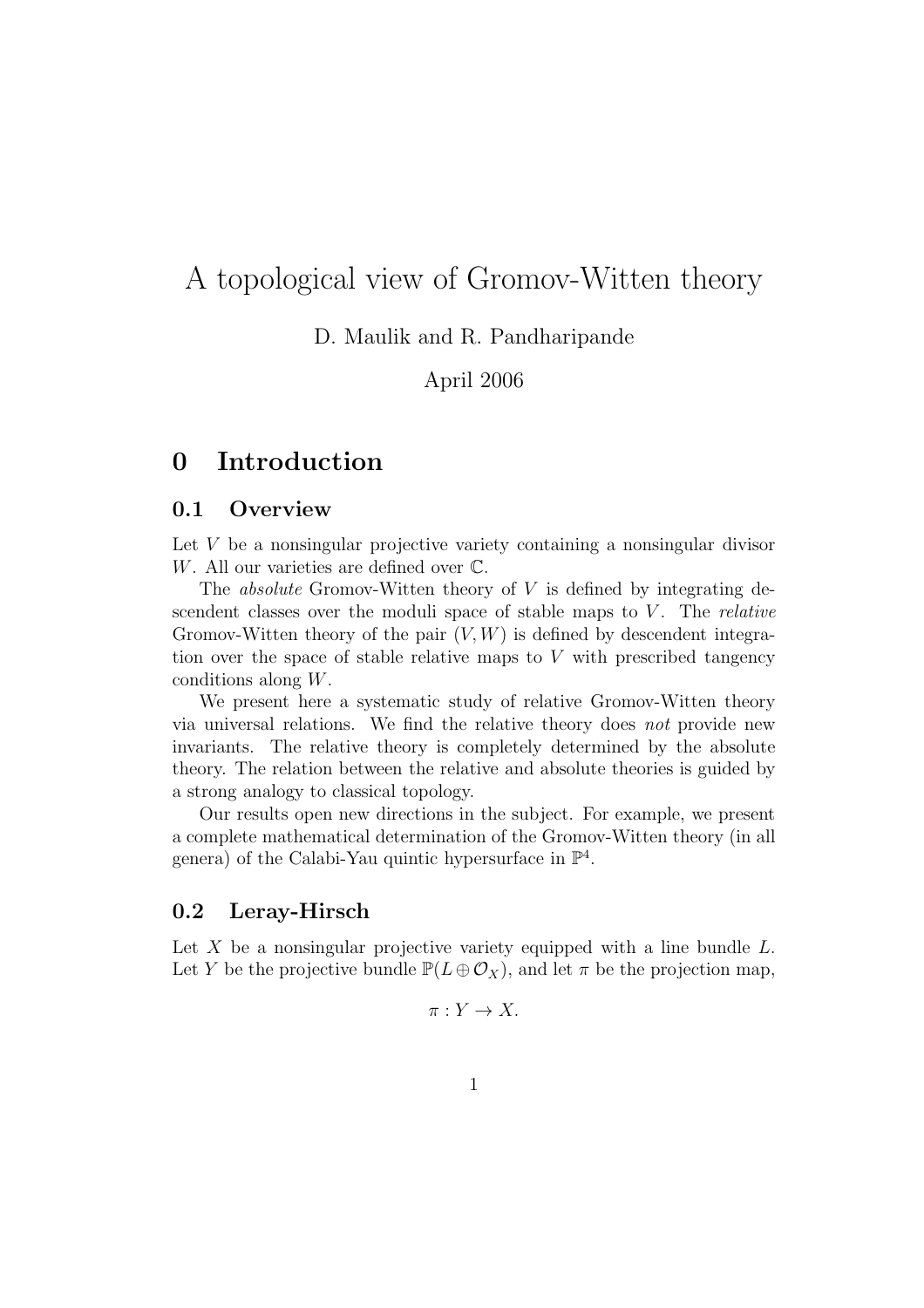The summands  $L$  and  $\mathcal{O}_X$  respectively determine divisors

$$
D_0, D_\infty \subset Y
$$

isomorphic to X via  $\pi$ .

We consider four descendent Gromov-Witten theories (in all genera) of the projective bundle  $Y$ : the absolute Gromov-Witten theory of  $Y$  and the relative Gromov-Witten theories of the three pairs

$$
(Y, D_0), (Y, D_{\infty}), (Y, D_0 \cup D_{\infty}).
$$

The first result of the paper is a reconstruction theorem for the Gromov-Witten theories of  $Y$  in terms of  $X$ .

**Theorem 1.** All four theories of Y can be uniquely and effectively reconstructed from the Gromov-Witten theory of X and the class  $c_1(L) \in H^2(X, \mathbb{Q})$ .

Theorem 1 is proven in Section 1 by exhibiting an explicit set of recursions. The two main techniques used are localization (with respect to the natural fiberwise  $\mathbb{C}^*$ -action on Y) and degeneration. Equivariant relative invariants of  $\mathbb{P}^1$  appear as constants in the recursions. We view Theorem 1 as a Leray-Hirsch result in Gromov-Witten theory.

## 0.3 Relative in terms of absolute

Let V be a nonsingular projective variety containing a nonsingular divisor W. Let

$$
N \to W
$$

be the normal bundle of  $W$  in  $V$ .

Let F be the degeneration to the normal cone of W, the blow-up of  $V \times \mathbb{C}$ along the subvariety  $W \times 0$ . Let

$$
\epsilon: \mathcal{F} \to \mathbb{C}
$$

be the projection to the second factor. We find

$$
\epsilon^{-1}(0) = V \cup_W \mathbb{P}(N \oplus \mathcal{O}_W)
$$

where the inclusion

$$
W \subset \mathbb{P}(N \oplus \mathcal{O}_W)
$$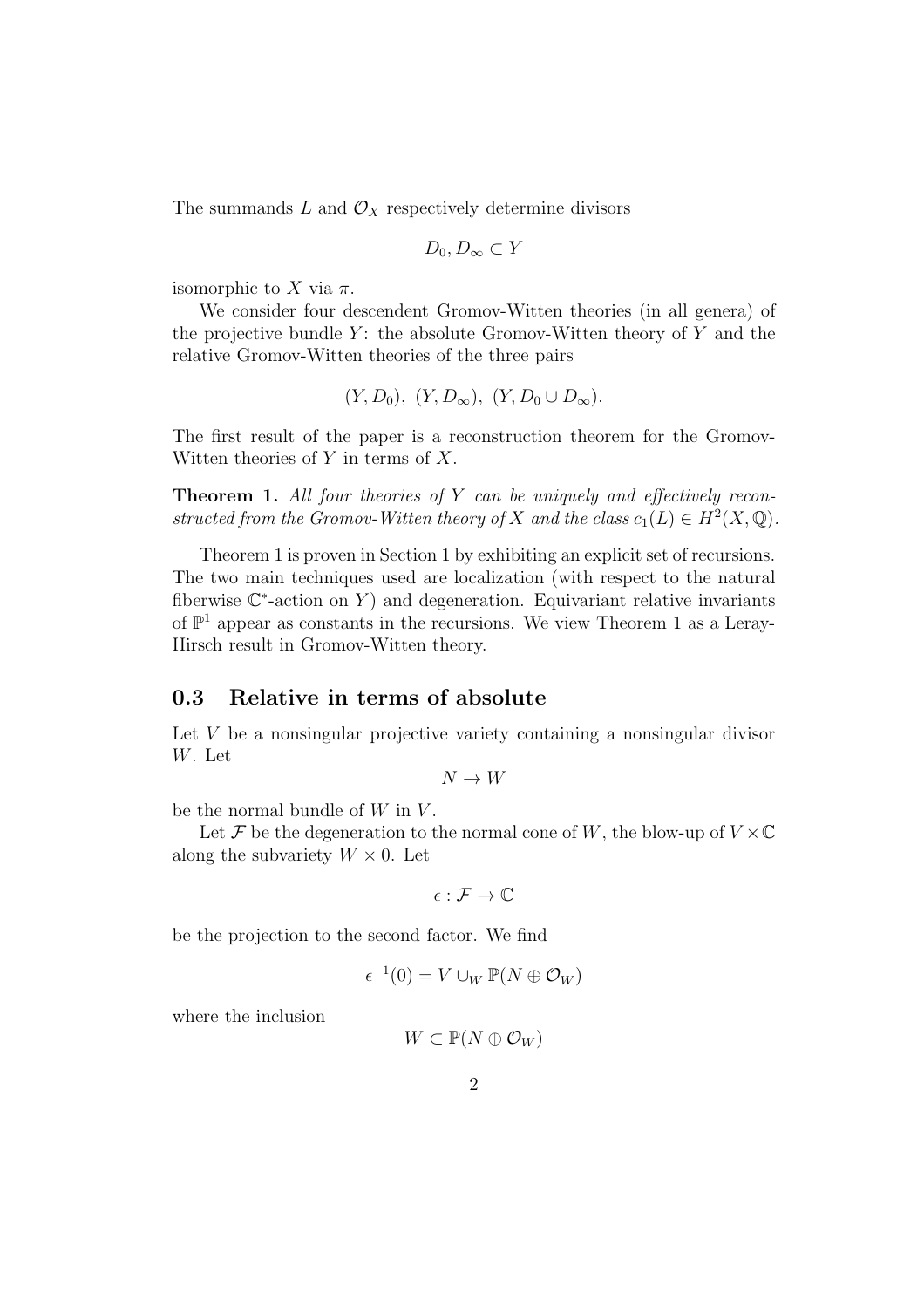is determined by summand  $N$ . The degeneration formula  $[2, 12, 14, 15]$ expresses the absolute Gromov-Witten theory of  $V$  in terms of the relative theories of the pairs  $(V, W)$  and  $(\mathbb{P}(N \oplus \mathcal{O}_W), W)$ .

Theorem 1 together with an inversion of the degeneration formula yields the following result proven in Section 2.

**Theorem 2.** The relative Gromov-Witten theory of the pair  $(V, W)$  can be uniquely and effectively reconstructed from the absolute theory of  $V$ , the absolute theory of W, and the restriction map  $H^*(V, \mathbb{Q}) \to H^*(W, \mathbb{Q})$ .

We view Theorem 2 as a Gromov-Witten analogue of the standard long exact sequence relating absolute and relative cohomology theories.

### 0.4 Mayer-Vietoris

Let V be a nonsingular projective variety, and let

$$
\epsilon: \mathcal{V} \to \Delta
$$

be a flat family over a disk  $\Delta \subset \mathbb{C}$  at the origin satisfying:

- $(i)$   $\nu$  is nonsingular,
- (ii)  $\epsilon$  is smooth over the punctured disk  $\Delta^* = \Delta \setminus \{0\},\$
- (iii)  $\epsilon^{-1}(1) \stackrel{\sim}{=} V$ ,

(iv)  $\epsilon^{-1}(0) = V_1 \cup_W V_2$  is a normal crossings divisor in  $V$ .

The family  $\epsilon$  defines a canonical map

$$
H^*(V_1 \cup_W V_2, \mathbb{Q}) \to H^*(V, \mathbb{Q})
$$

with image defined to be the *nonvanishing* cohomology of V.

The degeneration formula and Theorem 2 together yield a Mayer-Vietoris result.<sup>1</sup>

Theorem 3. The Gromov-Witten theory of the nonvanishing cohomology of V can be uniquely and effectively reconstructed from the absolute theories of  $V_1$ ,  $V_2$ , and W and the restriction maps

$$
H^*(V_1, \mathbb{Q}) \to H^*(W, \mathbb{Q}), \quad H^*(V_2, \mathbb{Q}) \to H^*(W, \mathbb{Q}).
$$

<sup>&</sup>lt;sup>1</sup>If  $H_2(V,\mathbb{Z})$  has torsion  $\tau$ , the Gromov-Witten theory of V determined by Theorem 3 is defined with curve classes valued in  $H_2(V,\mathbb{Z})/\tau$ . Torsion differences can be lost in degeneration. However, torsion collapsing is not required for Theorems 1 and 2.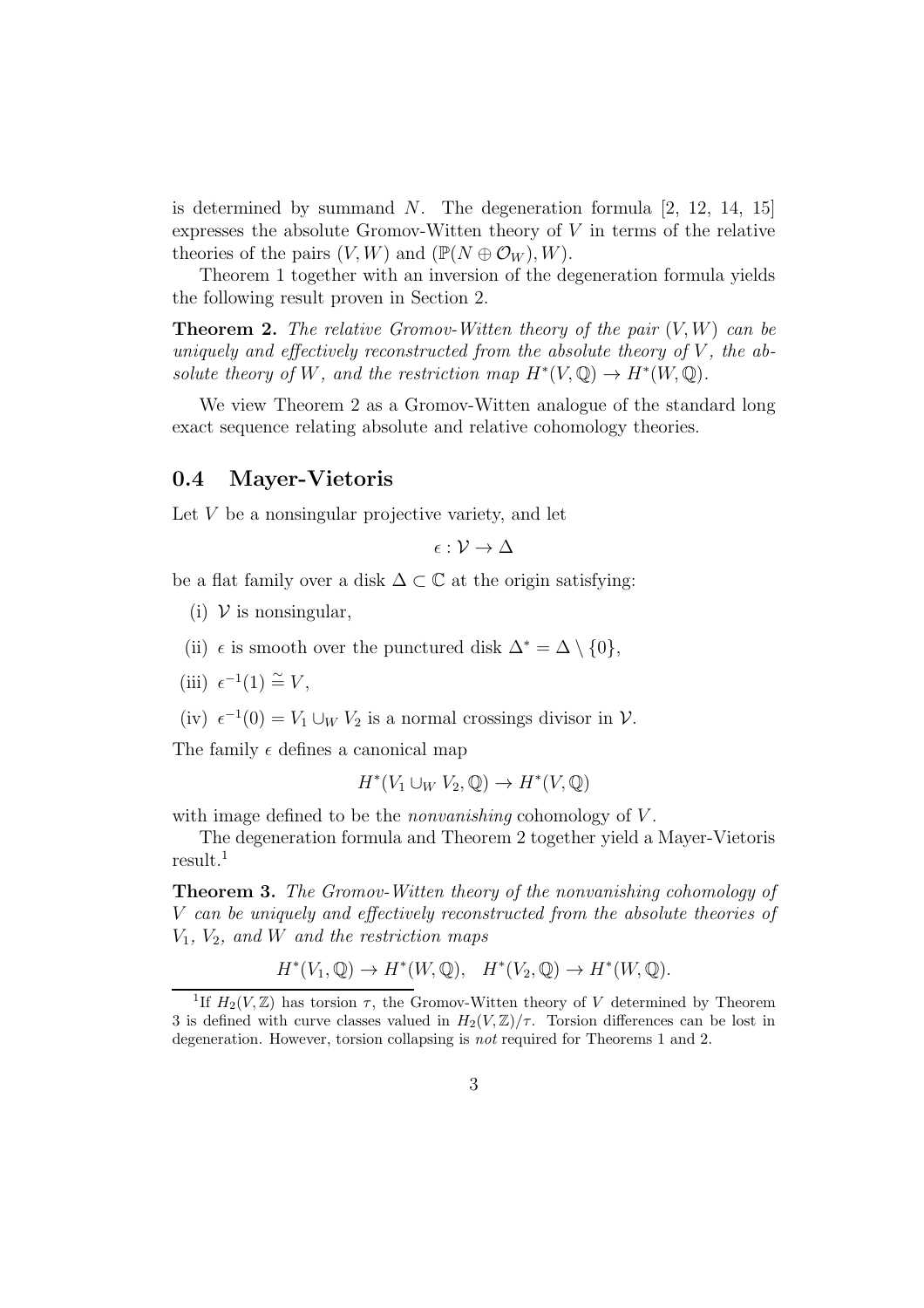## 0.5 Hypersurfaces

#### 0.5.1 Hypersurface pairs

A hypersurface pair  $(V, W)$  is a nonsingular hypersurface  $V \subset \mathbb{P}^r$  together with a nonsingular divisor  $W \subset V$  defined by a complete intersection in  $\mathbb{P}^r$ .

Let  $\beta \in H_2(V, \mathbb{Z})$  be a curve class. Let  $\overrightarrow{\mu}$  be an ordered partition,

$$
\sum_j \mu_j = \int_{\beta} [W],
$$

with positive parts. The moduli space  $\overline{M}_{g,n}(V/W,\beta, \overrightarrow{\mu})$  parameterizes stable relative maps from genus g, n-pointed curves to V of class  $\beta$  with multiplicities along W determined by  $\overrightarrow{\mu}$ .

The relative conditions in the theory correspond to partitions weighted by the cohomology of W. Let  $\delta_1, \ldots, \delta_{m_W}$  be a basis of  $H^*(W, \mathbb{Q})$ . A cohomology weighted partition  $\nu$  consists of an *unordered* set of pairs,

$$
\left\{(\nu_1,\delta_{s_1}),\ldots,(\nu_{\ell(\nu)},\delta_{s_{\ell(\nu)}})\right\},\,
$$

where  $\sum_j \nu_j$  is an *unordered* partition of  $\int_{\beta} [W]$ . The automorphism group, Aut $(\nu)$ , consists of permutation symmetries of  $\nu$ .

The *standard* order on the parts of  $\nu$  is

$$
(\nu_i, \delta_{s_i}) > (\nu_{i'}, \delta_{s_{i'}})
$$

if  $\nu_i > \nu_{i'}$  or if  $\nu_i = \nu_{i'}$  and  $s_i > s_{i'}$ . Let  $\vec{\nu}$  denote the partition  $(\nu_1, \ldots, \nu_{\ell(\nu)})$ obtained from the standard order.

The descendent Gromov-Witten invariants of the hypersurface pair are defined by integration against the virtual class of the moduli of maps. Let  $\gamma_1, \ldots, \gamma_{m_V}$  be a basis of  $H^*(V, \mathbb{Q})$ , and let

$$
\left\langle \tau_{k_1}(\gamma_{l_1}) \cdots \tau_{k_n}(\gamma_{l_n}) \middle| \nu \right\rangle_{g,\beta}^{V/W} = \frac{1}{|\mathrm{Aut}(\nu)|} \int_{\overline{[M_{g,n}(V/W,\beta,\vec{\nu})]^{vir}}} \prod_{i=1}^n \psi_i^{k_i} \mathrm{ev}_i^*(\gamma_{l_i}) \cup \prod_{j=1}^{\ell(\nu)} \mathrm{ev}_j^*(\delta_{s_j}).
$$

Here, the second evaluations,

$$
\text{ev}_j: \overline{M}_{g,n}(V/W, \beta, \overrightarrow{\nu}) \to W
$$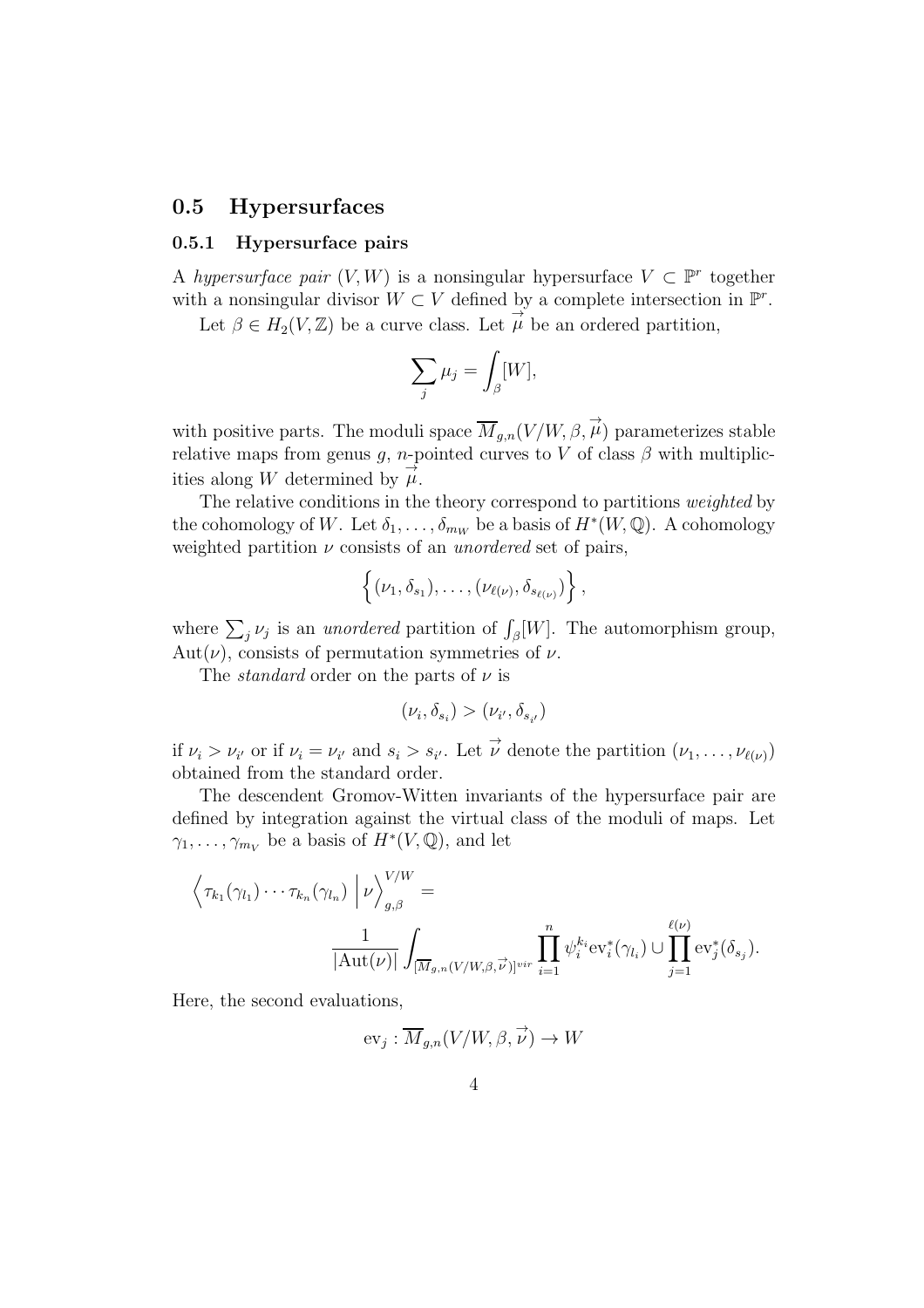are determined by the relative points.

Gromov-Witten invariants are defined (up to sign) for unordered weighted partitions  $\nu$ . To fix the sign, the integrand on the right side requires an ordering. The ordering is corrected by the automorphism prefactor.

#### 0.5.2 Simple classes

A class  $\gamma \in H^*(V, \mathbb{Q})$  is *simple* if  $\gamma$  lies in the image of the restriction map

$$
H^*(\mathbb{P}^r, \mathbb{Q}) \to H^*(V, \mathbb{Q}).
$$

The simple Gromov-Witten theory of V consists of the integrals of descendents of simple classes. Similarly, the simple Gromov-Witten theory of the pair  $(V, W)$  consists of integrals of descendents of simple classes with no restrictions on the cohomology classes of W in the relative constraints.

A refinement of Theorem 2 proven in Section 2 is valid for the geometry of the hypersurface pair  $(V, W)$ .

**Corollary 1.** The simple Gromov-Witten theory of a hypersurface pair  $(V, W)$ can be uniquely and effectively reconstructed from the simple Gromov-Witten theory of V, the full Gromov-Witten theory of W, and the restriction map  $H^*(V, \mathbb{Q}) \to H^*(W, \mathbb{Q}).$ 

### 0.5.3 Curves, surfaces, and 3-folds

Nonsingular curves have a rich Gromov-Witten theory including descendents of odd classes. The Gromov-Witten theory of curves is fully determined in [20, 21, 22].

Nonsingular surfaces in  $\mathbb{P}^3$  of degree up to 3 are rational with Gromov-Witten theories determined by localization [9, 10]. The  $K3$  surface in degree 4 is holomorphic symplectic — hence all Gromov-Witten invariants of the K3 vanish for nonconstant maps [1]. We will present a complete scheme for calculating the simple Gromov-Witten theory of surfaces of degree 5 and higher.

Nonsingular 3-folds in  $\mathbb{P}^4$  are determined by localization methods only in degrees 1 and 2. We present a complete scheme for calculating the simple Gromov-Witten theory of hypersurfaces of degree 3, 4, and 5 in  $\mathbb{P}^4$ .

Gromov-Witten theory is not interesting for 3-fold hypersurfaces of degree greater than 5 in  $\mathbb{P}^4$  since the moduli spaces of nonconstant maps have negative dimension.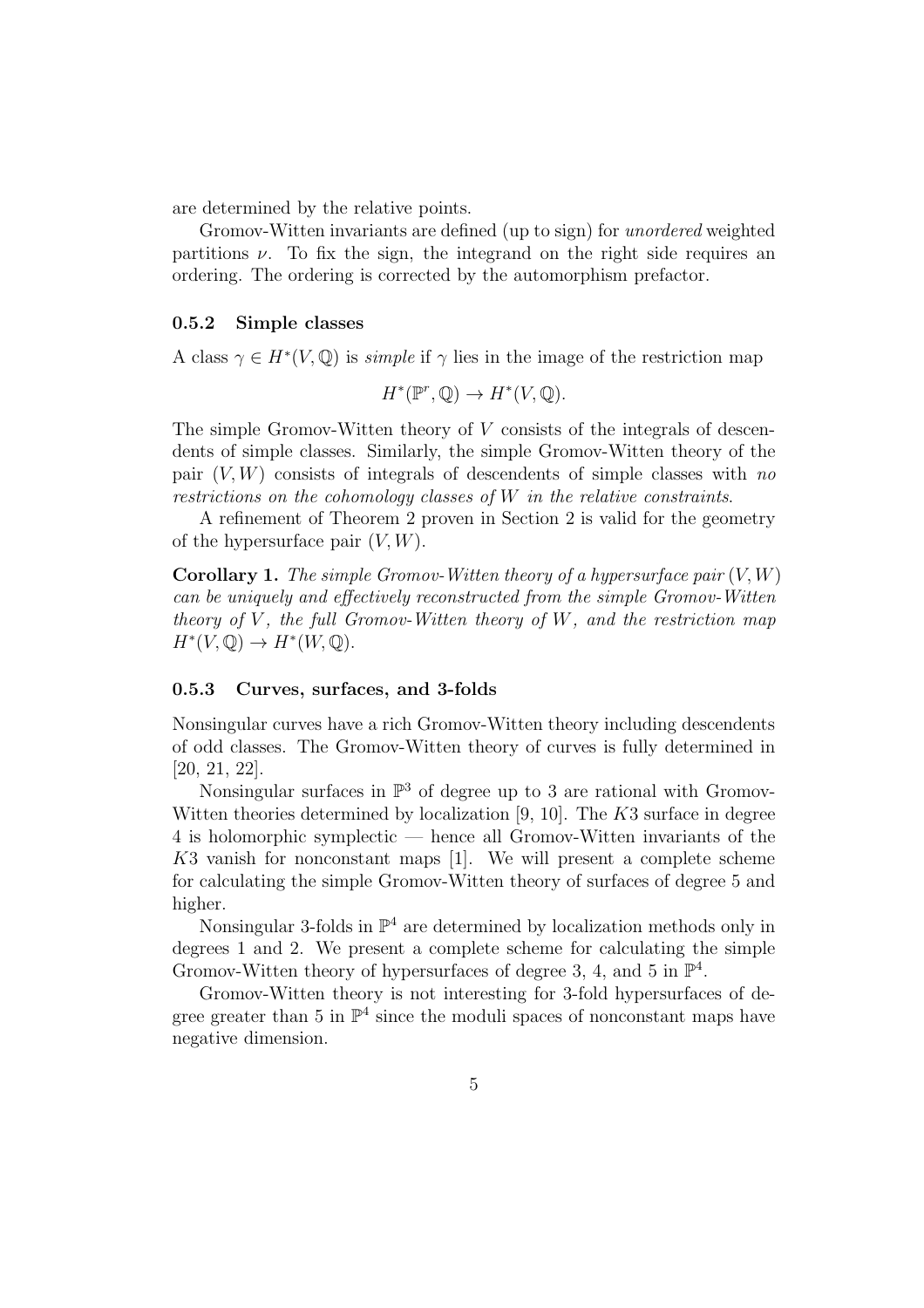#### 0.5.4 Calculation scheme

Let  $X \subset \mathbb{P}^r$  be a generic hypersurface of degree  $d \geq 2$  with equation f. Let

$$
h=h_1h_2
$$

be a product of generic polynomials of degree  $d-1$  and 1. Let t be a coordinate on C. The ideal

 $(tf-h)$ 

determines a subvariety

$$
\mathcal{X}\subset\mathbb{P}^r\times\mathbb{C}
$$

flat over C. The generic element of the family is a nonsingular hypersurface. The fiber over  $0 \in \mathbb{C}$  is a union,

$$
\mathcal{X}_0 = X_1 \cup_I X_2,
$$

of a hypersurface  $X_1$  with equation  $h_1$  and a hyperplane  $X_2$  with equation  $h_2$  along a complete intersection  $I \subset \mathbb{P}^r$  of type  $(d-1, 1)$ .

The total space of X is singular. The singular locus of X over  $0 \in \mathbb{C}$  is a complete intersection  $S \subset \mathbb{P}^r$  of type  $(d, d-1, 1)$  contained in I. Locally analytically, the singularities of  $X$  over  $0 \in \mathbb{C}$  are translates of the 3-fold double point.

Let  $\widetilde{\mathcal{X}}$  denote the blow-up of  $\mathcal{X}$  along the Weil divisor  $X_2$ . The total space  $\widetilde{\mathcal{X}}$  is nonsingular over  $0 \in \mathbb{C}$ . The fiber over  $0 \in \mathbb{C}$  is a union,

$$
\widetilde{\mathcal{X}}_0 = X_1 \cup_I \widetilde{X}_2,
$$

where  $X_1$  and I are as before and  $\widetilde{X}_2$  is the blow-up of  $X_2$  along S.

By the degeneration formula, the simple Gromov-Witten theory of  $X$ is determined by the simple Gromov-Witten theories of the pairs  $(X_1, I)$ and  $(X_2, I)$ . By Corollary 1, the simple Gromov-Witten theory of  $(X_1, I)$  is determined by the simple theory of  $X_1$  and the full theory of  $I$ . The simple Gromov-Witten theory of  $(X_2, I)$  requires, in addition, the simple theory of  $X_2$ .

By the application of Lemma 1 of Section 0.5.5 below to  $\widetilde{X}_2$ , we conclude the simple Gromov-Witten theory of  $X$  is determined by the simple theories of the hypersurfaces

$$
X_1, X_2 \subset \mathbb{P}^r
$$

of lower degree and the full theories of the varieties  $I$  and  $S$  of lower dimension.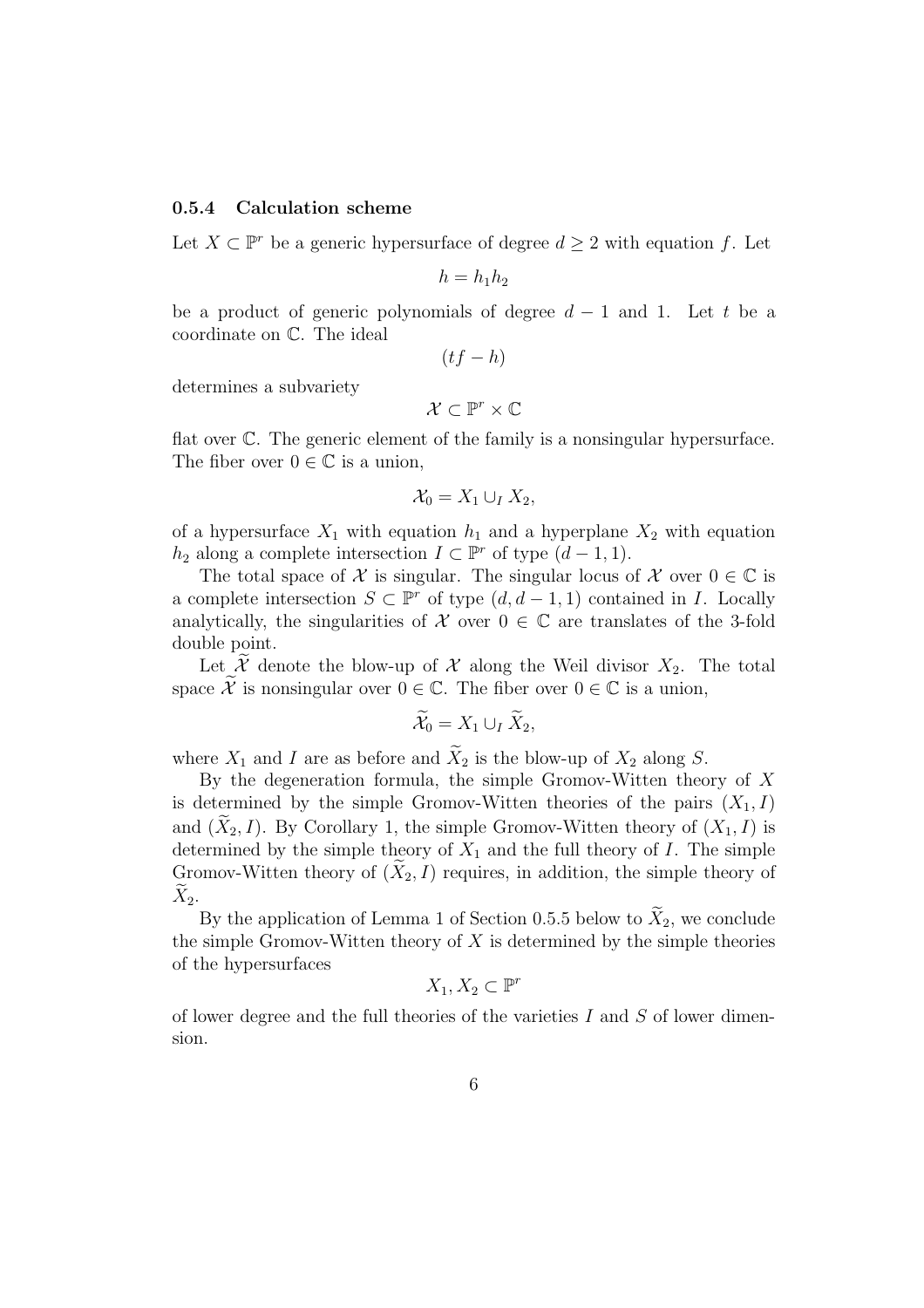#### 0.5.5 Blow-up Lemma

Let V be a nonsingular, projective variety. Let  $Z \subset V$  be the nonsingular complete intersection of two nonsingular divisors

$$
W_1, W_2 \subset V
$$

and let  $\widetilde{V}$  be the blow-up of V along Z.

**Lemma 1.** The Gromov-Witten theory of  $\widetilde{V}$  is uniquely and effectively determined by the Gromov-Witten theories of V,  $W_1$ , and Z and the restriction maps

$$
H^*(V, \mathbb{Q}) \to H^*(W_1, \mathbb{Q}) \to H^*(Z, \mathbb{Q}).
$$

Only the absolute Gromov-Witten theory of one of the divisors is needed in Lemma 1. However, an optimal result should avoid both divisors. Lemma 1 is proven in Section 3.

#### 0.5.6 Surfaces

The calculation scheme determines the simple Gromov-Witten invariants of surfaces of degree  $d \geq 5$  in  $\mathbb{P}^3$ .

For example, the simple Gromov-Witten theory of the degree 5 surface  $S<sub>5</sub>$  is determined in terms of the Gromov-Witten theories of the following spaces:

$$
\mathbb{P}^2, S_4, C_4, \mathbb{P}^0,
$$

where  $S_4$  is a K3 surface and  $C_4$  is a nonsingular quartic plane curve.

For surfaces of general type, Gromov-Witten invariants in the adjunction genus with primary field insertions are determined by gauge theory: Taubes' tetrology connects these Gromov-Witten invariants to Seiberg-Witten theory [23, 24, 25, 26]. In Section 3.3, we present a calculation of

$$
\langle 1 \rangle_{6, K}^{S_5} = -1
$$

by our method. The structure of Gromov-Witten theory in other genera or with descendent insertions is not known.<sup>2</sup>

 $2$ See [13, 18] for recent progress.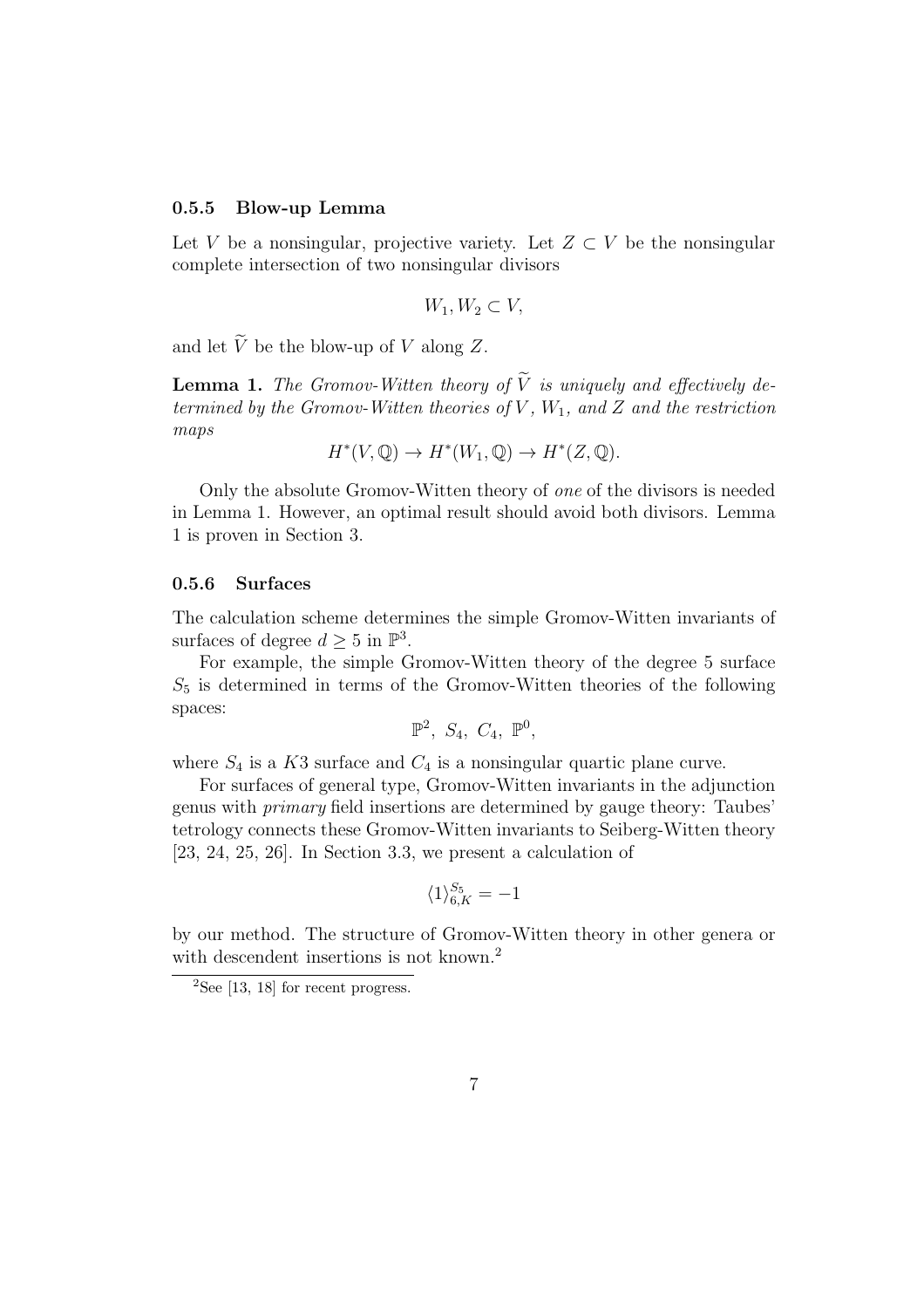#### 0.5.7 3-folds

The calculation scheme determines the simple Gromov-Witten invariants of hypersurfaces of degree 3, 4, and 5 in  $\mathbb{P}^4$  in terms of known theories.

The Calabi-Yau quintic 3-fold  $Q \subset \mathbb{P}^4$  appears to be the most difficult hypersurface captured by the scheme. The Gromov-Witten invariants of Q are determined in terms of the Gromov-Witten theories of the following spaces:

 $\mathbb{P}^3$ ,  $\mathbb{P}^2$ ,  $S_2$ ,  $S_3$ ,  $S_4$ ,  $C_{1,2}$ ,  $C_{2,3}$ ,  $C_{3,4}$ ,  $C_{4,5}$ .

Here,  $S_d \subset \mathbb{P}^3$  is a nonsingular degree d surface, and  $C_{d_1,d_2} \subset \mathbb{P}^3$  is a nonsingular complete intersection curve of type  $(d_1, d_2)$ .

The quintic scheme, the first mathematical determination of the Gromov-Witten theory of Q, is presented in Section 3.2

#### 0.5.8 Further directions

Our calculation scheme using degeneration and Mayer-Vietoris can be pursued in several other contexts — hypersurfaces are treated here as the first illustration of the method. For example, the simple Gromov-Witten theories of all surface and 3-fold complete intersections in projective space are determined similarly. See [18] for further directions.

## 0.6 Gathmann's proposal

Our last topic concerns Gathmann's proposal for the calculation of higher genus Gromov-Witten invariants of the quintic  $Q \subset \mathbb{P}^4$ .

Gathmann has studied the Gromov-Witten invariants of Q in genus 0 and 1 via a relation to the Gromov-Witten theory of  $\mathbb{P}^4$  — the opposite direction of the scheme discussed in Section 0.5. Theorem 1 allows us to pursue Gathmann's proposal in all genera.

Let G be the blow-up of  $\mathbb{P}^4 \times \mathbb{C}$  along the subvariety  $Q \times 0$ . Let

$$
\epsilon:\mathcal{G}\to\mathbb{C}
$$

be the projection to the second factor. We find

$$
\epsilon^{-1}(0) = \mathbb{P}^4 \cup_Q \mathbb{P}(\mathcal{O}_Q(5) \oplus \mathcal{O}_Q)
$$

where the inclusion

$$
Q \subset \mathbb{P}(\mathcal{O}_Q(5) \oplus \mathcal{O}_Q)
$$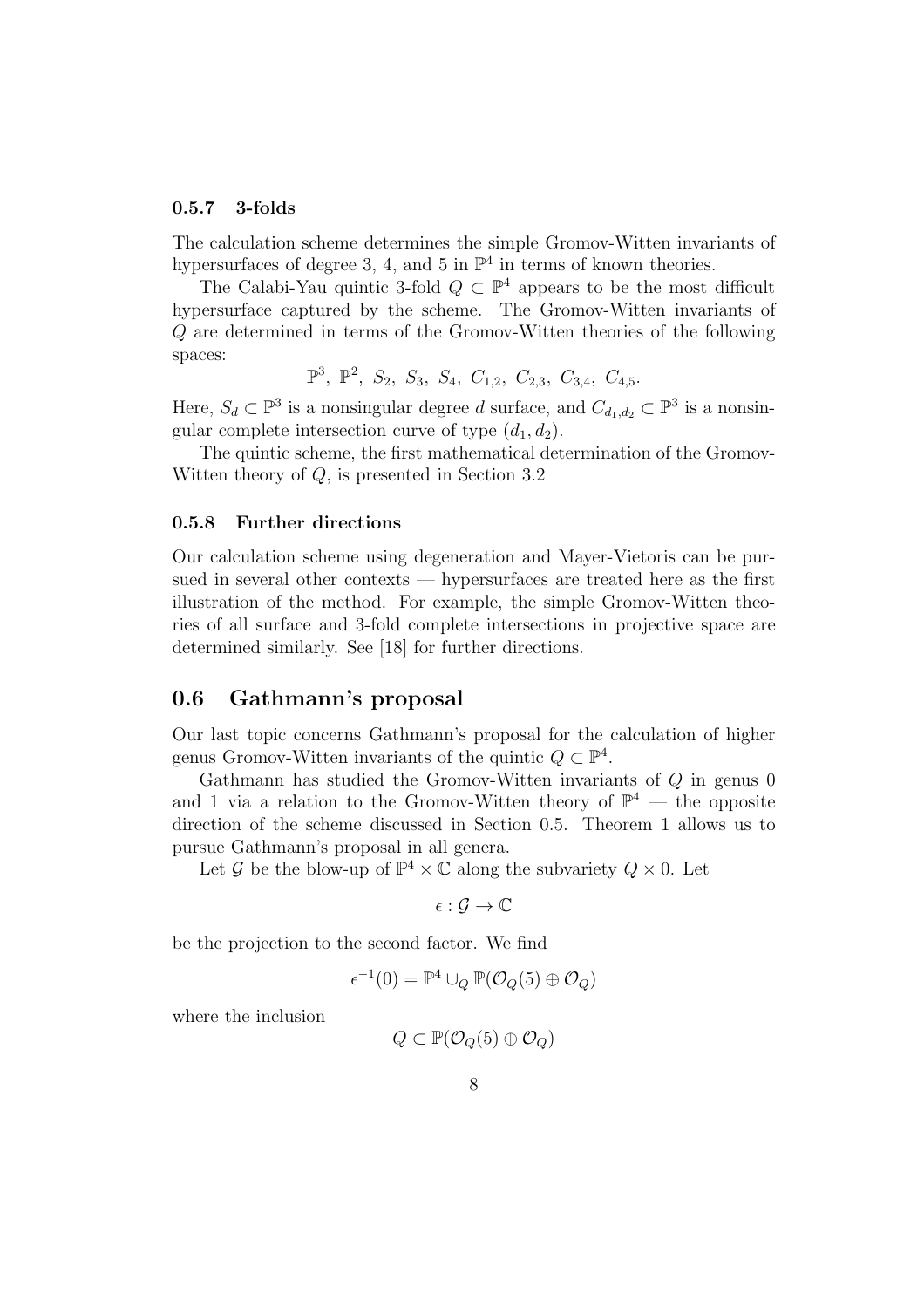is determined by the summand  $\mathcal{O}_Q(5)$ .

The degeneration formula [2, 12, 14, 15] expresses the absolute Gromov-Witten theory of  $\mathbb{P}^4$  in terms of the relative theories of the pairs  $(\mathbb{P}^4, Q)$ and  $(\mathbb{P}(\mathcal{O}_Q(5) \oplus \mathcal{O}_Q), D_0)$ . The absolute Gromov-Witten theory of  $\mathbb{P}^4$  may be computed by several methods [7, 9, 10]. Theorem 1 reduces the relative theory of  $(\mathbb{P}(\mathcal{O}_O(5)\oplus \mathcal{O}_O), D_0)$  to the absolute theory of Q. The degeneration formula then provides a system of equations for the relative invariants of  $(\mathbb{P}^4, Q)$  and the Gromov-Witten invariants  $N_{g,d}$  of Q.

Conjecture 1. The system of equations obtained from the degeneration formula and Theorem 1 determines both the relative theory of the pair  $(\mathbb{P}^4, Q)$ and the Gromov-Witten invariants  $N_{g,d}$  of Q.

Gathmann pursued the above method in genus 0 and 1 [5, 6, 8] via a different approach to the reduction of the relative theory of the pair

$$
(\mathbb{P}(\mathcal{O}_Q(5) \oplus \mathcal{O}_Q), D_0)
$$

to the absolute theory of Q. Theorem 1, however, is valid for all genera. Gathmann's method and Theorem 1 together provide a computation scheme for all  $N_{g,d}$  so long as the arising equations are nonsingular.

We have proven Conjecture 1 in genus  $2^3$  Even if the nonsingularity is not known beforehand, the computation can be undertaken in genus  $q > 3$ . Gathmann's proposal, though difficult and not yet certain for all genera, appears more suitable for calculations than the complete quintic scheme discussed in Section 0.5.

A very different approach to the Gromov-Witten theory of Q in genus 1 has been advanced in a series of papers by Zinger and collaborators [16, 27, 28, 29].

## 0.7 Acknowledgments

We thank J. Bryan for many helpful discussions. In particular, the quintic surface calculation in Section 3.3 was motivated by conversations with him. We have also benefitted from discussions with T. Graber, E. Katz, A. Okounkov, and A. Zinger.

D. M. was partially supported by an NSF graduate fellowship. R. P. was partially supported by the NSF and the Packard foundation.

<sup>3</sup>The proof is omitted here.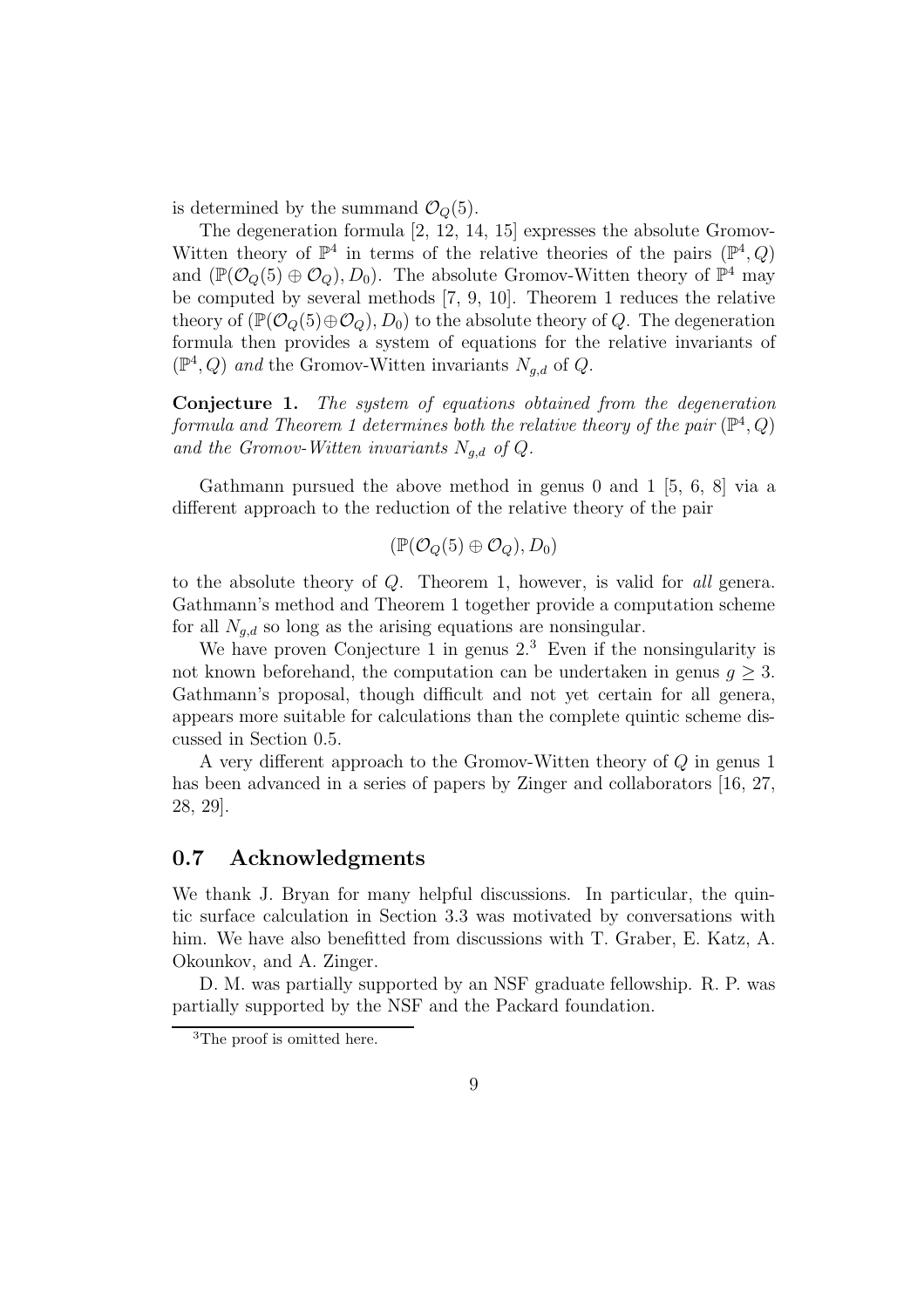# 1 Leray-Hirsch

## 1.1 Notation

#### 1.1.1 Cohomology

Let  $X$  be a nonsingular projective variety equipped with a line bundle  $L$ , and let Y be the projective bundle

$$
\pi: \mathbb{P}(L \oplus \mathcal{O}_X) \to X
$$

with sections  $D_0$ ,  $D_{\infty}$  corresponding to the summands L,  $\mathcal{O}_X$  respectively.

Let  $\delta_1, \ldots, \delta_{m_X}$  be a basis of  $H^*(X, \mathbb{Q})$  containing the identity element. We will often denote the identity by  $\delta_{Id}$ . The *degree* of  $\delta_i$  is the real grading in  $H^*(X, \mathbb{Q})$ . We view  $\delta_i$  as an element of  $H^*(Y, \mathbb{Q})$  via pull-back by  $\pi$ .

Let  $[D_0], [D_\infty] \in H^2(Y, \mathbb{Q})$  denote the cohomology classes associated to the divisors. Define classes in  $H^*(Y, \mathbb{Q})$  by

$$
\gamma_i = \delta_i ,
$$
  
\n
$$
\gamma_{m_X + i} = \delta_i \cdot [D_0] ,
$$
  
\n
$$
\gamma_{2m_X + i} = \delta_i \cdot [D_\infty] .
$$

We will use the following notation:

$$
\begin{array}{rcl}\n\gamma_i^{\delta} & = & \delta_{i \bmod m_X}, \\
\gamma_i^D & = & 1, [D_0], \text{ or } [D_\infty] \,.\n\end{array}
$$

The second assignment depends upon the integer part of  $(i - 1)/m_X$ . The set  $\{\gamma_1, \ldots, \gamma_{2m_X}\}\$  determines a basis of  $H^*(Y, \mathbb{Q})$ .

#### 1.1.2 Theorem 1 for the absolute theory of  $Y$

There is a fiberwise  $\mathbb{C}^*$ -action on Y determined by scaling the second factor in the sum  $L \oplus \mathcal{O}_X$ . The absolute theory of Y can be directly computed via the virtual localization formula of [10].

The  $\mathbb{C}^*$ -action on Y induces a canonical  $\mathbb{C}^*$ -action on the moduli space of stable maps  $\overline{M}_{g,n}(Y,\beta)$ . The C<sup>\*</sup>-fixed loci of  $\overline{M}_{g,n}(Y,\beta)$  are determined by bipartite graphs. The vertices correspond to spaces of stable maps to  $D_0$  or  $D_{\infty}$  — both targets are canonically isomorphic to X. The virtual localization formula reduces the Gromov-Witten invariants of Y to Hodge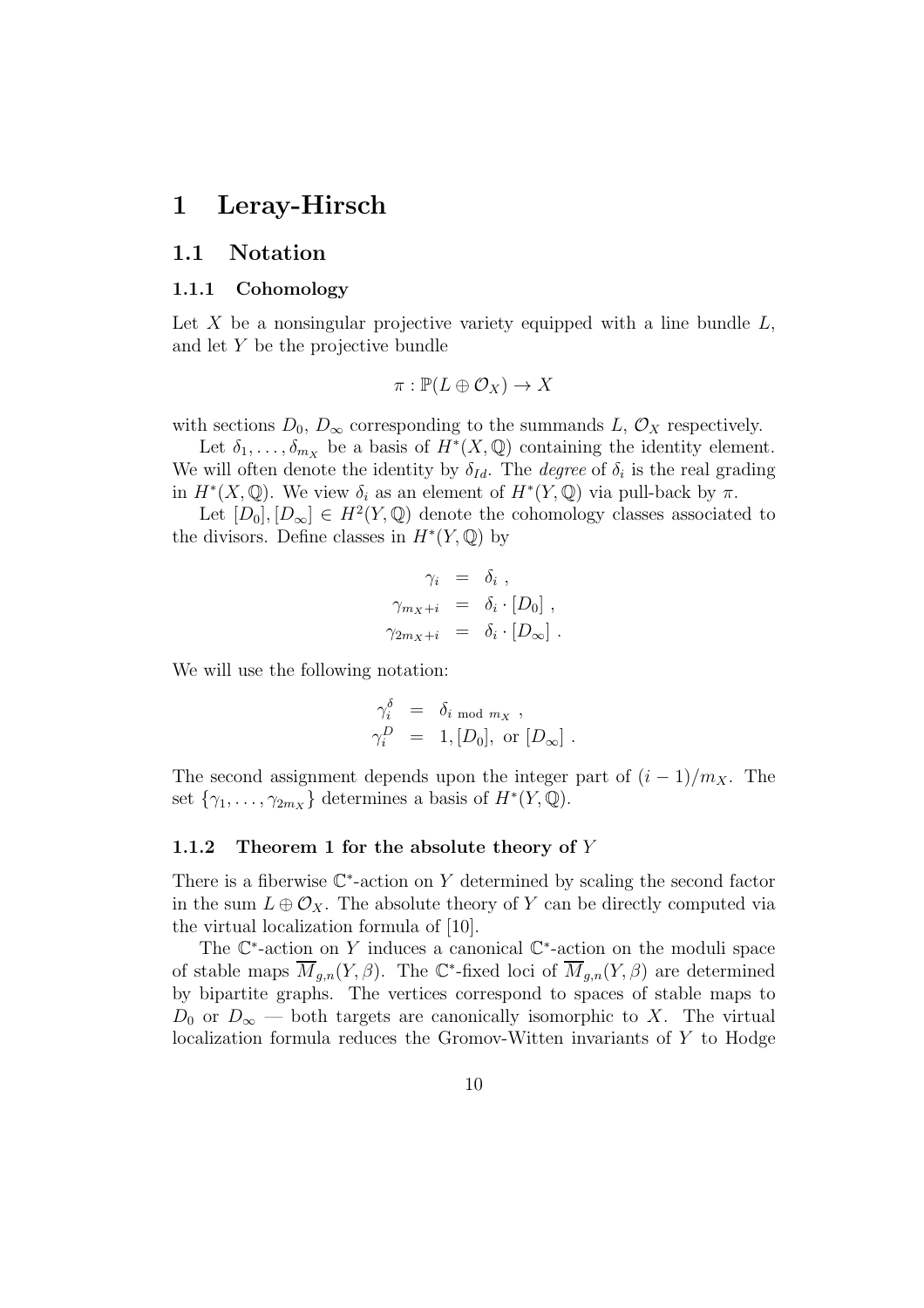integrals in the Gromov-Witten theory of  $X$ . The Hodge insertions may be removed by the relations of [3]. The proof of Theorem 1 for the absolute theory of  $Y$  is complete.

#### 1.1.3 Brackets

We will use the following bracket notation for the Gromov-Witten invariants of the pair  $(Y, D_0)$ :

$$
\left\langle \mu \Big| \prod_i \tau_{k_i}(\gamma_{l_i}) \right\rangle_{g,\beta} = \frac{1}{|\mathrm{Aut}(\mu)|} \int_{[\overline{M}_{g,n}(Y/D_0,\beta,\vec{\mu})]^{\mathrm{vir}}} \prod_i \psi_i^{k_i} \mathrm{ev}_i^*(\gamma_{l_i}) \cup \prod_j \mathrm{ev}_j^*(\delta_{r_j}),
$$

where

$$
\mu = \{(\mu_1, \delta_{r_1}), \ldots, (\mu_{\ell(\mu)}, \delta_{r_{\ell(\mu)}})\}
$$

is a partition weighted by the cohomology of  $X$  and

$$
\sum_j \mu_j = \int_{\beta} [D_0].
$$

Relative invariants are defined only when  $\int_{\beta} [D_0] \geq 0$ .

For the pair  $(Y, D_{\infty})$ , the relative conditions will be written on the right side of the bracket:

$$
\Big\langle \prod_i \tau_{k_i}(\gamma_{l_i}) \Big| \nu \Big\rangle_{g,\beta}.
$$

The invariants of the pairs  $(Y, D_0)$  and  $(Y, D_{\infty})$  are termed type I.

For the pair  $(Y, D_0 \cup D_{\infty})$ , the relative conditions for  $D_0$  will be written on the left side and the relative conditions for  $D_{\infty}$  will be written on the right side:

$$
\Big\langle \mu \Big| \prod_i \tau_{k_i}(\gamma_{l_i}) \Big| \nu \Big\rangle_{g,\beta}.
$$

The invariants of  $(Y, D_0 \cup D_{\infty})$  are termed type II.

The above brackets denote Gromov-Witten invariants with connected domain curves. Disconnected invariants arise naturally in the degeneration formula. We will treat disconnected invariants as products of connected invariants except in the study of rubber targets in Section 1.5. However, our proof of Theorem 1 is valid without assuming the product rule. The connected/disconnected issue will be discussed carefully in Section 1.8.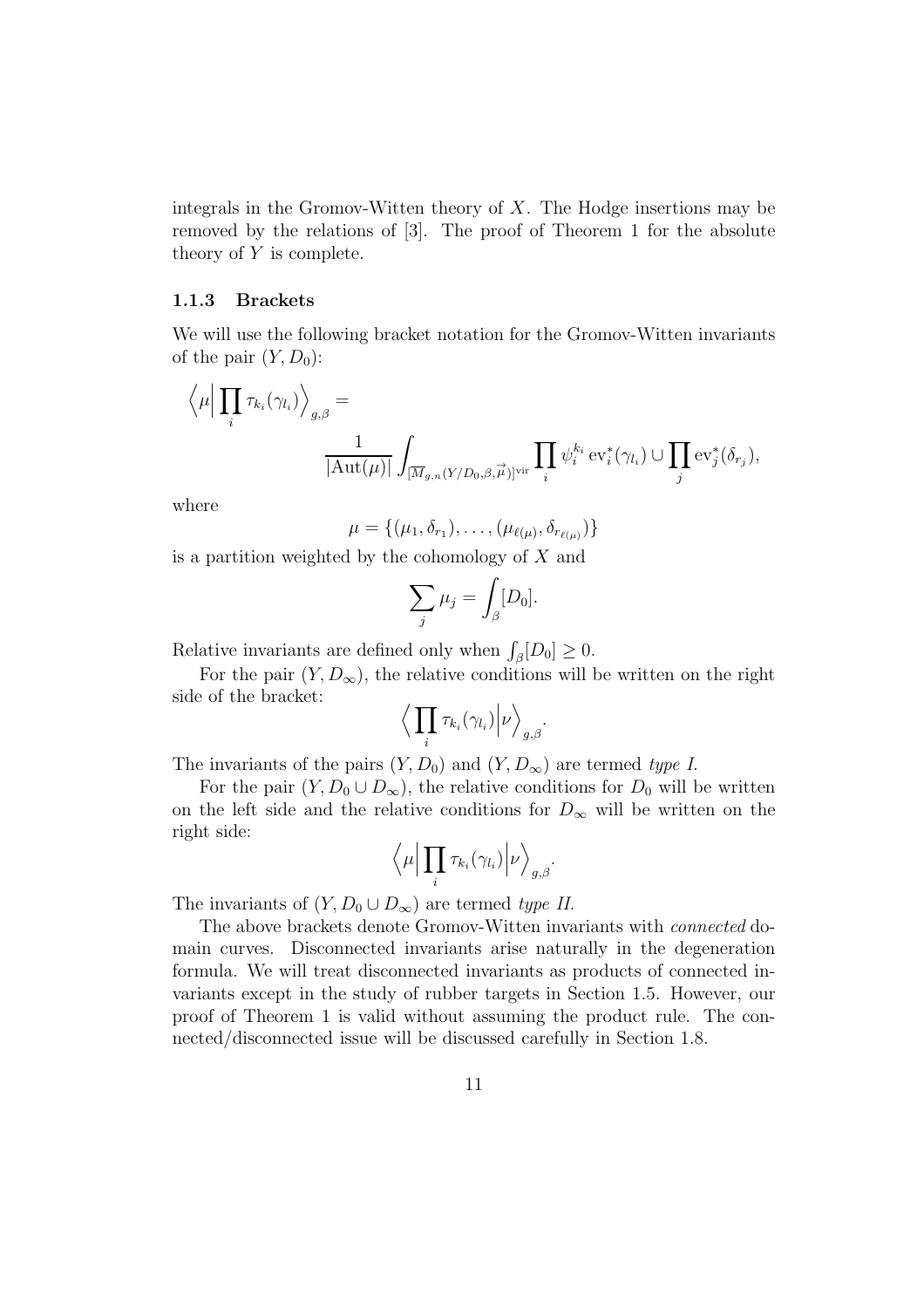#### 1.1.4 Partition terminology

The following constants associated to a weighted partition  $\mu$  will arise often:

- $deg(\mu) = \sum_i deg(\delta_{r_i})$ , the total degree of the cohomology weights,
- $Id(\mu)$  equals the number occurences of the pair  $(1, \delta_{Id})$  in  $\mu$ ,
- $\mathfrak{z}(\mu) = \prod_i \mu_i \cdot |\text{Aut}(\mu)|.$

We assume the cohomology basis  $\delta_1, \ldots, \delta_{m_X}$  is self dual with respect to the Poincaré pairing. Then, to each wieghted partition  $\mu$ , a dual partition  $\mu^{\vee}$  is defined by taking the Poincaré duals of the cohomology weights.

#### 1.1.5 Orderings

All Gromov-Witten invariants  $\langle , \rangle_{g,\beta}$  vanish if

$$
\beta \in H_2(Y, \mathbb{Z})
$$

is not an effective curve class. We define a partial ordering on  $H_2(Y, \mathbb{Z})$  as follows:

 $\beta' < \beta$ 

if  $\beta - \beta'$  is a nonzero effective curve class.

The set of pairs  $(m, \delta)$  where  $m \in \mathbb{Z}_{>0}$  and  $\delta \in H^*(X, \mathbb{Q})$  is partially ordered by the following size relation

$$
(m,\delta) > (m',\delta') \tag{1}
$$

if  $m > m'$  or if  $m = m'$  and  $deg(\delta) > deg(\delta')$ .

Let  $\mu$  be a partition weighted by the cohomology of X,

$$
\mu = \{(\mu_1, \delta_{r_1}), \ldots, (\mu_{\ell(\mu)}, \delta_{r_{\ell(\mu)}})\}.
$$

We may place the pairs of  $\mu$  in decreasing order by size (1). A lexicographic ordering on weighted partitions is defined as follows:

$$
\mu \overset{l}{>} \mu'
$$

if, after placing  $\mu$  and  $\mu'$  in decreasing order by size, the first pair for which  $\mu$  and  $\mu'$  differ in size is larger for  $\mu$ .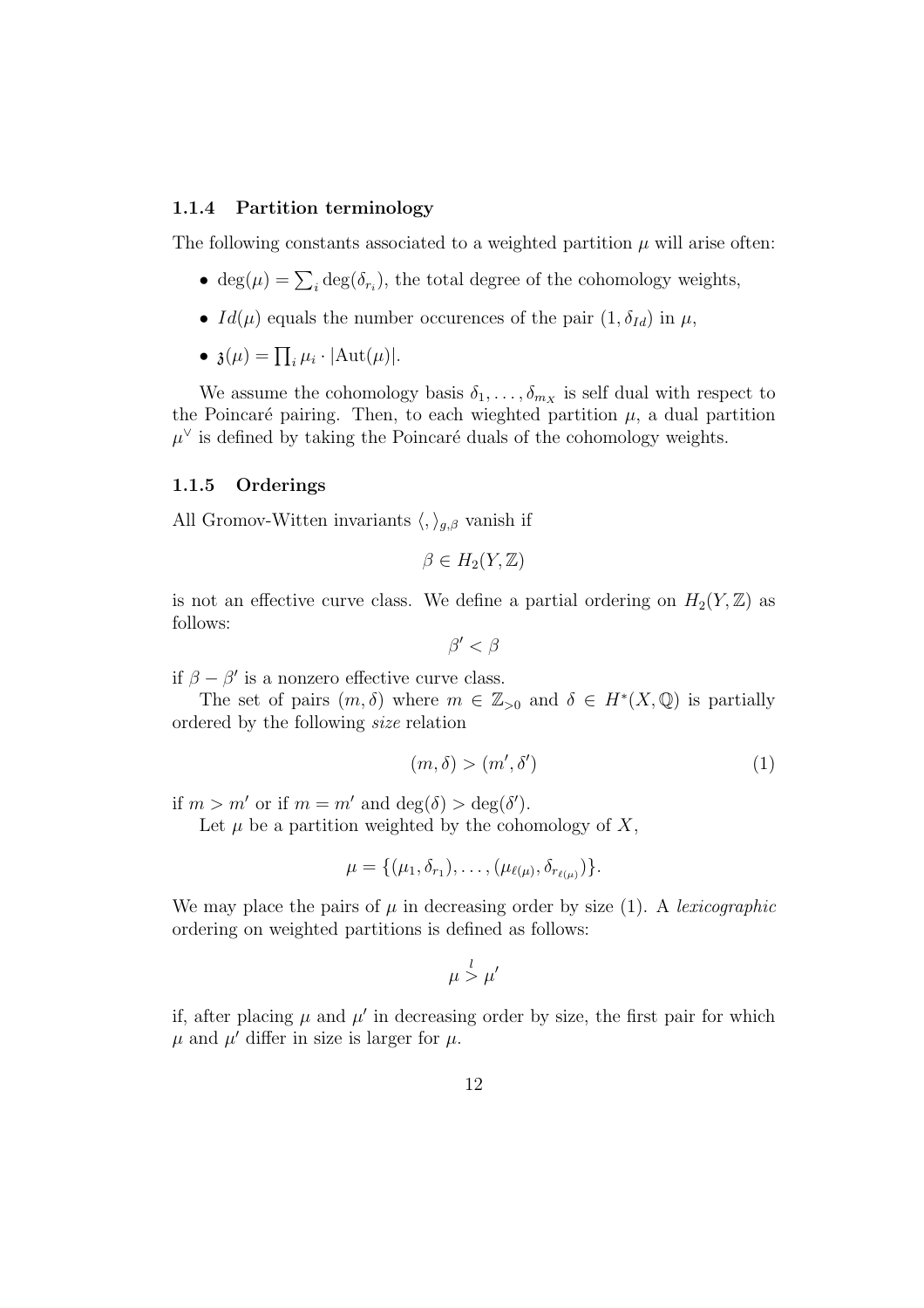### 1.2 Fiber classes

Let  $[F] \in H_2(Y, \mathbb{Z})$  denote the class of a fiber of  $\pi$ . The *fiber class* invariants of type I and II are those for which  $\beta$  is a (possibly zero) multiple of [F]. Our first goal is to calculate the fiber class invariants of both types in terms of the classical cohomology of X.

Consider a connected type I invariant of a fiber class,

$$
\langle \mu \Big| \prod_i \tau_{k_i}(\gamma_{l_i}) \rangle_{g,d[F]}.
$$
 (2)

We determine the fiber class invariant (2) from the equivariant theory of  $\mathbb{P}^1$ .

The moduli space of stable relative maps

$$
\overline{M}_Y = \overline{M}_{g,n}(Y/D_0, d[F], \overrightarrow{\mu}),
$$

is fibered over  $X$ ,

$$
\pi:\overline{M}_Y\to X,
$$

with fiber isomorphic to the moduli space of maps to  $\mathbb{P}^1$  relative to 0,

$$
\overline{M}_{\mathbb{P}^1} = \overline{M}_{g,n}(\mathbb{P}^1/0,d,\overrightarrow{\mu}).
$$

In fact,  $\overline{M}_Y$  is the fiber bundle constructed from the principal  $\mathbb{C}^*$ -bundle associated to L and a standard  $\mathbb{C}^*$ -action on  $\overline{M}_{\mathbb{P}^1}$ .

The  $\pi$ -relative obstruction theory of  $\overline{M}_Y$  is obtained from the  $\overline{M}_{\mathbb{P}^1}$ -fiber bundle structure over X. The relationship between the  $\pi$ -relative virtual fundamental class  $[\overline{M}_Y]^{vir_{\pi}}$  and the virtual fundamental class  $[\overline{M}_Y]^{vir}$  is given by the equation

$$
[\overline{M}_Y]^{vir} = c_{top}(\mathbb{E} \boxtimes T_X) \cap [\overline{M}_Y]^{vir_{\pi}}
$$
\n(3)

where  $E$  is the Hodge bundle. We may rewrite  $(3)$  as

$$
[\overline{M}_Y]^{vir} = \sum_q h_q\Big(c_1(\mathbb{E}), c_2(\mathbb{E}), \dots\Big) t_q\Big(c_1(T_X), c_2(T_X), \dots\Big) \cap [\overline{M}_Y]^{vir_{\pi}}
$$

where  $h_q$  and  $t_q$  are polynomials.

The invariant (2) can then be computed by pairing cohomology classes in X with the results of equivariant integrations in the Gromov-Witten theory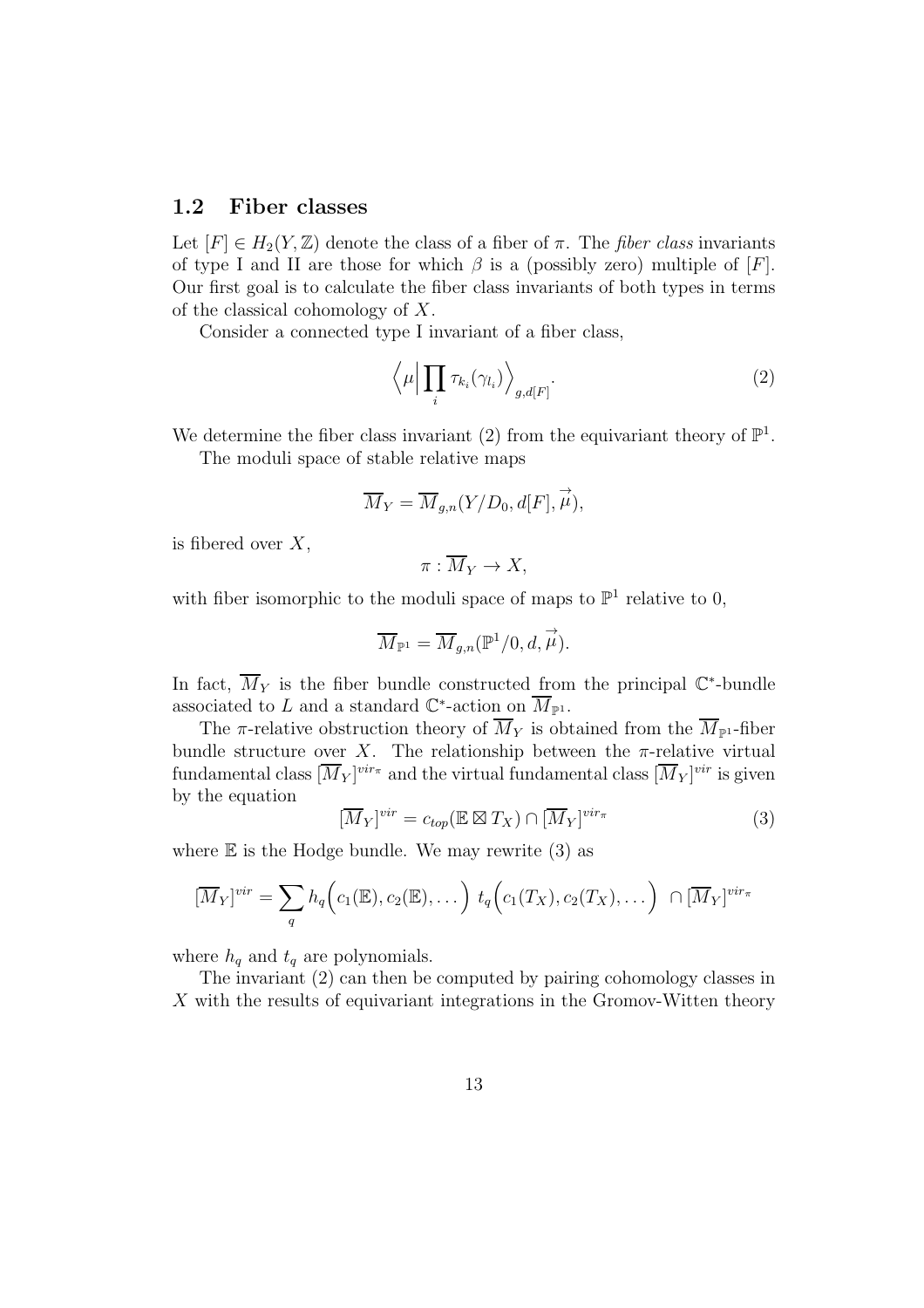of  $\overline{M}_{\mathbb{P}^1}$ . We write

$$
\left\langle \mu \Big| \prod_i \tau_{k_i}(\gamma_{l_i}) \right\rangle_{g,d[F]} = \frac{1}{|\text{Aut}(\mu)|} \sum_q \int_X \left( t_q \prod_i \gamma_{l_i}^{\delta} \prod_j \delta_{r_j} \cap \pi_*(h_q \prod_i \psi_i^{k_i} \text{ev}_i^*(\gamma_{l_i}^D) \cap [\overline{M}_Y]^{vir\pi}) \right) \tag{4}
$$

The interior push-forward

$$
\pi_* \big(h_q \prod_i \psi_i^{k_i} \operatorname{ev}_i^*(\gamma_{l_i}^D) \cap [\overline{M}_Y]^{vir_{\pi}} \big)
$$

is obtained from the corresponding Hodge integral in the equivariant Gromov-Witten theory of  $\mathbb{P}^1/0$  after replacing the hyperplane class on  $\mathbb{CP}^{\infty}$  by  $c_1(L)$ .

The argument for the pairs  $(Y, D_{\infty})$  and  $(Y, D_0 \cup D_{\infty})$  is identical. The required Hodge integrals in the equivariant relative Gromov-Witten theory of  $\mathbb{P}^1$  are fully determined by the Hodge removal equations of [3, 17] and the results of [20, 21].

## 1.3 Distinguished type II invariants

Distinguished invariants of type II are integrals for which there is a distinguished marked point p with a pure cohomology condition of the form  $[D_0]\cdot\delta$ where

$$
\deg(\delta) > 0.
$$

We will write distinguished invariants as

$$
\langle \mu | \tau_0([D_0] \cdot \delta) \cdot \omega | \nu \rangle_{g,\beta}
$$

where  $\tau_0([D_0] \cdot \delta)$  is the distinguished insertion and  $\omega$  denotes the product of the non-distinguished insertions. Let  $\|\omega\|$  denote the number of nondistinguished insertions.

We will compute distinguished type II invariants by an inductive algorithm. A partial ordering  $\leq$  on the set of distinguished type II invariants is defined as follows:

$$
\langle \mu' | \tau_0([D_0] \cdot \delta') \cdot \omega' | \nu' \rangle_{g',\beta'} \stackrel{\circ}{\lt} \langle \mu | \tau_0([D_0] \cdot \delta) \cdot \omega | \nu \rangle_{g,\beta}
$$

if one of the conditions below holds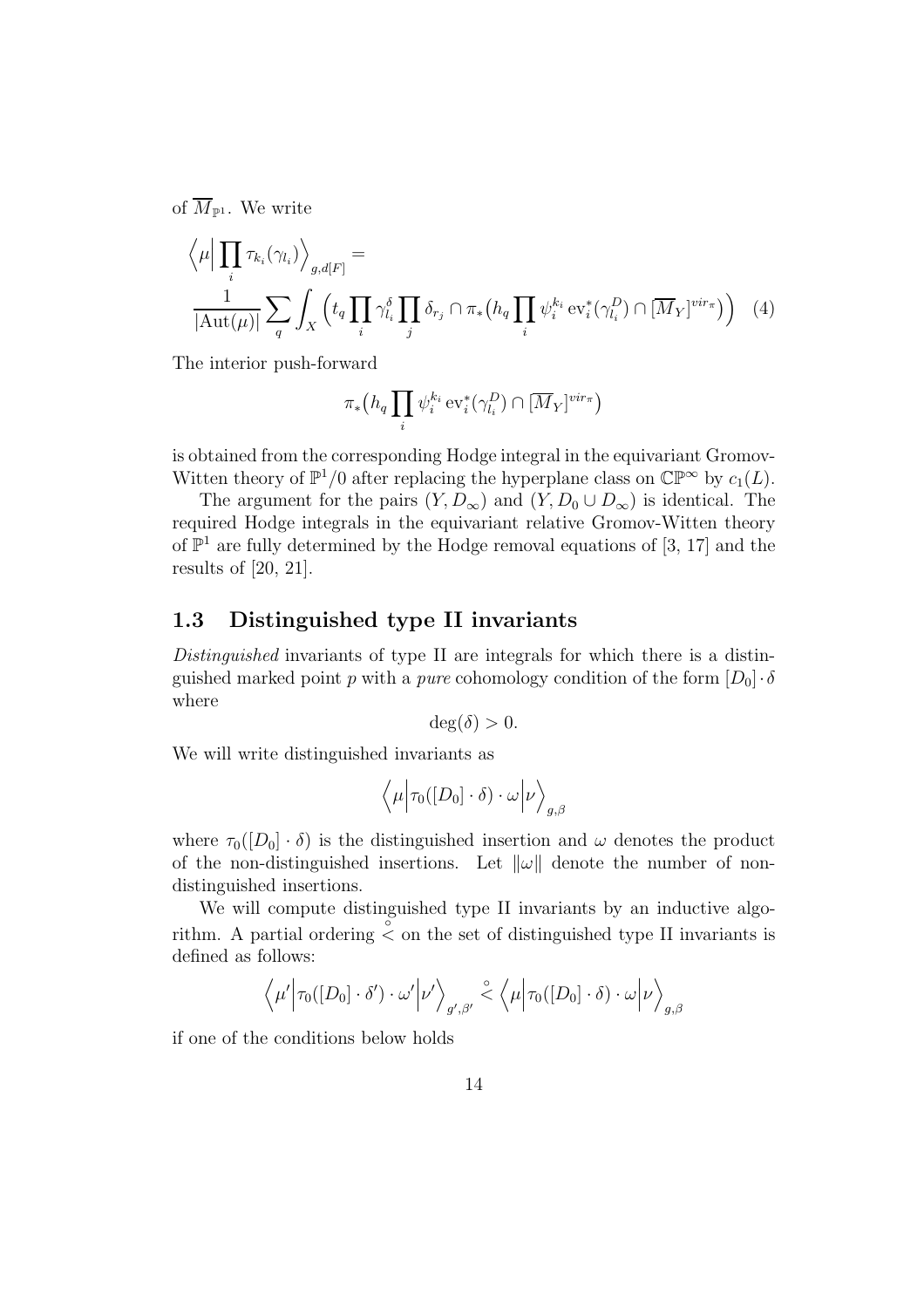- (1)  $\beta' < \beta$ ,
- (2) equality in (1) and  $g' < g$ ,
- (3) equality in (1-2) and  $\|\omega'\| < \|\omega\|$ ,
- (4) equality in (1-3) and  $deg(\mu') > deg(\mu)$ ,
- (5) equality in (1-4) and  $\deg(\nu') > \deg(\nu)$ ,
- (6) equality in (1-5) and  $deg(\delta') > deg(\delta)$ ,
- (7) equality in (1-6) and  $\nu' > \nu$ ,

For any given distinguished invariant of type II , there are only finitely many distinguished invariants of type II lower in the partial ordering. Our algorithm consists of relations between type I and type II invariants which allow us to move down the partial ordering.

## 1.4 Relation 1

Relation 1 expresses a distinguished invariant of type II in terms of type I invariants and strictly lower distinguished invariants of type II with respect to  $\stackrel{\circ}{\leq}$ .

Fix g and  $\beta > 0$ . Type I and II invariants of genus g and class  $\beta$  will be viewed as principal terms of the equations below. All type I and II invariants of Y with

 $\beta' < \beta$ 

or

$$
\beta' = \beta \text{ and } g' < g
$$

are viewed as non-principal terms. The non-principal terms are inductively determined and, therefore, omitted in the equations.

Let  $R$  denote the distinguished type II invariant

$$
\langle \mu | \tau_0([D_0] \cdot \delta) \cdot \omega | \nu \rangle_{g,\beta}
$$

with  $deg(\delta) > 0$  and relative conditions

$$
\mu = \big\{ (\mu_i, \delta_{r_i}) \big\}, \ \nu = \big\{ (\nu_j, \delta_{s_j}) \big\}.
$$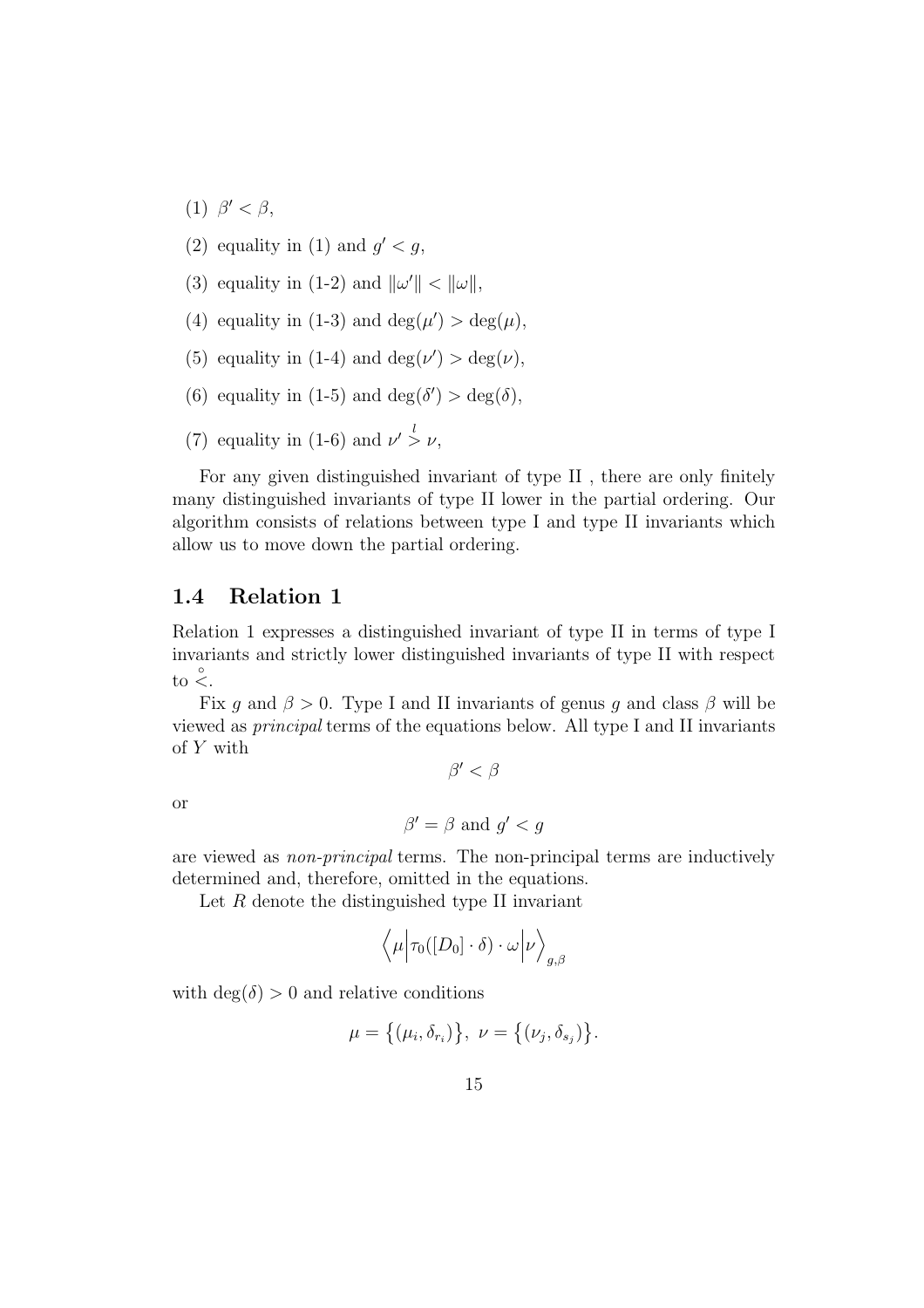Relation 1. We have

$$
\langle \mu | \tau_0([D_0] \cdot \delta) \cdot \omega | \nu \rangle_{g,\beta} C = \langle \mu | \tau_0([D_0] \cdot \delta) \cdot \omega \prod_j \tau_{\nu_j - 1}([D_{\infty}] \cdot \delta_{s_j}) \rangle_{g,\beta}
$$
  

$$
- \sum_{\substack{\tilde{R}_{g,\beta \text{ distinguished type } II}} \\ \tilde{R} \stackrel{\tilde{c}}{\sim} R}} \tilde{R} C_{\tilde{R},R}
$$
  

$$
- \sum_{\substack{\|\omega'\| \le \|\omega\| \\ \deg(\mu') \ge \deg(\mu) + 1}} C_{\mu',\omega'} \langle \mu' | \omega' \prod_j \tau_{\nu_j - 1}([D_{\infty}] \cdot \delta_{s_j}) \rangle_{g,\beta}
$$

where

$$
C = \prod_{j} \frac{1}{(\nu_j - 1)!} \left( \int_{\beta} [D_{\infty}] \right)^{Id(\nu)} \neq 0
$$

and the coefficients  $C_{*,*}$  are fiber class integrals. The dots stand for nonprincipal terms of type I and II.

*Proof.* Consider the Gromov-Witten invariant of the pair  $(Y, D_0)$  obtained by replacing the relative conditions  $\nu$  along  $D_{\infty}$  of R by the insertions

$$
\theta = \prod_j \tau_{\nu_j - 1}([D_{\infty}] \cdot \delta_{s_j}).
$$

The resulting type I invariant,

$$
\left\langle \mu \Big| \tau_0([D_0] \cdot \delta) \cdot \omega \prod_j \tau_{\nu_j - 1}([D_\infty] \cdot \delta_{s_j}) \right\rangle_{g, \beta}, \qquad (5)
$$

is the first term on the right side of Relation 1. We will obtain Relation 1 by computing (5) via degeneration to the normal cone of  $D_{\infty}$ .

The special fiber of the degeneration to the normal cone of  $D_{\infty}$  is a union of two copies of  $Y$ ,

 $Y_1 \cup_D Y_2$ 

along a divisor D. The intersection D is identified with  $D_{\infty}$  on  $Y_1$  and  $D_0$ on  $Y_2$ .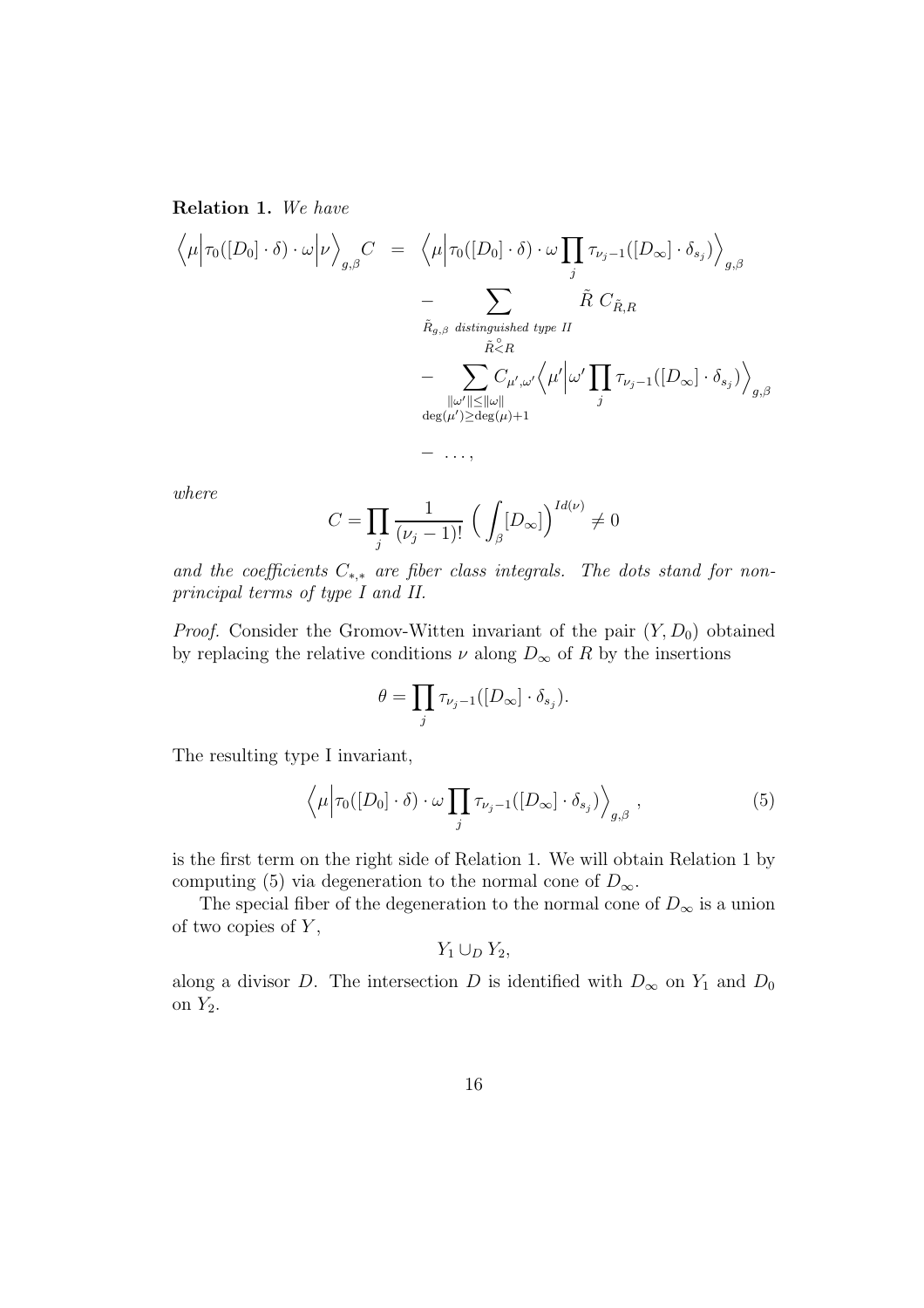The degeneration formula expresses (5) in terms of type II invariants on  $Y_1$  and type I invariants on  $Y_2$  relative to  $D_0$ :

$$
\left\langle \mu \middle| \tau_0([D_0] \cdot \delta) \cdot \omega \theta \right\rangle_{g,\beta} = \sum \left\langle \mu \middle| \tau_0([D_0] \cdot \delta) \cdot \omega_1 \middle| \eta \right\rangle_{g_1,\beta_1}^{\bullet} \mathfrak{z}(\eta) \left\langle \eta^{\vee} \middle| \omega_2 \theta \right\rangle_{g_2,\beta_2}^{\bullet}
$$

The sum on the right is over all splittings of g and  $\beta$ , all distributions of the insertions of  $\omega$ , all intermediate cohomology weighted partitions  $\eta$ , and all configurations of connected components yielding a connected total domain. The invariants on the right are possibly disconnected — indicated by the superscript  $\bullet$ . The subscript  $g_i$  denotes the arithmetic genus of the total map to  $Y_i$ .

Let  $\{(\eta_k, \rho_k)\}\$ be the parts of  $\eta$ . We may assume the insertions of  $\omega$ with cohomology classes divisible by  $[D_0]$  and  $[D_\infty]$  are distributed to  $Y_1$  and  $Y_2$  respectively. Hence, the invariants of  $Y_1$  are distinguished. For a given distribution,

$$
\int_{\beta_1} [D_{\infty}] = \int_{\beta_2} [D_0].
$$

Since we are omitting non-principal terms, we may assume either  $\beta_1 = \beta$  or  $\beta_2 = \beta$ .

Case 1:  $\beta_1 = \beta$ .

The principal terms from  $Y_1$  will be shown to be either R or a distinguished invariant of type II lower than  $R$  in our ordering.

Let  $f_i: C_i \to Y_i$  be the elements of the relative moduli spaces for a fixed splitting. The condition  $\beta_1 = \beta$  forces  $\beta_2$  to be a multiple of the fiber class [F]. Let  $\ell(\eta)$  denote the length of  $\eta$ . We find

$$
g = g_1 + g_2 + \ell(\eta) - 1.
$$

Since  $\beta_2$  is a fiber class, every connected component of  $C_2$  intersects  $D_0$  and contains at least one relative marking. Hence,

$$
g_2 \geq 1 - \ell(\eta).
$$

We conclude  $g \geq g_1$  with equality if and only if  $C_2$  consists of rational components, each totally ramified over  $D_0$ . Since an invariant in the degeneration formula with  $g > g_1$  is non-principal, we consider only the extremal configurations.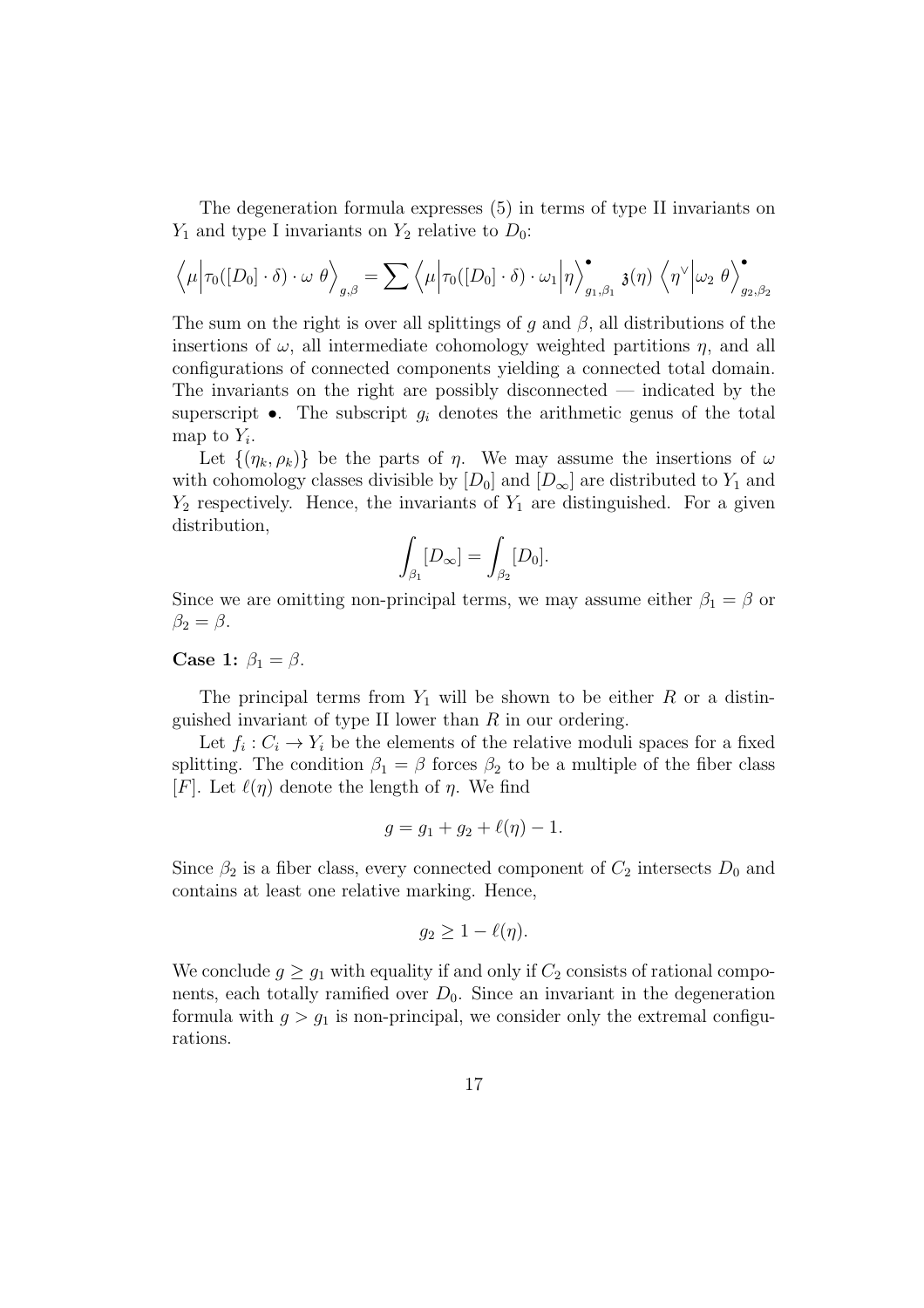If any of the insertions of  $\omega$  are distributed to  $Y_2$ , the type II invariant of  $Y_1$ will be strictly lower than R with respect to  $\stackrel{\circ}{\le}$ . These principal contributions appear in the second term on the right of Relation 1.

We must analyze the case in which  $C_2$  consists of rational components totally ramified over  $D_0$  and the only non-relative insertions on  $Y_2$  are given by  $θ$ .

The distribution of the  $\ell(\nu)$  insertions of  $\theta$  among the  $\ell(\eta)$  rational components of  $C_2$  decomposes  $\nu$  into  $\ell(\eta)$  cohomology weighted partitions

$$
\nu = \prod_{k=1}^{\ell(\eta)} \pi^{(k)},
$$

where we allow empty weighted partitions. Here,

$$
\pi^{(k)} = \{ (\nu_{n_1}^{(k)}, \delta_{i_1^{(k)}}), \ldots, (\nu_{n_s}^{(k)}, \delta_{i_s^{(k)}}) \}.
$$

Then, for each  $k$ ,

$$
\deg(\pi^{(k)}) = \sum \deg(\delta_{i_j^{(k)}}) \le \deg(\rho_k). \tag{6}
$$

We conclude

$$
\deg(\nu) \le \deg(\eta).
$$

By the ordering  $\stackrel{\circ}{\le}$ , a strict inequality in (6) implies a strictly lower invariant. We consider only the case where equality holds in  $(6)$  for each  $k$ .

The dimension constraint for  $Y_2$  yields the equality

$$
\eta_k - 1 = \sum_{j=1}^{\ell(\pi^{(k)})} (\pi_j^{(k)} - 1) \tag{7}
$$

on each component of the domain  $C_2$ .

Consider the weighted partition  $\pi^{(k)}$  containing the largest element  $(\nu_1, \delta_{i_1})$ of  $\nu$  in the size ordering. By formula (7), either

$$
\eta_k>\nu_1
$$

or  $\eta_k = \nu_1$  and all the other pairs of  $\pi^{(k)}$  are of the form  $(1, \delta)$ . In the second case, either

$$
\deg(\rho_k) > \deg(\delta_{i_1})
$$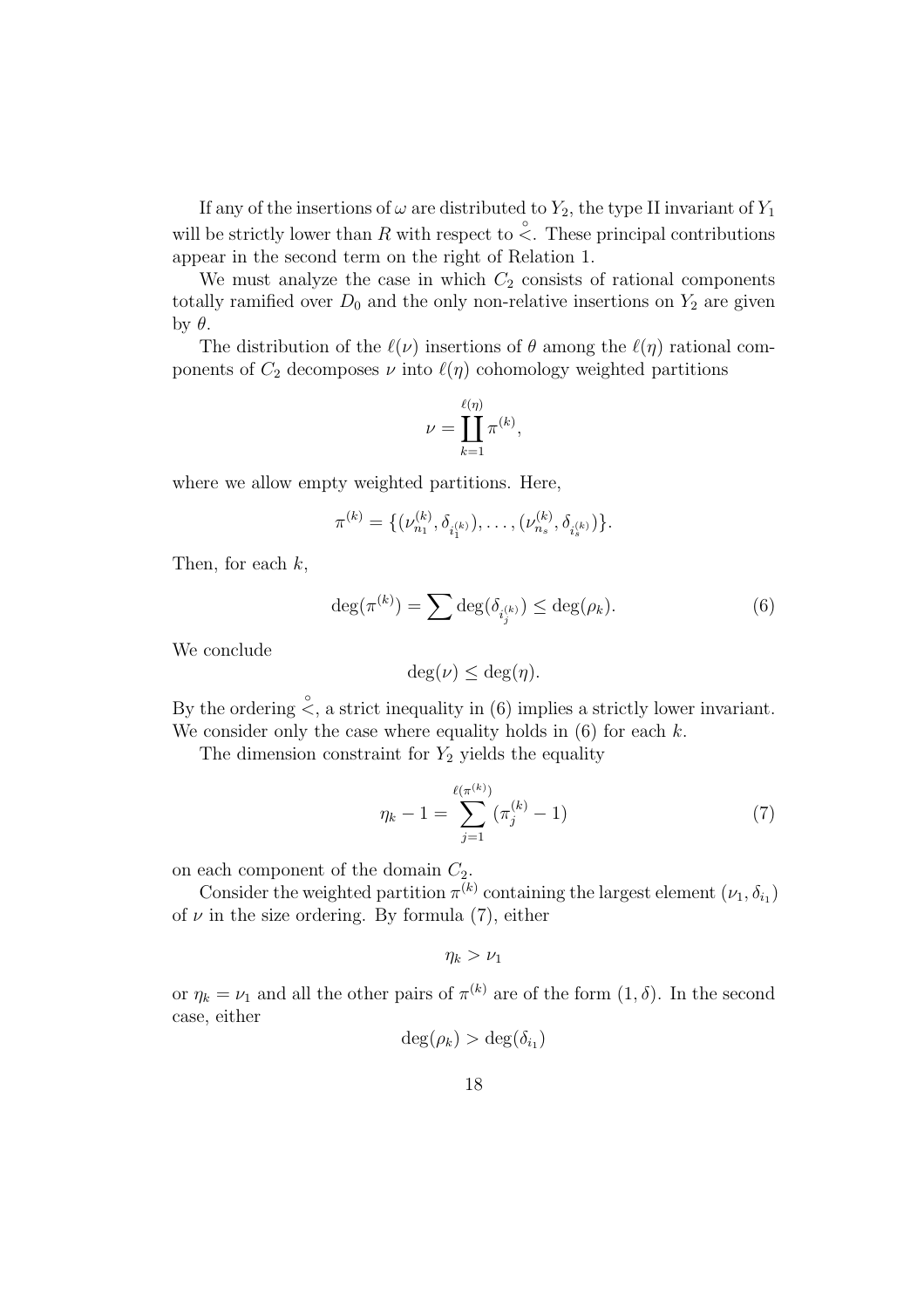or  $\rho_k = \delta_{i_1}$  and all the other pairs of  $\pi^{(k)}$  are of the form  $(1, \delta_{Id})$ . Therefore, either  $\eta$  is larger than  $\nu$  in the lexicographic ordering and corresponds to a type II invariant strictly lower than R in the  $\stackrel{\circ}{\le}$  ordering, or the maximal pairs of  $\eta$  and  $\nu$  agree.

We now repeat the above analysis for the second largest element of  $\nu$  and continue until all the elements of  $\eta$  are exhausted. We find either a strictly smaller type II invariant in the  $\stackrel{\circ}{\le}$  ordering or

 $\eta = \nu$ .

In the latter case, we recover R.

The normalization of  $\theta$  sets the coefficient of R in the degeneration formula to equal

$$
\prod_j \frac{1}{(v_j-1)!} \; \Big( \int_\beta [D_\infty] \Big)^{Id(\nu)}.
$$

The coefficient is a product of  $\mathfrak{z}(\nu)$  with genus 0 fiber class integrals. The fiber class integrals are evaluated using the Gromov-Witten/Hurwitz correspondence of [20] and the divisor equation.

### Case 2:  $\beta_2 = \beta$ .

The principal terms from  $Y_2$  will be shown to be type I invariants of the form of the third term on the right of Relation 1.

Let  $f_i: C_i \to Y_i$  be the elements of the relative moduli spaces for a fixed splitting. The condition  $\beta_2 = \beta$  forces  $\beta_1$  to be a multiple of the fiber class  $[F]$ . As before, after neglecting lower terms, we may assume  $C_1$  consists of  $\ell(\eta)$  rational components, each totally ramified over  $D_{\infty}$ .

The distribution of the  $\ell(\mu)$  relative markings among the  $\ell(\eta)$  rational components of  $C_1$  decomposing  $\mu$  into  $\ell(\eta)$  cohomology weighted partitions

$$
\mu = \prod_{k=1}^{\ell(\eta)} \pi^{(k)},
$$

where empty weighted partitions are *not* allowed.

If the kth component of  $C_1$  does not contain the distinguished marked point, then

$$
\deg(\pi^{(k)}) + \deg(\rho_k) \le \dim_{\mathbb{R}}(X)
$$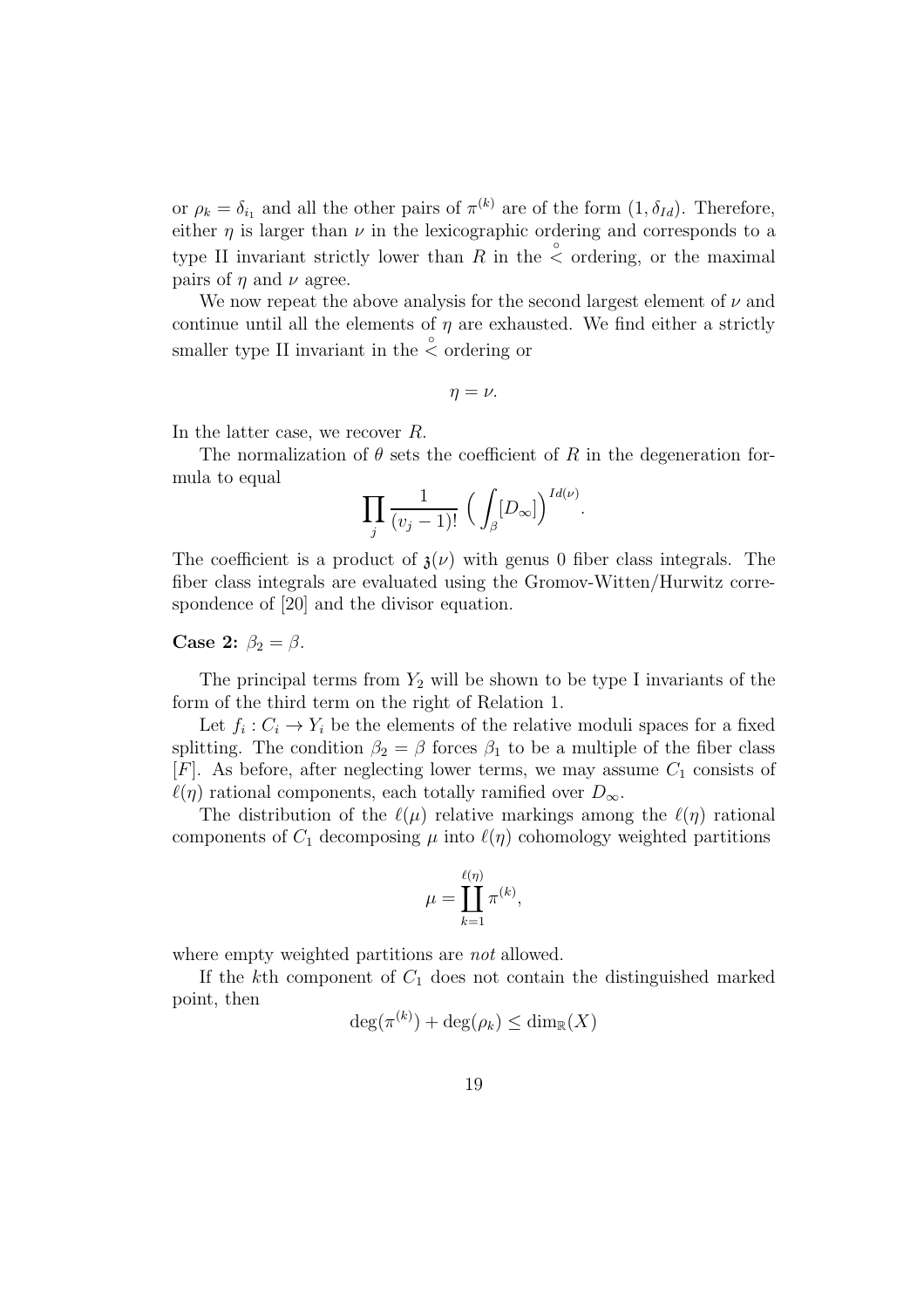since all these classes are pulled-back from the same projection map to  $X$ . If the kth component of  $C_1$  does contain the distinguished marked point, then

$$
\deg(\pi^{(k)}) + \deg(\rho_k) \le \dim_{\mathbb{R}}(X) - 1
$$

since there is an additional class of nonzero degree from the distinguished marking. The result follows since the cohomology weights of  $\eta^{\vee}$  are Poincaré dual to the classes  $\rho_k$ . 口

### 1.5 Rubber calculus

#### 1.5.1 Rubber targets

We will study the Gromov-Witten theory of the pair  $(Y, D_0)$  via virtual localization [10, 11] with respect to the natural fiberwise  $\mathbb{C}^*$ -action on Y discussed in Section 1.1.2.

The  $\mathbb{C}^*$ -action on Y induces a canonical  $\mathbb{C}^*$ -action on the moduli space of stable relative maps to the pair  $(Y, D_0)$ . The  $\mathbb{C}^*$ -fixed loci of the latter action involve stable relative maps to non-rigid targets. Let

$$
\overline{M}^{\bullet} = \overline{M}_{g,n}^{\bullet}(Y/D_0 \cup D_{\infty}, \beta, \overrightarrow{\mu}, \overrightarrow{\nu})
$$

denote the moduli space of stable maps to  $Y$  relative to both divisors, and let

$$
\overline{M}^{\bullet \sim} = \overline{M}_{g,n}^{\bullet \sim}(Y/D_0 \cup D_{\infty}, \beta, \overrightarrow{\mu}, \overrightarrow{\nu})
$$

denote the corresponding space of stable maps to a non-rigid target — termed a rubber target in [4, 22]. Let

$$
\epsilon:\overline{M}^{\bullet}\rightarrow\overline{M}^{\bullet\sim}
$$

be the canonical forgetful map.

The superscripted • indicates the moduli spaces  $\overline{M}^{\bullet}$  and  $\overline{M}^{\bullet}^{\sim}$  may parameterize maps with disconnected domains with specified genus and class distributions. The latter data is not made explicit in our notation. The subscripted  $q$  is the arithmetic genus of the total domain. Similarly, the brackets  $\langle, \rangle^{\bullet}$  and  $\langle, \rangle^{\bullet}$  will denote invariants with possibly disconnected domains. There is no product rule relating connected and disconnected rubber invariants.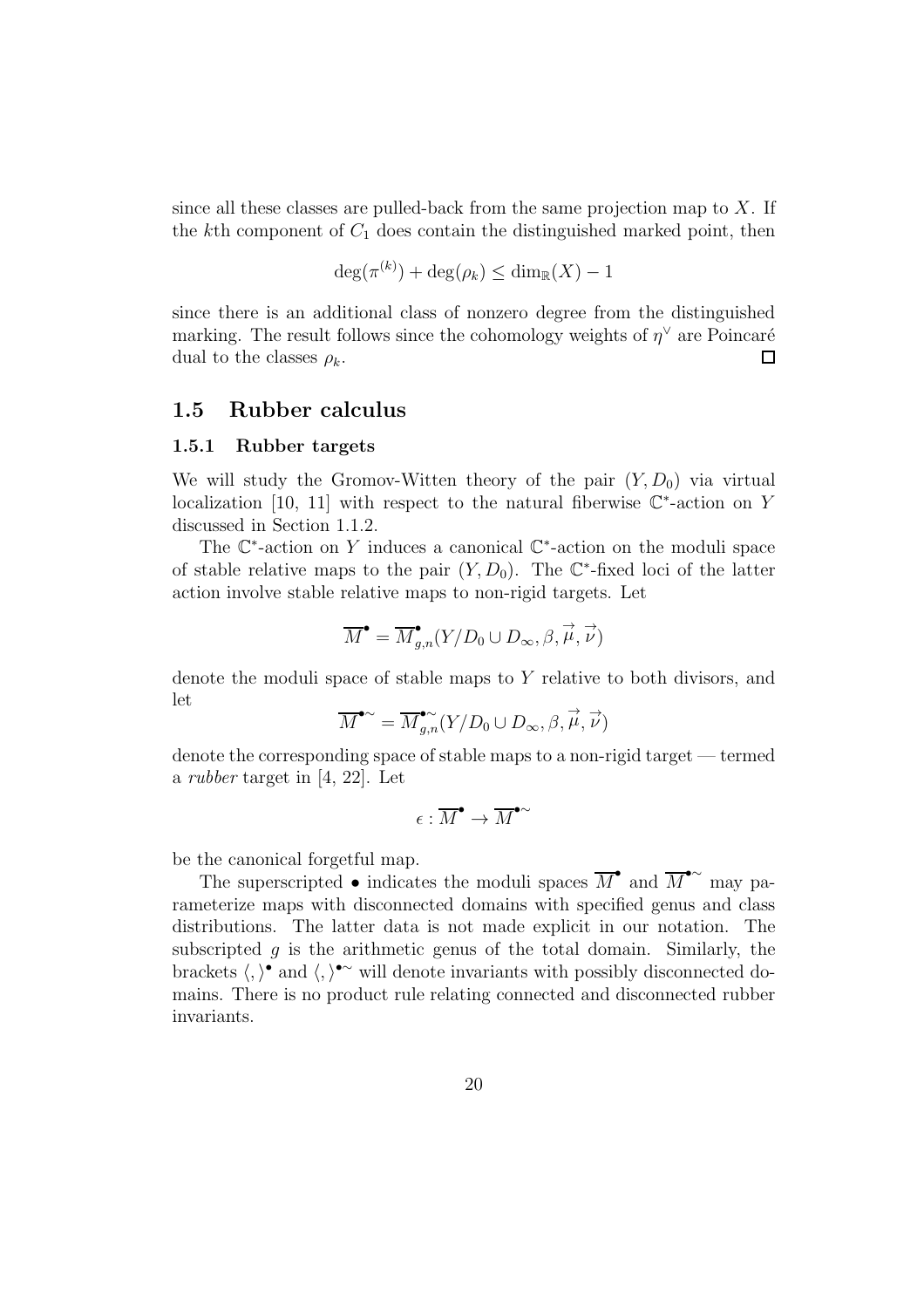#### 1.5.2 Cotangent classes

The moduli space  $\overline{M}^{\bullet}$  and  $\overline{M}^{\bullet}$  carry tautological cotangent line bundles  $\mathbb{L}_0$ and  $\mathbb{L}_{\infty}$  determined by the relative divisors. The associated cotangent line classes

$$
\Psi_0 = c_1(\mathbb{L}_0), \quad \Psi_\infty = c_1(\mathbb{L}_\infty),
$$

play an important role in relative Gromov-Witten theory.

Let  $pr_1$  and  $pr_2$  denote the projections onto the first and second factors of the product

$$
D_0\times \overline{M}^{\bullet}.
$$

Let  $\tau: T \to \overline{M}^{\bullet}$  denote the universal family of *targets* over the moduli space, and let

$$
\iota:D_0\times\overline{M}^\bullet\to T
$$

denote the inclusion of the relative divisor. The cotangent line determined by  $D_0$  is defined by

$$
\mathbb{L}_0 = \text{pr}_{2*} \Big( \text{Conorm}(\iota) \otimes \text{pr}_1^*(\text{Norm}(Y/D_0)) \Big), \tag{8}
$$

where  $\text{Conorm}(\iota)$  is the conormal bundle of the embedding  $\iota$  and

$$
\mathrm{Norm}(Y/D_0) = L^*
$$

is the normal bundle of  $D_0$  in Y. The push-forward (8) is easily seen to define a line bundle  $\mathbb{L}_0$ .

The line bundle  $\mathbb{L}_{\infty}$  on  $\overline{M}^{\bullet}$  is similarly defined. The constructions in the rubber case are identical.

#### 1.5.3 Rigidification

The following rigidification Lemma plays a fundamental role in our localization analysis.

**Lemma 2.** Let  $p$  be a non-relative marking with evaluation map

$$
\mathrm{ev}_p:\overline{M}^\bullet\to Y.
$$

Then,

$$
\begin{array}{rcl}\n[\overline{M}^{\bullet}{}^{\sim}]^{\text{vir}} & = & \epsilon_* \Big( \operatorname{ev}_p^*([D_0]) \cap [\overline{M}^{\bullet}]^{\text{vir}} \Big) \\
& = & \epsilon_* \Big( \operatorname{ev}_p^*([D_{\infty}]) \cap [\overline{M}^{\bullet}]^{\text{vir}} \Big). \n\end{array}
$$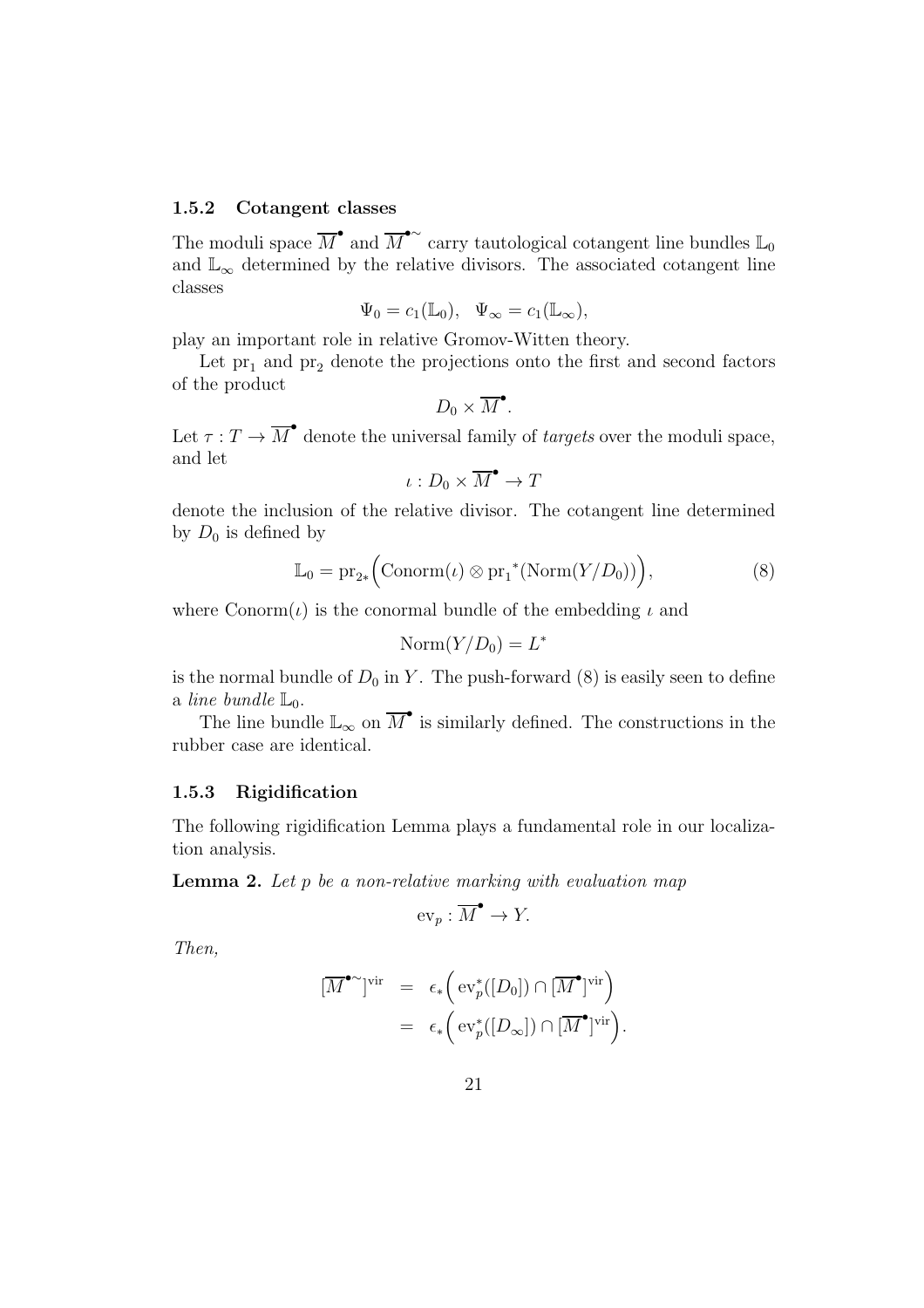*Proof.* The forgetful map  $\epsilon$  is equivariant with respect to the canonical  $\mathbb{C}^*$ action on  $\overline{M}^{\bullet}$  induced from the fiberwise  $\mathbb{C}^*$ -action on Y and the trivial  $\mathbb{C}^*$ -action on  $\overline{M}^{\bullet\sim}$ . We prove the first equality by  $\mathbb{C}^*$ -localization.

A stable relative map corresponding to an element of a typical  $\mathbb{C}^*$ -fixed locus of  $\overline{M}^{\bullet}$  is a union of three basic submaps:

- (i) a nonrigid stable map to the degeneration of Y over  $D_0$ ,
- (ii) a nonrigid stable map to the degeneration of Y over  $D_{\infty}$ ,
- (iii) a collection of C ∗ -invariant, fiber class, rational Galois covers joining  $(i$ -ii).

The forgetful map simply contracts the intermediate rational curves (iii).

Assuming we have a proper degeneration on each side of  $Y$ , the virtual dimension of the  $\mathbb{C}^*$ -fixed locus is 2 less than the virtual dimension of  $\overline{M}^{\bullet}$ . Since the dimension of

$$
\epsilon_* \left( \operatorname{ev}^* ([D_0]) \cap [\overline{M}^\bullet]^{\text{vir}} \right) \tag{9}
$$

is only 1 less than the virtual dimension of  $\overline{M}^{\bullet}$ , the contributions of the above loci cancel in the computation of the push-forward (9).

The only fixed loci which may contribute are those with target degeneration on only one side of Y. Since the marking  $p$  is constrained by an insertion of  $[D_0]$ , we need only consider degenerations along  $D_0$ .

There is a unique  $\mathbb{C}^*$ -fixed locus which provides non-cancelling contributions to the push-forward  $(9)$ . Moreover, the  $\mathbb{C}^*$ -fixed locus is isomorphic to  $\overline{M}^{\bullet}$ <sup>~</sup>. The contribution,

$$
\frac{-\operatorname{ev}_p^*(c_1(L))+t}{-\Psi_\infty+t}\cap [\overline{M}^{\bullet\sim}]^{vir},
$$

is obtained from the virtual localization formula. Here,  $\Psi_{\infty}$  is the cotangent line class on  $\overline{M}^{\bullet\sim}$  at the relative divisor  $D_{\infty}$ . By dimension considerations, the only non-cancelling part is  $\overline{M}^{\bullet \sim}$   $\overline{V}^{\bullet \sim}$  proving the first equality. The proof of the second equality is identical.  $\Box$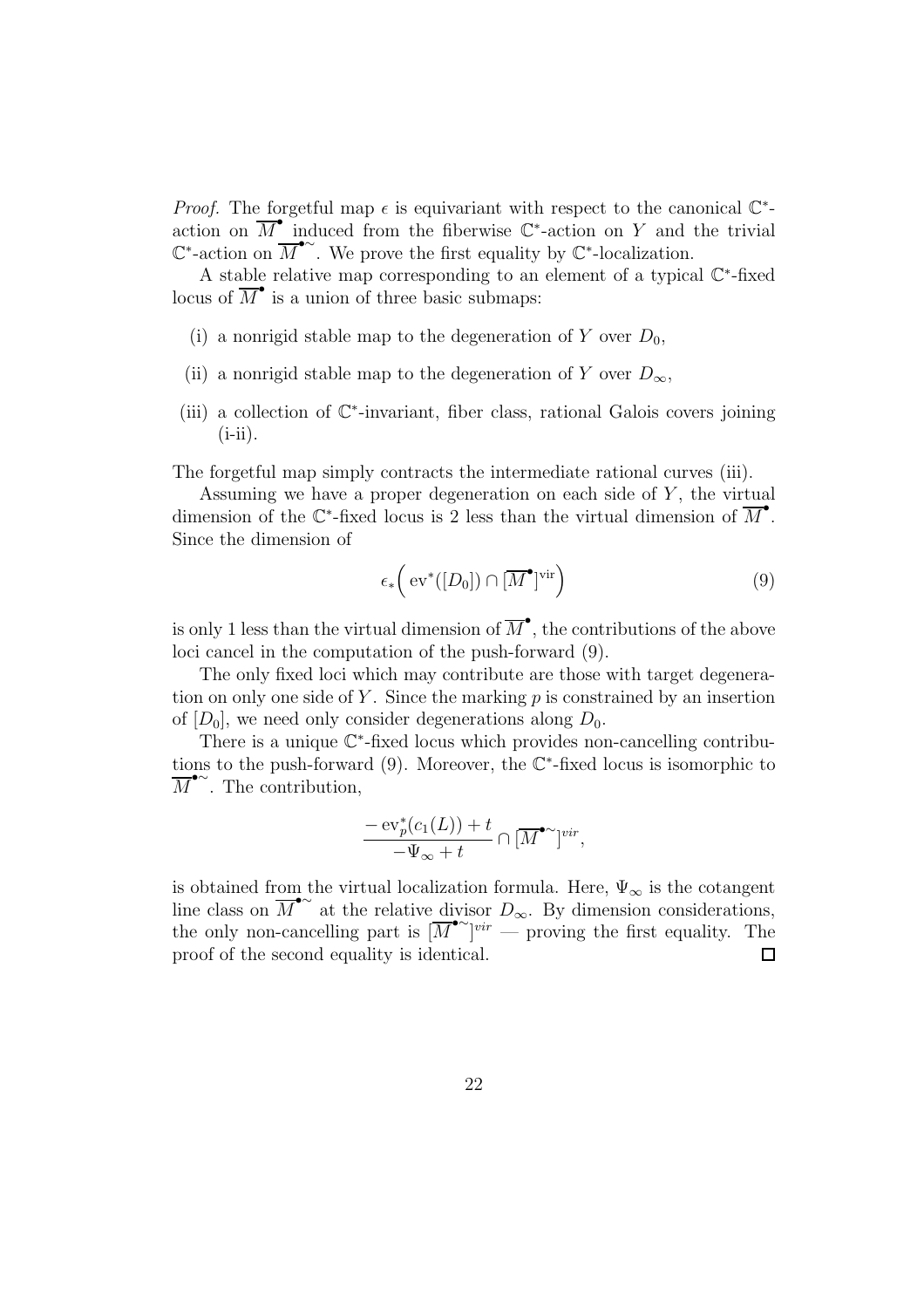#### 1.5.4 Dilaton and divisor

As before, let  $\Psi_{\infty}$  denote the cotangent line class on  $\overline{M}^{\bullet\sim}$  at the relative divisor  $D_{\infty}$ . The dilaton equation for rubber integrals is

$$
\left\langle \mu \middle| \tau_1(1) \prod_{i=1}^n \tau_{k_i}(\gamma_{l_i}) \Psi_{\infty}^k \middle| \nu \right\rangle_{g,\beta}^{\bullet \sim} =
$$
\n
$$
\left( 2g - 2 + n + \ell(\mu) + \ell(\nu) \right) \left\langle \mu \middle| \prod_{i=1}^n \tau_{k_i}(\gamma_{l_i}) \Psi_{\infty}^k \middle| \nu \right\rangle_{g,\beta}^{\bullet \sim}.
$$

The divisor equation for  $H \in H^2(X, \mathbb{Q})$ , however, takes a modified form:

$$
\langle \mu | \tau_0(H) \prod_{i=1}^n \tau_{k_i}(\gamma_{l_i}) \Psi_{\infty}^k | \nu \rangle_{g,\beta}^{\bullet} =
$$
\n
$$
\left( \int_{\pi_*(\beta)} H \right) \cdot \langle \mu | \prod_{i=1}^n \tau_{k_i}(\gamma_{l_i}) \Psi_{\infty}^k | \nu \rangle_{g,\beta}^{\bullet} + \sum_{j=1}^n \langle \mu | \dots \tau_{k_j-1}(\gamma_{l_j} \cdot H) \dots \Psi_{\infty}^k | \nu \rangle_{g,\beta}^{\bullet} + \sum_{j=1}^{\ell(\nu)} \langle \mu | \prod_{i=1}^n \tau_{k_i}(\gamma_{l_i}) \Psi_{\infty}^{k-1} | \{ \dots (\nu_j, \delta_{s_j} \cdot H) \dots \} \rangle_{g,\beta}^{\bullet} \cdot \nu_j
$$

The dilaton and divisor equations are proven by the standard cotangent line comparison method.

#### 1.5.5 Calculus I: fiber class

The rubber calculus relates Gromov-Witten rubber invariants with  $\Psi_{\infty}$  insertions to Gromov-Witten invariants of the pair  $(Y, D_0 \cup D_\infty)$ .

Consider first a rubber integral with descendent insertions  $\omega$  for which  $\beta$ is a multiple of the fiber class:

$$
\left\langle \mu \middle| \omega \Psi_{\infty}^{k} \middle| \nu \right\rangle_{g,\beta}^{\bullet \sim}.
$$
\n(10)

A contracted genus 0 component of the domain must carry at least 3 nonrelative markings by stability. Similarly, a contracted genus 1 domain component must carry at least 1 non-relative marking. A non-contracted domain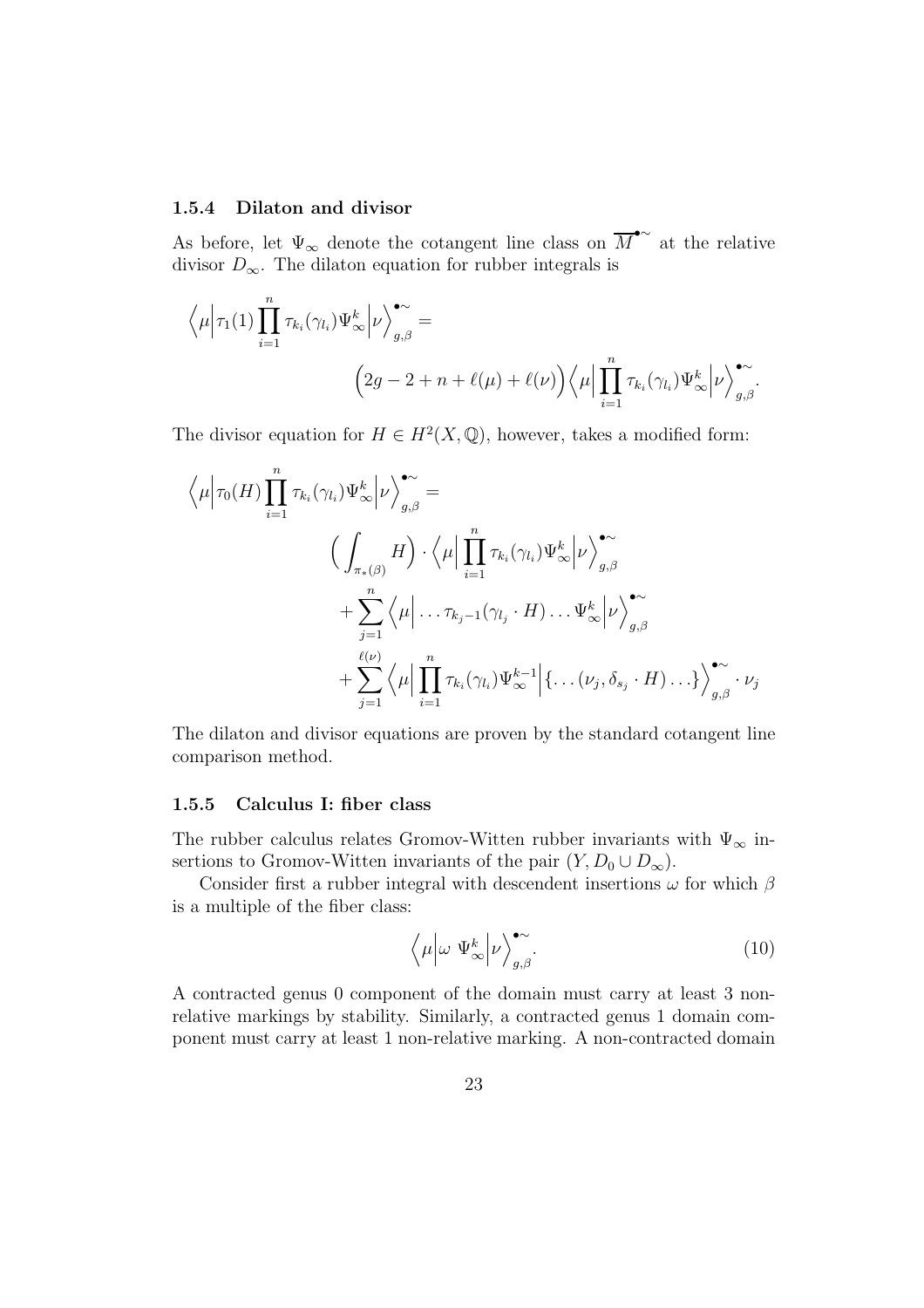component must carry at least 2 relative markings — the intersection points with  $D_0$  and  $D_{\infty}$ . Finally, by target stability, not all domain components can be genus 0 and fully ramified over  $D_0$  and  $D_{\infty}$ . We conclude

$$
2g - 2 + n + \ell(\mu) + \ell(\nu) > 0.
$$

Therefore, the fiber class rubber integral (10) is determined by

$$
\left\langle \mu \middle| \tau_1(1) \cdot \omega \Psi_\infty^k \middle| \nu \right\rangle_{g,\beta}^{\bullet \sim} . \tag{11}
$$

and the dilaton equation.

Let p denote the marked point carrying the insertion  $\tau_1(1)$  in the rubber integral (11). There is a canonical map to the Artin stack of genus 0, 3 pointed curves,

$$
\alpha:\overline{M}^{\bullet\sim}\to\mathcal{M}_{0,3}.
$$

Given  $[f] \in \overline{M}^{\sim}$ ,  $\alpha(f)$  is the genus 0 curve

$$
C_f = \pi^{-1}(\pi(f(p)))
$$

with the 3 markings determined by

$$
D_0 \cap C_f, \ f(p), \ D_{\infty} \cap C_f.
$$

The class

$$
\Psi_{\infty}-\operatorname{ev}_p^*(c_1(L))
$$

is the pull-back of the cotangent line of the third marking on the Artin stack.

The topological recursion relation with respect to the cotangent class of the third marking of  $\mathcal{M}_{0,3}$  can be pulled-back via  $\alpha$ :

$$
\left\langle \mu \middle| \tau_1(1) \cdot \omega \Psi_{\infty}^k \middle| \nu \right\rangle_{g,\beta}^{\bullet \sim} = \left\langle \mu \middle| \tau_1(c_1(L)) \cdot \omega \Psi_{\infty}^{k-1} \middle| \nu \right\rangle_{g,\beta}^{\bullet \sim} + \sum \left\langle \mu \middle| \tau_1(1) \cdot \omega_1 \middle| \eta \right\rangle_{g_1,\beta_1}^{\bullet \sim} \mathfrak{z}(\eta) \left\langle \eta^{\vee} \middle| \omega_2 \Psi_{\infty}^{k-1} \middle| \nu \right\rangle_{g_2,\beta_2}^{\bullet \sim},
$$

where the sum is over all splittings of g and  $\beta$ , all distributions of the insertions, and all intermediate cohomology weighted partitions.

The first term of the sum on the right can be expressed as a type II invariant by Lemma 2:

$$
\langle \mu | \tau_1(1) \cdot \omega_1 | \eta \rangle_{g_1, \beta_1}^{\bullet} = \langle \mu | \tau_1([D_0]) \cdot \omega_1 | \eta \rangle_{g_1, \beta_1}^{\bullet}.
$$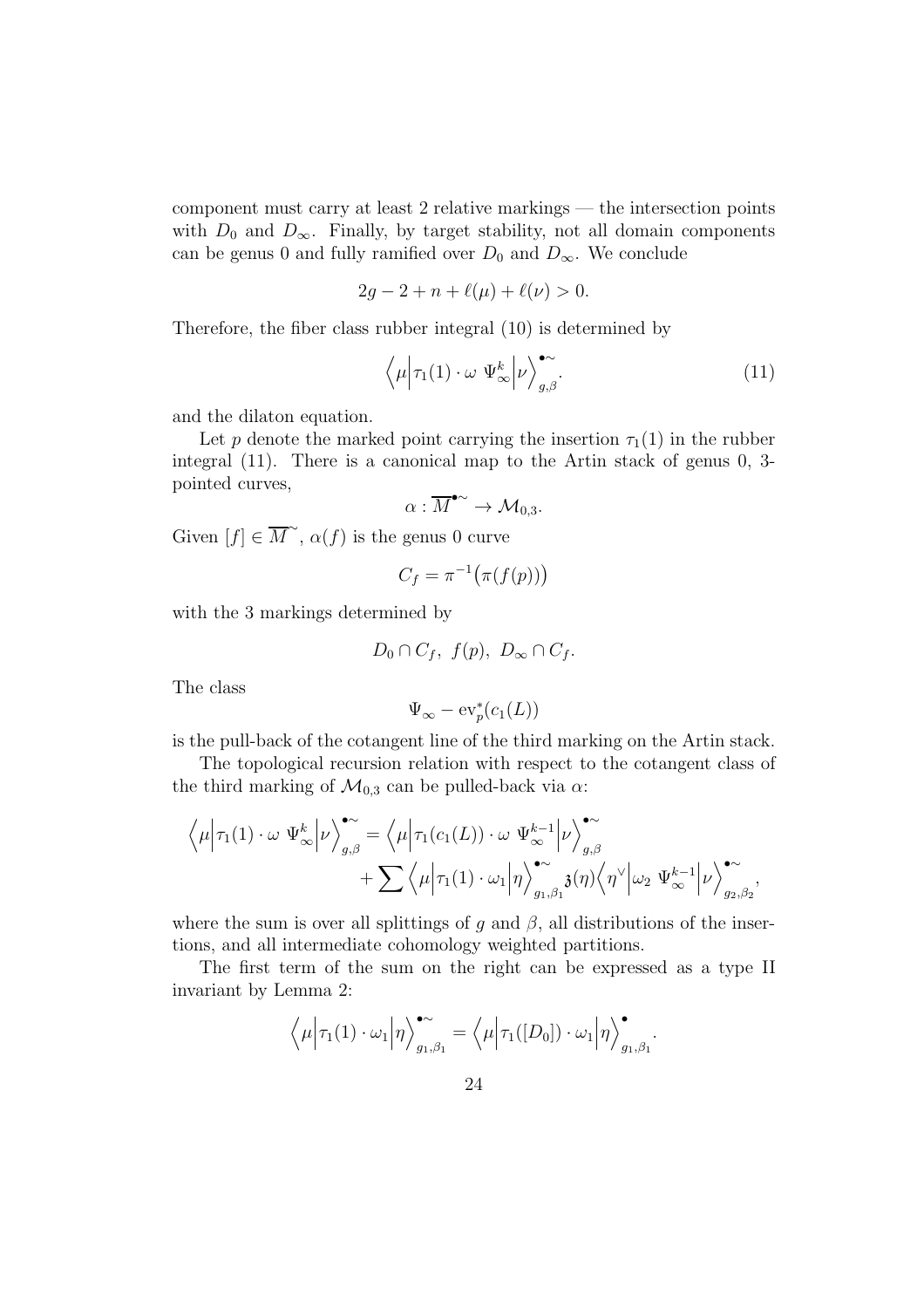For the application of Lemma 2 here, we require the compatibility of  $\epsilon$  with the cotangent lines at the marked points.

We have reduced the original fiber class rubber invariant (10) to invariants of the same type with  $fewer \Psi_{\infty}$  insertions. Repeating the cycle yields rubber invariants without  $\Psi_{\infty}$  insertions. The latter are related to type II invariants by Lemma 2 after adding a dilaton insertion.

#### 1.5.6 Calculus II:  $\pi_*(\beta) \neq 0$

If  $\beta$  is not fiber class, then  $\pi_*(\beta) \neq 0$ . Consider a non-fiber class rubber integral:

$$
\left\langle \mu \middle| \omega \Psi_{\infty}^{k} \middle| \nu \right\rangle_{g,\beta}^{\bullet \sim} . \tag{12}
$$

If  $H \in H^2(X, \mathbb{Q})$  is an ample class, then

$$
\int_{\pi_*(\beta)} H > 0.
$$

Therefore, by the divisor equation, the rubber integral

$$
\left\langle \mu \middle| \tau_0(H) \cdot \omega \Psi_\infty^k \middle| \nu \right\rangle_{g,\beta}^{\bullet \sim} \tag{13}
$$

determines (12) modulo rubber integrals with strictly fewer cotangent lines.

As in the fiber case, we may apply the topological recursion relations to (13). By repeating the cycle and applying Lemma 2 after all  $\Psi_{\infty}$  insertions are removed, we can express the original rubber invariant (12) in terms of type II invariants.

A refined consequence of the rubber calculus will be needed in the proof of Relation 2 in the following Section.

Lemma 3. A rubber invariant with connected domain and class satisfying  $\pi_*(\beta) \neq 0$  is expressed by the calculus in terms of type II invariants as:

$$
\left\langle \mu \middle| \omega \Psi_{\infty}^{k} \middle| \nu \right\rangle_{g,\beta}^{\sim} = \sum_{\substack{\|\omega'\| \le \|\omega\|\\ \deg(\mu') \ge \deg(\mu) \\ \deg(\nu') \ge \deg(\nu) \\ m \ge 0}} C_{\mu,\omega',\nu'} \left\langle \mu' \middle| \tau_0([D_0] \cdot H \cdot c_1(L)^m) \cdot \omega' \middle| \nu' \right\rangle_{g,\beta} + \dots \, .
$$
\n(14)

The brackets  $\langle , \rangle$  on the right denote connected invariants. The coefficients  $C_{*,*,*}$  are determined by fiber class integrals, and the dots stand for nonprincipal terms of type II.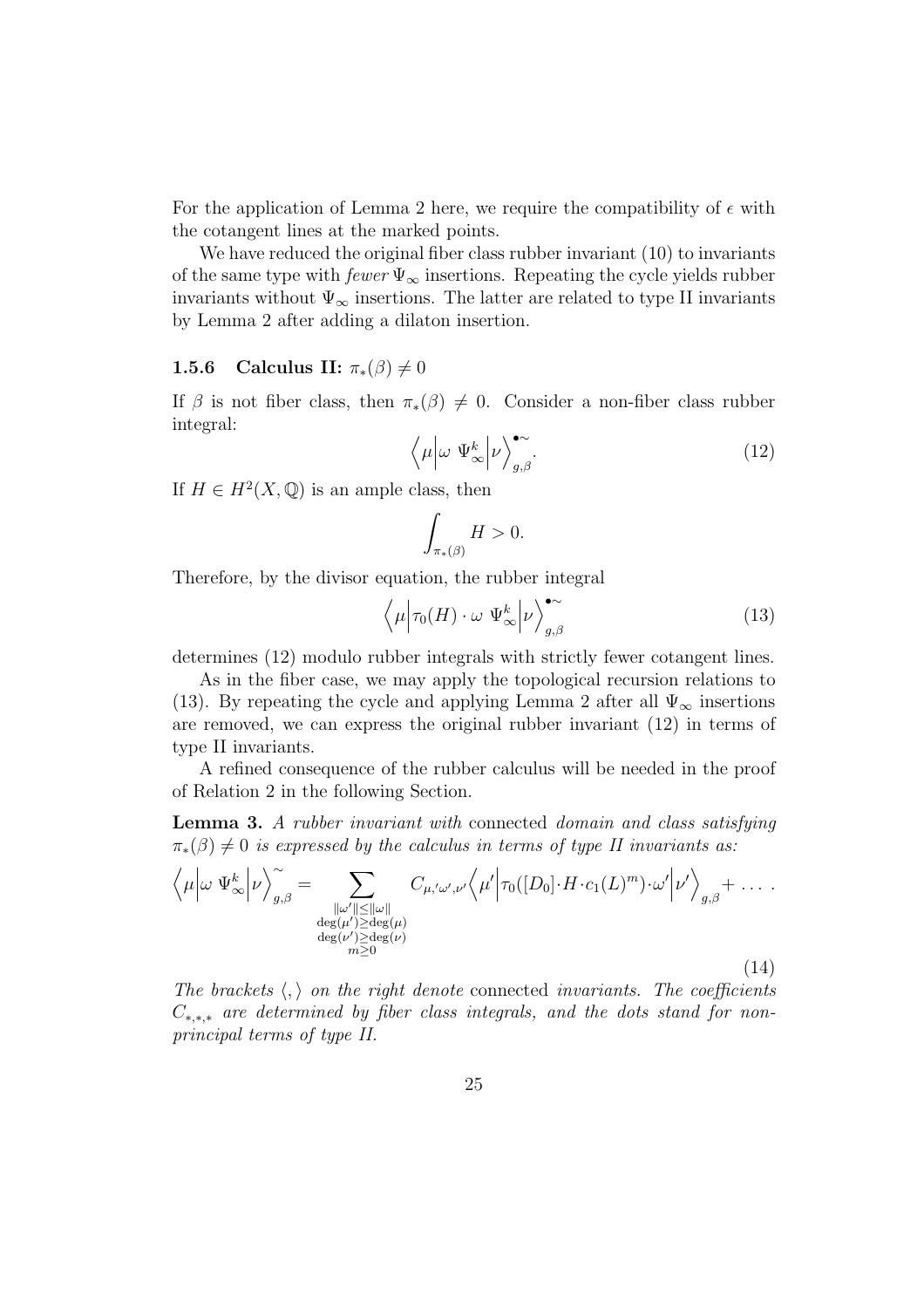## 1.6 Relation 2

The next relation expresses the type I invariants occurring in Relation 1 in terms of type II invariants and the Gromov-Witten theory of X.

Consider the type I invariant

$$
\langle \mu | \tau_0([D_0] \cdot \delta) \cdot \omega \prod_j \tau_{\nu_j - 1}([D_{\infty}] \cdot \delta_{s_j}) \rangle_{g, \beta}
$$

with  $\pi_*(\beta) \neq 0$ , deg( $\delta$ ) > 0, and relative conditions

$$
\mu = \big\{ (\mu_i, \delta_{r_i}) \big\}, \ \nu = \big\{ (\nu_j, \delta_{s_j}) \big\}.
$$

Relation 2. We have,

$$
\langle \mu | \tau_0([D_0] \cdot \delta) \cdot \omega \prod_j \tau_{\nu_j - 1}([D_{\infty}] \cdot \delta_{s_j}) \rangle_{g,\beta} =
$$
\n
$$
\sum_{\substack{||\omega'|| \le ||\omega|| \\ \deg(\mu') \ge \deg(\mu) + 1 \\ \deg(\nu') \ge \deg(\nu) \\ m \ge 0}} C_{\mu',\nu',\omega'} \langle \mu' | \tau_0([D_0] \cdot H \cdot c_1(L)^m) \cdot \omega' | \nu' \rangle_{g,\beta}
$$
\n
$$
+ \sum_{\substack{||\omega'|| \le ||\omega|| \\ \deg(\mu') \ge \deg(\mu) \\ m \ge 0}} C_{\mu',\nu',\omega'} \langle \mu' | \tau_0([D_0] \cdot H \cdot c_1(L)^m) \cdot \omega' | \nu' \rangle_{g,\beta}
$$
\n
$$
- \sum_{\substack{||\omega'|| \le ||\omega|| \\ m \ge 0 \\ \deg(\mu') \ge \deg(\mu) \\ \deg(\nu') \ge \deg(\mu) \\ m \ge 0}} C_{\mu',\nu',\omega'} \langle \mu' | \tau_0([D_0] \cdot c_1(L)^{m+1} \cdot \delta) \cdot \omega' | \nu' \rangle_{g,\beta} + \dots
$$

where  $H \in H^2(X, \mathbb{Q})$  is an ample class and the coefficients  $C_{*,*,*}$  are fiber class integrals. The dots stand for non-principal terms of type II and integrals in the Gromov-Witten theory of X

*Proof.* The first step is to use the basic divisor relation in  $H^2(Y, \mathbb{Q})$ ,

$$
[D_0] = [D_\infty] - c_1(L),
$$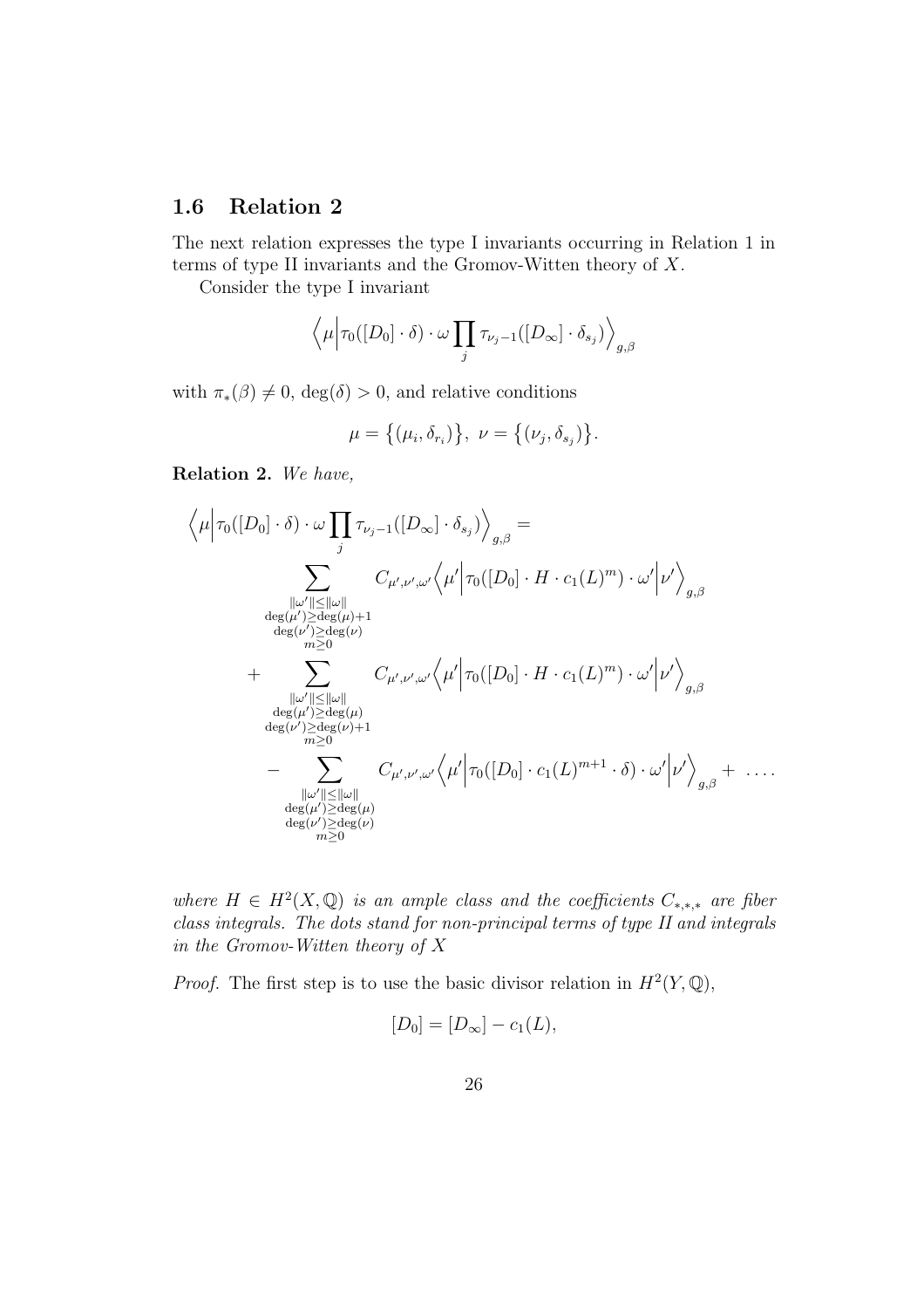to rewrite the invariant on the left side of Relation 2:

$$
\langle \mu | \tau_0([D_0] \cdot \delta) \cdot \omega \prod_j \tau_{\nu_j - 1}([D_{\infty}] \cdot \delta_{s_j}) \rangle_{g,\beta} =
$$
  

$$
\langle \mu | \tau_0([D_{\infty}] \cdot \delta) \cdot \omega \prod_j \tau_{\nu_j - 1}([D_{\infty}] \cdot \delta_{s_j}) \rangle_{g,\beta}
$$
  

$$
- \langle \mu | \tau_0(c_1(L) \cdot \delta) \cdot \omega \prod_j \tau_{\nu_j - 1}([D_{\infty}] \cdot \delta_{s_j}) \rangle_{g,\beta}.
$$

We will calculate the two latter type I invariants by localization on  $(Y, D_0)$ .

The fiberwise  $\mathbb{C}^*$ -action on Y induces a canonical action on the moduli space of stable relative maps to the pair  $(Y, D_0)$ . The  $\mathbb{C}^*$ -fixed loci consist of moduli spaces of stable maps to rubber over  $D_0$  connected by fiberwise rational Galois covers to moduli spaces of stable maps to  $D_{\infty}$ . The connection data of the Galois covers is described by a sum over cohomology weighted partitions  $\eta$  specifying the rubber relative conditions on the connecting divisor.

We first study the localization calculation of the type I invariant

$$
\left\langle \mu \Big| \tau_0([D_\infty] \cdot \delta) \cdot \omega \prod_j \tau_{\nu_j - 1}([D_\infty] \cdot \delta_{s_j}) \right\rangle_{g, \beta}.
$$
 (15)

The insertions of (15) all have canonical equivariant lifts. The marked points not included in  $\omega$  are all distributed to the moduli space of stable maps to  $D_{\infty}$ . By the localization formula, the contribution of the latter moduli space is simply a Hodge integral in the Gromov-Witten theory of  $X$ . The Hodge class may be removed by [3].

Since we neglect lower terms, we only need to consider  $\mathbb{C}^*$ -fixed loci for which the maps to rubber are of genus g and class  $\beta$ . Let  $C_0$  be the subcurve of the domain mapping to rubber, and let  $C_{\infty}$  be the subcurve mapping to  $D_{\infty}$ . Since all components of  $C_{\infty}$  are contracted, the argument used for rational fibers in the proof of Relation 1 shows

$$
\deg(\eta) \ge \deg(\nu) + \deg(\delta).
$$

The principal terms of the localization formula for (15) are therefore of the form

$$
\Big\langle \mu \Big| \omega' \ \Psi_\infty^k \Big| \eta \Big\rangle_{g,\beta}^\sim
$$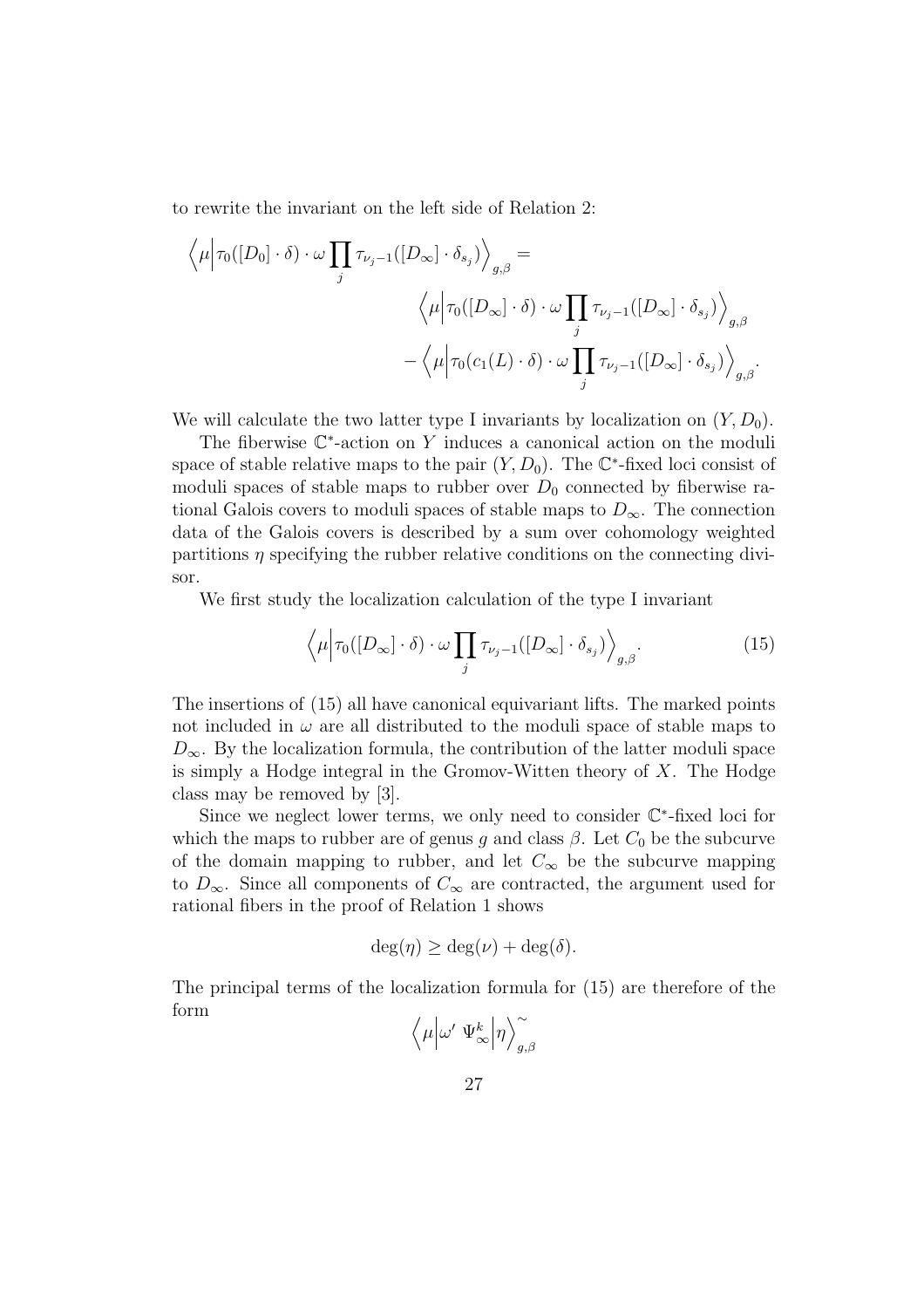where  $\|\omega'\| \leq \|\omega\|$  and  $\deg(\eta) \geq \deg(\nu) + 1$ .

By Lemma 3, the invariant (15) contributes only principal terms of the type of the second summand on the right side of Relation 2.

Next, we study the the localization calculation of the type I invariant

$$
\left\langle \mu \middle| \tau_0(c_1(L) \cdot \delta) \cdot \omega \prod_j \tau_{\nu_j - 1}([D_{\infty}] \cdot \delta_{s_j}) \right\rangle_{g,\beta}.
$$
 (16)

If the insertion  $\tau_0(c_1(L) \cdot \delta)$  is distributed to  $D_{\infty}$ , then, as above, we only obtain principal terms of the type of the second summand on the right of Relation 2.

If the insertion  $\tau_0(c_1(L) \cdot \delta)$  is distributed to  $D_0$ , then, by the rubber calculus, we only obtain principal terms of the type of the first and third summands on the right of Relation 2. □

We will also require a version of Relation 2 without the distinguished insertion  $\tau_0([D_0] \cdot \delta)$ . The proof is identical.

Relation 2'. We have

$$
\langle \mu | \omega \prod_j \tau_{\nu_j - 1}([D_{\infty}] \cdot \delta_{s_j}) \rangle_{g,\beta} =
$$
\n
$$
\sum_{\substack{||\omega'|| \le ||\omega||\\ \deg(\mu') \ge \deg(\mu) \\ \deg(\nu') \ge \deg(\nu) \\ m \ge 0}} C_{\mu',\nu',\omega'} \langle \mu' | \tau_0([D_0] \cdot H \cdot c_1(L)^m) \cdot \omega' | \nu' \rangle_{g,\beta} + \dots,
$$

where the dots stand for non-principal terms of type II and integrals in the Gromov-Witten theory of X.

## 1.7 Proof of Theorem 1

Our primary induction is on the pair  $(g, \beta)$  where

$$
(g',\beta') < (g,\beta)
$$

if  $\beta' < \beta$  or if  $\beta' = \beta$  and  $g' < g$ . If  $\pi_*(\beta) = 0$ , the invariants are fiber class and are determined for all  $q$  by Section 1.2.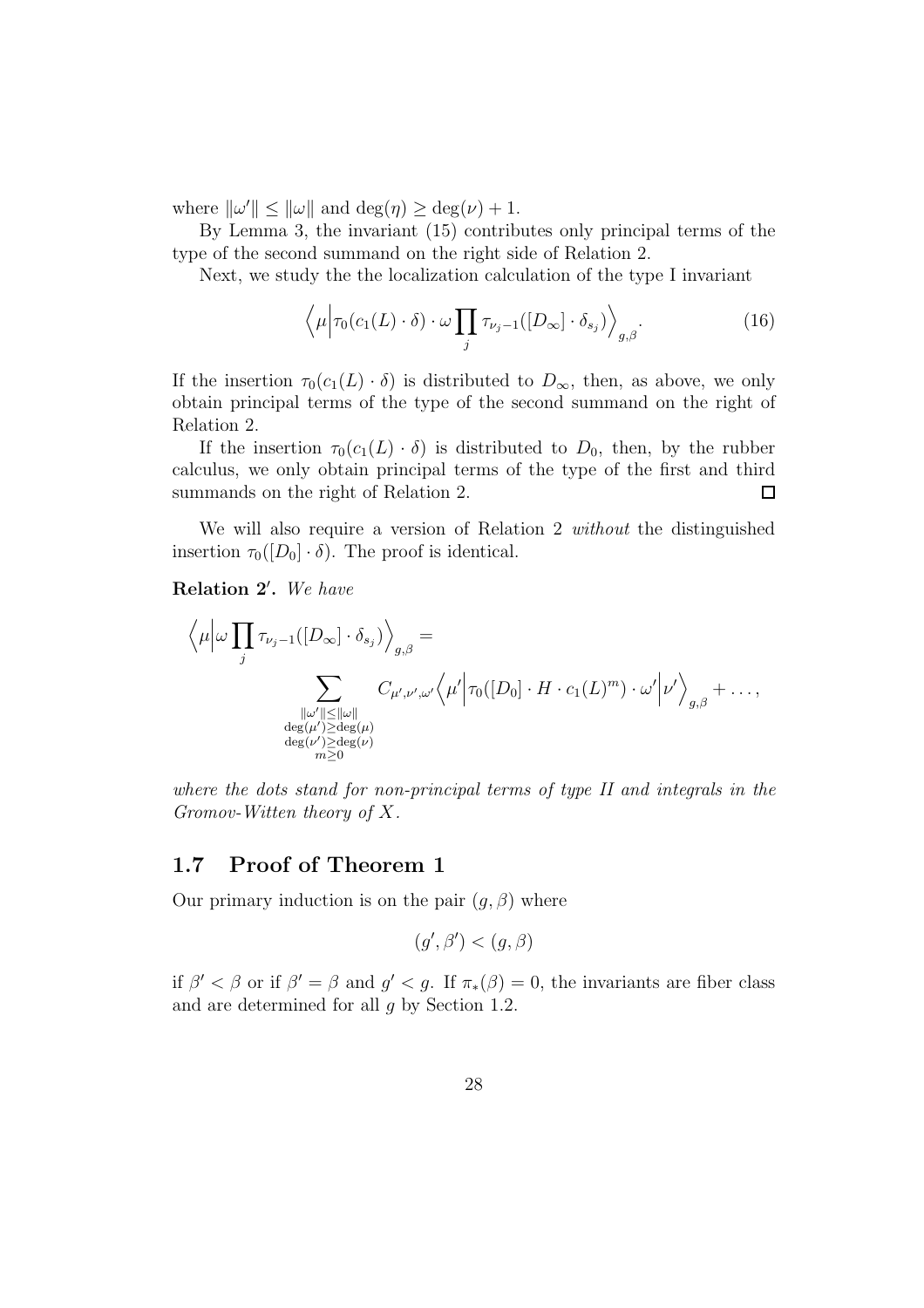By a secondary induction on the  $\stackrel{\circ}{\le}$  ordering, Relations 1, 2, and 2' determine all distinguished invariants of type II. Consider an invariant

$$
\langle \mu | \tau_0([D_0] \cdot \delta) \cdot \omega | \nu \rangle_{g,\beta} \tag{17}
$$

for which  $\pi_*(\beta) \neq 0$ . We apply Relation 1 to (17). To the first term on the right, we apply Relation 2. To the third term on the right, we apply relation 2 ′ . The outcome modulo the primary induction is a determination of (17) in terms of distinguished type II invariants lower in the  $\stackrel{\circ}{\lt}$  ordering. The proof of Theorem 1 for distinguished type II invariants is complete.

By localization and the rubber calculus, every type I and II invariant can be expressed in terms of distinguished type II invariants and Hodge integrals in the Gromov-Witten theory of X.  $\Box$ 

## 1.8 Connected/disconnected invariants

For simplicity, we have assumed the disconnected invariants of the pairs  $(Y, D_0)$ ,  $(Y, D_{\infty})$ , and  $(Y, D_0 \cup D_{\infty})$  factor as a product of connected invariants. Unfortunately, the product rule for disconnected invariants has not been included in the foundational treatments of the subject.

The entire proof of Theorem 1 is valid *without* assuming the product rule. The induction argument reduces the disconnected invariants of the three relative pairs to the Gromov-Witten theory of X.

If the product rule is not assumed, the only difference in the proof of Theorem 1 occurs in the treatment of the fiber class integrals in Section 1.2. Disconnected fiber class invariants must be considered. Let

$$
P = \bigcup_{i=1}^{n} \mathbb{P}^1
$$

be a disconnected set of projective lines. Denote the disconnected divisors

$$
\{0,\ldots,0\},\ \{\infty,\ldots,\infty\}\subset P
$$

by  $D_0$  and  $D_{\infty}$ . The disconnected fiber class invariants require the computation of the  $(\mathbb{C}^*)^n$ -equivariant Gromov-Witten theory of the pairs

$$
(P, D_0), (P, D_{\infty}), (P, D_0 \cup D_{\infty}).
$$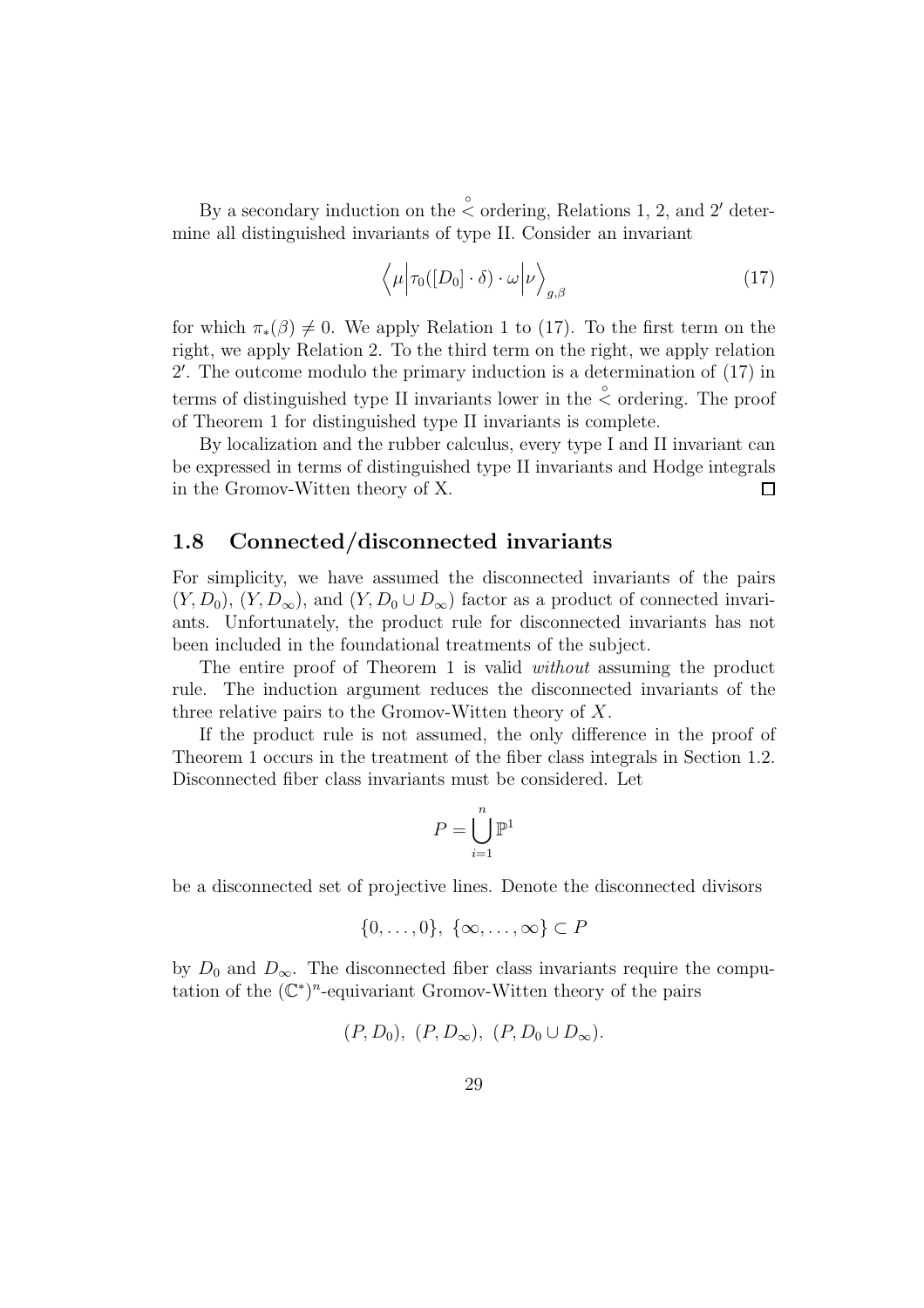An elementary  $(\mathbb{C}^*)^n$ -localization argument reduces the study of P to the product of n copies of  $\mathbb{P}^1$  — as predicted by the product rule. We leave the details to the reader.

Indeed, our study of relative Gromov-Witten theory can be used to prove the product rule. The argument will be presented elsewhere.

# 2 Relative in terms of absolute

## 2.1 Notation

Let V be a nonsingular projective variety containing a nonsingular divisor W,

$$
\iota: W \to V.
$$

Let  $\iota^*$  denote the restriction map on cohomology,

$$
\iota^*: H^*(V, \mathbb{Q}) \to H^*(W, \mathbb{Q}).
$$

The cohomological push-forward

$$
\iota_*:H^*(W,\mathbb{Q})\to H^*(V,\mathbb{Q})
$$

is determined by the restriction map  $\iota^*$  and Poincaré duality.

Let  $N$  be the normal bundle of  $W$  in  $V$ . Since

$$
c_1(N) = \iota^*(c_1(T_V)) - c_1(T_W) \in H^*(W, \mathbb{Q}),
$$

the Chern class  $c_1(N)$  is also is determined by the restriction map  $\iota^*$ .

We denote the Gromov-Witten invariants of the pair  $(V, W)$  by the right bracket

$$
\left\langle \prod_{i} \tau_{k_i}(\gamma_{l_i}) \middle| \nu \right\rangle_{g,\beta}^{V/W} \tag{18}
$$

where

$$
\{\gamma_1,\ldots,\gamma_{m_V}\},\ \{\delta_1,\ldots,\delta_{m_W}\}\
$$

are bases of  $H^*(V, \mathbb{Q})$  and  $H^*(W, \mathbb{Q})$ ,

$$
\nu = \left\{ (\nu_1, \delta_{s_1}), \ldots, (\nu_{\ell(\nu)}, \delta_{s_{\ell(\nu)}}) \right\},\,
$$

and  $\sum_j \nu_j = \int_{\beta} [W]$ .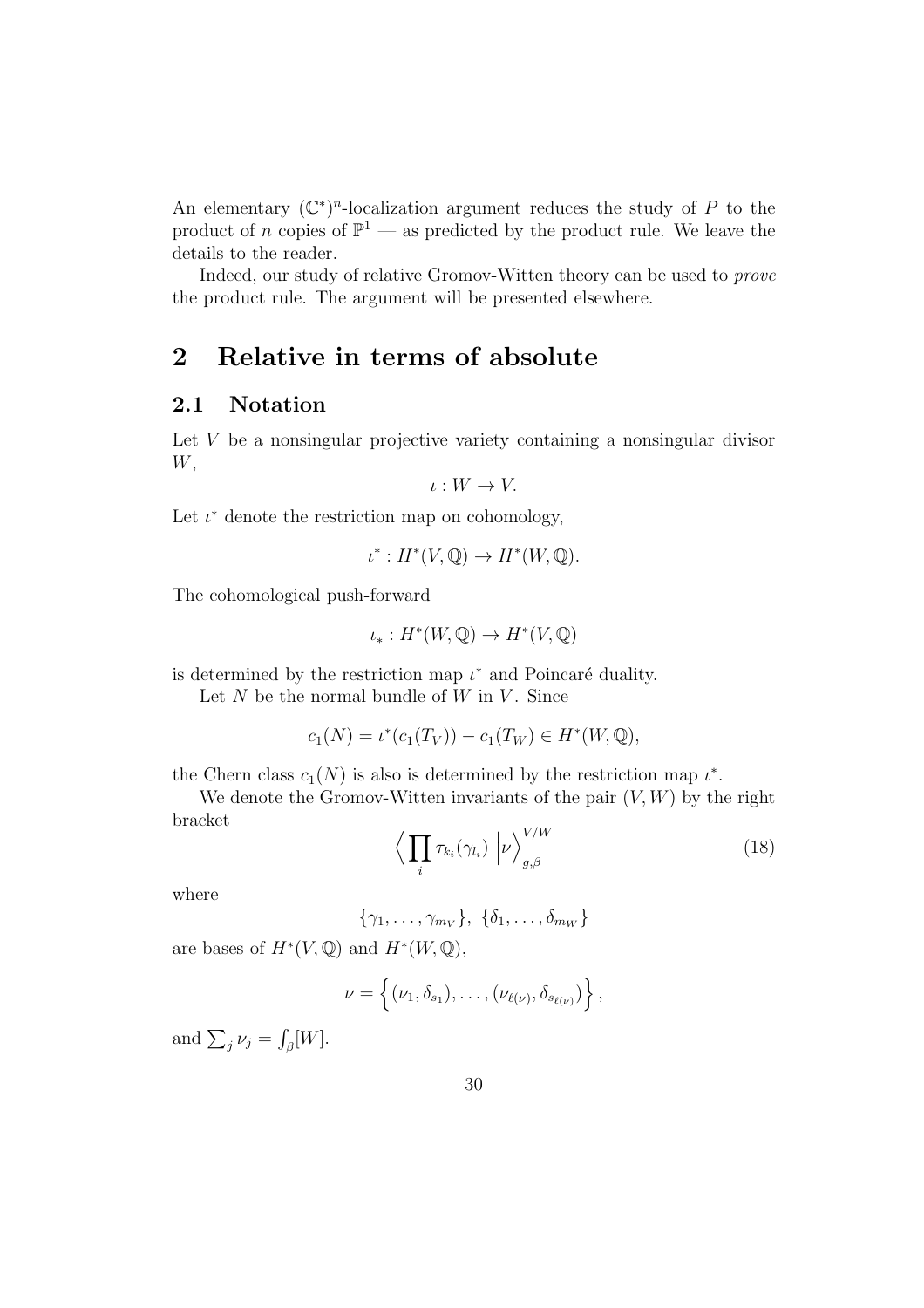The above bracket denotes Gromov-Witten invariants with connected domain curves. As before, we treat disconnected invariants as products of connected invariants. Our proof of Theorem 2 is valid without assuming the product rule — see the discussion of Section 1.8.

## 2.2 Degeneration

Let  $\mathcal F$  be the degeneration to the normal cone of W. The degeneration formula [2, 12, 14, 15] applied to  $\mathcal F$  expresses the absolute Gromov-Witten theory of V in terms of the relative theories of  $(V, W)$  and  $(\mathbb{P}(N \oplus \mathcal{O}_W), W)$ .

By Theorem 1, the relative theory of  $(\mathbb{P}(N \oplus \mathcal{O}_W), W)$  is determined by the absolute theory of W and the Chern class  $c_1(N) \in H^2(W, \mathbb{Q})$ . In order to prove Theorem 2, we view the degeneration formula as providing equations for the invariants  $(18)$  in terms of the Gromov-Witten theories of V and  $(\mathbb{P}(N \oplus \mathcal{O}_W), W).$ 

## 2.3 Ordering

We partially order the invariants of  $(V, W)$  by a relation very similar to the ordering of distinguished type II invariants of Section 1.3:

$$
\Big\langle \omega' \Big| \nu' \Big\rangle_{g',\beta'} \stackrel{\circ}{\lt} \Big\langle \omega \Big| \nu \Big\rangle_{g,\beta}
$$

if one of the conditions below holds

- (1)  $\beta' < \beta$ ,
- (2) equality in (1) and  $g' < g$ ,
- (3) equality in (1-2) and  $\|\omega'\| < \|\omega\|$ ,
- (4) equality in (1-3) and  $deg(\nu') > deg(\nu)$ ,
- (5) equality in (1-4) and  $\nu' > \nu$ ,

Here,  $\omega'$  and  $\omega$  represent products of descendent insertions. For any given invariant of  $(V, W)$ , there are only finitely many invariants of  $(V, W)$  lower in the partial ordering.

The degeneration equations for the invariants  $(V, W)$  will be proven to be lower triangular with respect to the  $\stackrel{\circ}{\le}$  ordering — and therefore nonsingular.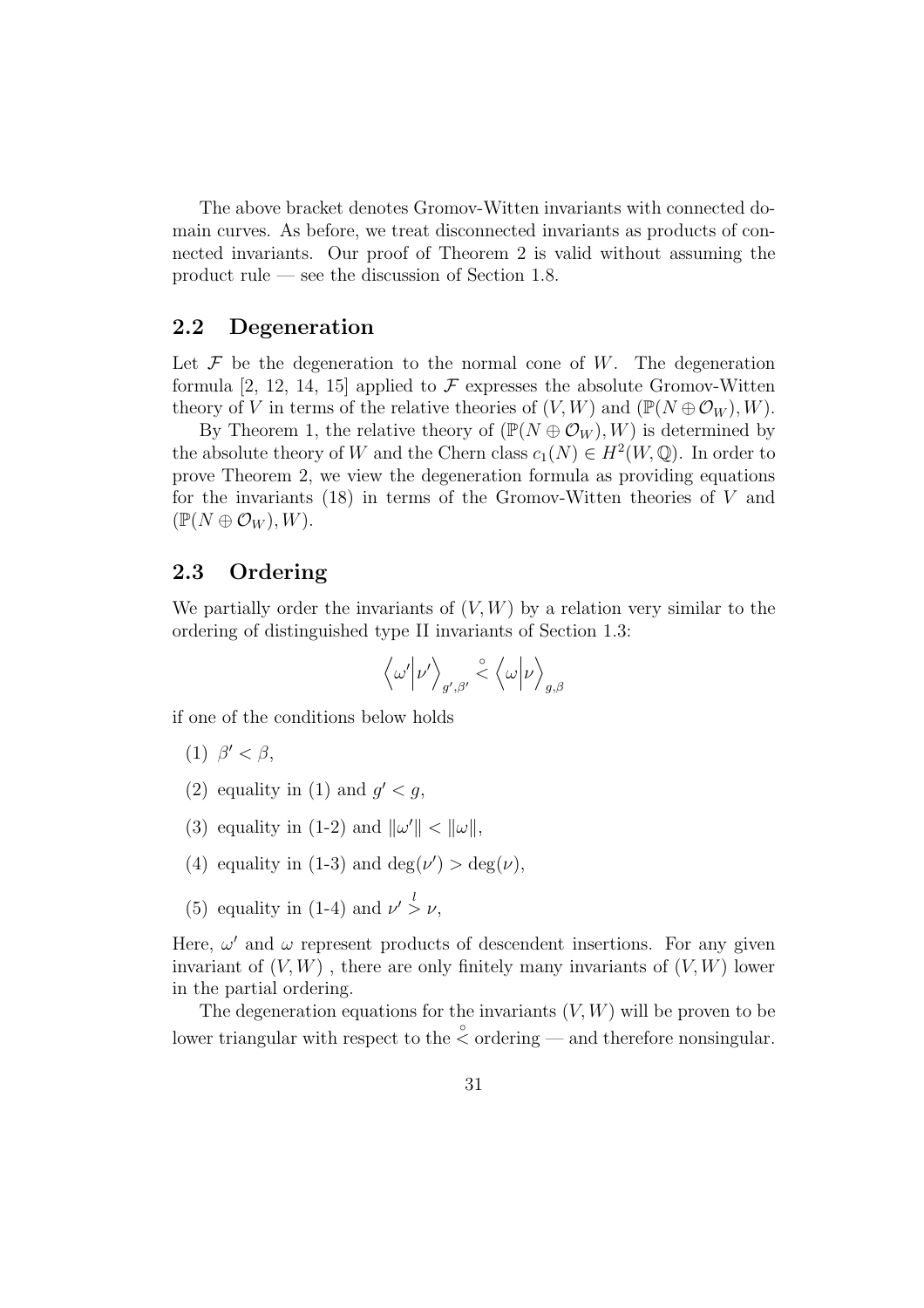## 2.4 Proof of Theorem 2

To each relative invariant (18) of the pair  $(V, W)$ , we associate the following absolute invariant of V

$$
\left\langle \prod_{i} \tau_{k_i}(\gamma_{l_i}) \cdot \prod_{j} \tau_{\nu_j - 1}(\iota_*(\delta_{s_j})) \right\rangle_{g,\beta}^V.
$$
 (19)

In order to evaluate the absolute invariant (19) by the degeneration formula, we must lift the cohomology classes  $\gamma_{l_i}$  and  $\iota_*(\delta_{s_j})$  to the total space of the family  $\mathcal{F}$ :

(i) the classes  $\gamma_{l_i}$  are lifted by pull-back via the first factor of the blowdown map

$$
\mathcal{F} \to V \times \mathbb{C},
$$

(ii) the classes  $\iota_*(\delta_{s_j})$  are lifted by

$$
\iota_{W\times\mathbb{C},*}(\delta_{s_j}\otimes Id)\in H^*(\mathcal{F},\mathbb{Q})
$$

where

$$
\iota_{W\times\mathbb{C}}:W\times\mathbb{C}\to\mathcal{F}
$$

is the inclusion in the blow-up via strict transform.

Lemma 4. The principal terms of the degeneration equation are

$$
\left\langle \prod_i \tau_{k_i}(\gamma_{l_i}) \cdot \prod_j \tau_{\nu_j - 1}(\iota_*(\delta_{s_j})) \right\rangle_{g,\beta}^V = \left\langle \prod_i \tau_{k_i}(\gamma_{l_i}) \left| \nu \right\rangle_{g,\beta}^{V/W} C + \sum \left\langle \omega' \left| \nu' \right\rangle_{g,\beta}^{V/W} C_{\omega',\nu'} + \dots, \right\rangle
$$

where

$$
C = \prod_{j} \frac{1}{(\nu_j - 1)!} \left( \int_{\beta} [W] \right)^{Id(\nu)} \neq 0,
$$

the coefficients  $C_{*,*}$  are fiber class integrals, and the sum is over lower invariants in the  $\stackrel{\circ}{\leq}$  ordering.

Following the notation of Section 1.4, the principal terms of the equation are the invariants of  $(V, W)$  of genus g and class  $\beta$ .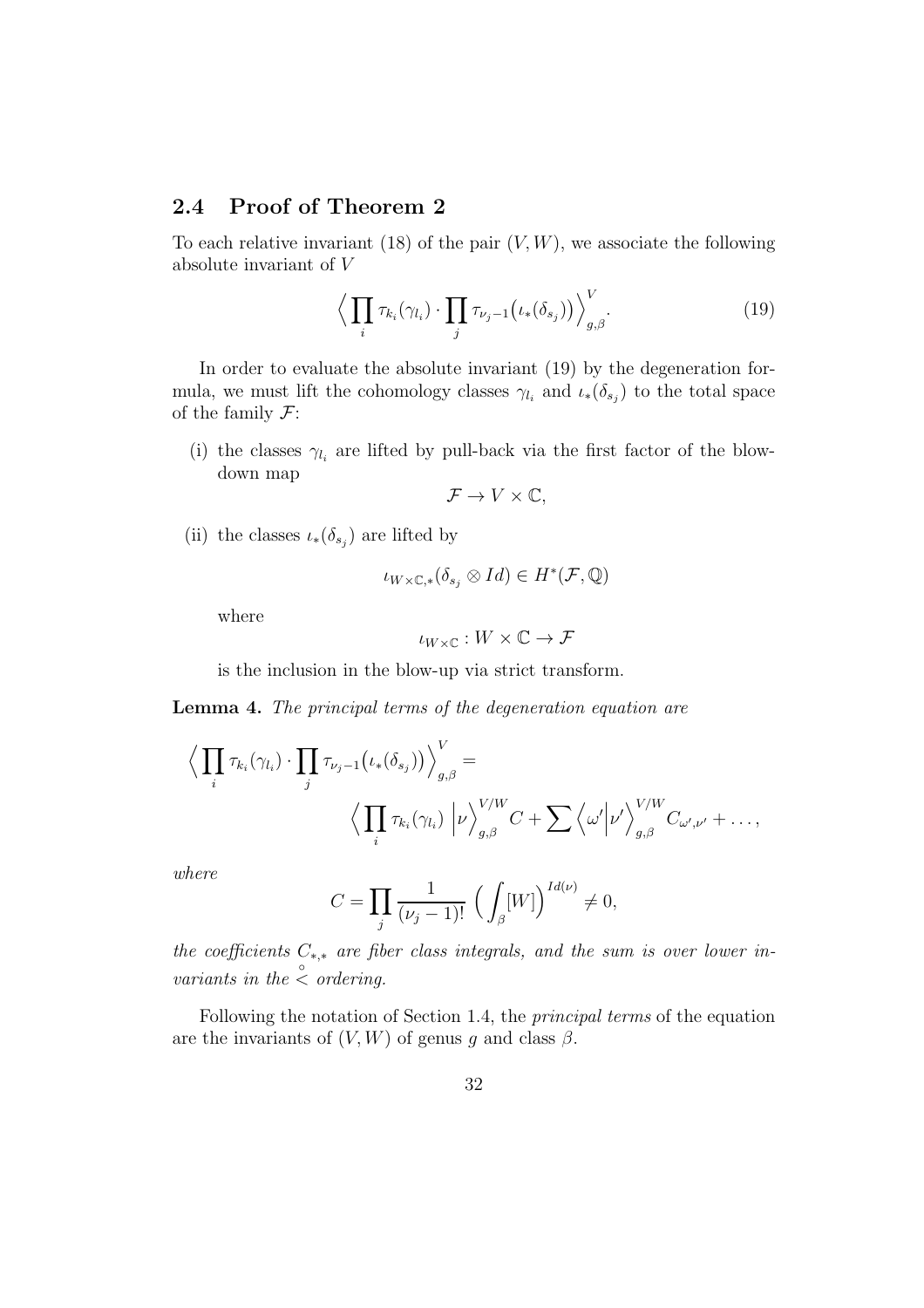Proof. The strategy is identical to the proof of Relation 1. We need only consider degeneration splittings for which the  $(V, W)$  side carries genus q, class  $\beta$ , and *all* the insertions

$$
\prod_i \tau_{k_i}(\gamma_{l_i}).
$$

By the lifting choice, all the insertions

$$
\prod_j \tau_{\nu_j-1} \big(\iota_*(\delta_{s_j})\big)
$$

are distributed to the  $(\mathbb{P}(N \oplus \mathcal{O}_W), W)$  side. The analysis of the rational fiber class integrals then exactly follows Case 1 of the proof of Relation 1.  $\Box$ 

By Lemma 4, the degeneration equations form a lower triangular system determining the invariants of  $(V, W)$  in terms of the invariants of V and  $(\mathbb{P}(N \oplus \mathcal{O}_W), W)$ . The proof of Theorem 2 is complete.  $\Box$ 

## 2.5 Proof of Corollary 1

Let  $(V, W)$  be a hypersurface pair in  $\mathbb{P}^r$ . We first prove

$$
\iota_*(\delta) \in H^*(V,{\mathbb{Q}})
$$

is simple for any  $\delta \in H^*(W, \mathbb{Q})$ . If  $\delta$  is simple, the result is clear. If  $\delta$  is not simple, then

$$
\deg(\delta) = r - 2
$$

by Lefchetz. We conclude

 $deg(\iota_*(\delta)) = r$ ,

and thus  $\iota_*(\delta)$  is simple by Lefchetz.

Consider the degeneration equation of Lemma 4 associated to a simple invariant of  $(V, W)$ . The left side involves a simple invariant of V since  $\iota_*(\delta)$ is always simple. The right side involves simple invariants of  $(V, W)$  and general invariants of  $(\mathbb{P}(N \oplus \mathcal{O}_W), W)$ .

The degeneration equations form a lower triangular system determining the simple invariants of  $(V, W)$  in terms of the simple invariants of V and general invariants of  $(\mathbb{P}(N \oplus \mathcal{O}_W), W)$ .  $\Box$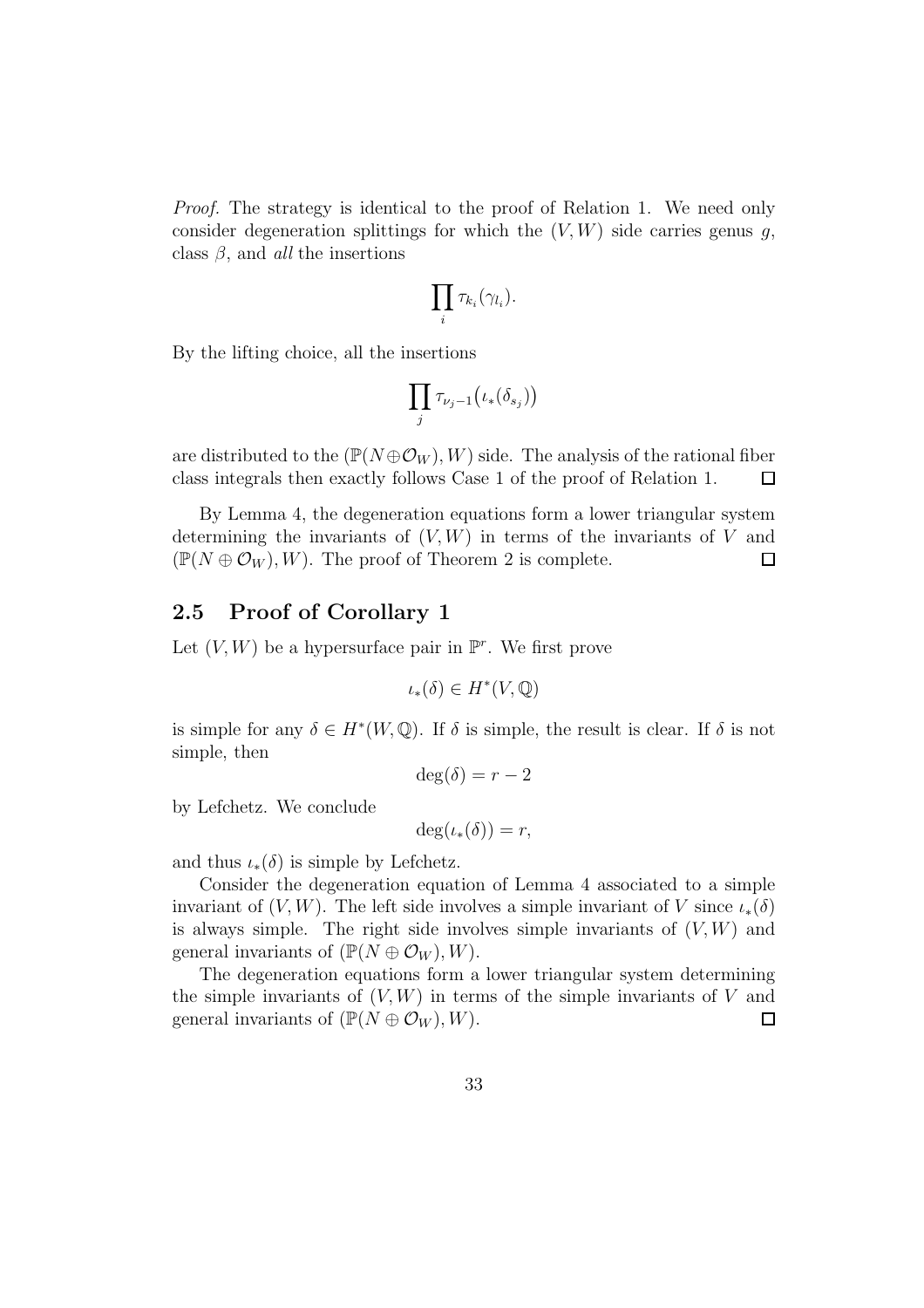# 3 Mayer-Vietoris and the quintic scheme

## 3.1 Proof of Lemma 1

Our calculation scheme for hypersurfaces depends upon Theorem 3 and Lemma 1. Theorem 3 is an immediate consequence of the degeneration formula and Theorem 2.

Let V be a nonsingular, projective variety. Let  $Z \subset V$  be the nonsingular complete intersection of two nonsingular divisors

$$
W_1, W_2 \subset V
$$

and let  $\widetilde{V}$  be the blow-up of V along Z.

**Lemma 1.** The Gromov-Witten theory of  $\widetilde{V}$  is uniquely and effectively determined by the Gromov-Witten theories of V,  $W_1$ , and Z and the restriction maps

$$
H^*(V, \mathbb{Q}) \to H^*(W_1, \mathbb{Q}) \to H^*(Z, \mathbb{Q}).
$$

*Proof.* Let  $N_i$  be the normal bundle to  $W_i$  in V. Let  $\mathcal F$  be the degeneration to the normal cone of  $W_1$  in  $V$ . By strict transform, there is an inclusion

$$
\iota_{W_1\times\mathbb{C}}:W_1\times\mathbb{C}\to\mathcal{F}.
$$

Let  $\widetilde{\mathcal{F}}$  be the blow-up of  $\mathcal F$  along  $Z \times \mathbb C$  embedded via

$$
Z \times \mathbb{C} \subset W_1 \times \mathbb{C} \stackrel{\iota_{W_1 \times \mathbb{C}}}{\longrightarrow} \mathcal{F}.
$$

The family F is a degeneration of V to  $(V, W_1)$  and  $(\mathbb{P}(N_1 \oplus \mathcal{O}_{W_1}), D_0)$ . The family F is a degeneration of V to  $(V, W_1)$  and  $(\mathbb{P}(N_1 \oplus \mathcal{O}_{W_1}), D_0)$  where  $\mathbb{P}(N_1 \oplus \mathcal{O}_{W_1})$  is the blow-up of  $\mathbb{P}(N_1 \oplus \mathcal{O}_{W_1})$  along  $Z \subset D_{\infty}$ .

By the degeneration formula, the Gromov-Witten theory of  $\tilde{V}$  is determined by the Gromov-Witten theories of  $(V, W_1)$  and  $(\mathbb{P}(N_1 \oplus \mathcal{Q}_{W_1}), D_0)$ since the non-vanishing cohomology for the family  $\mathcal{F}$  is all of  $H^*(V, \mathbb{Q})$ . By Theorem 2, the two relative theories are determined by the Gromov-Witten theories of V,  $W_1$ , and  $\mathbb{P}(N_1 \oplus \mathcal{O}_{W_1})$  and the classical restriction maps.

The projective bundle  $\mathbb{P}(N_1|_Z \oplus \mathcal{O}_Z)$  over Z is a divisor in  $\mathbb{P}(N_1 \oplus \mathcal{O}_{W_1})$ containing the center  $Z \subset D_{\infty}$  of the blow-up. The normal bundle of

$$
\mathbb{P}(N_1|_Z \oplus \mathcal{O}_Z) \subset \mathbb{P}(N_1 \oplus \mathcal{O}_{W_1})
$$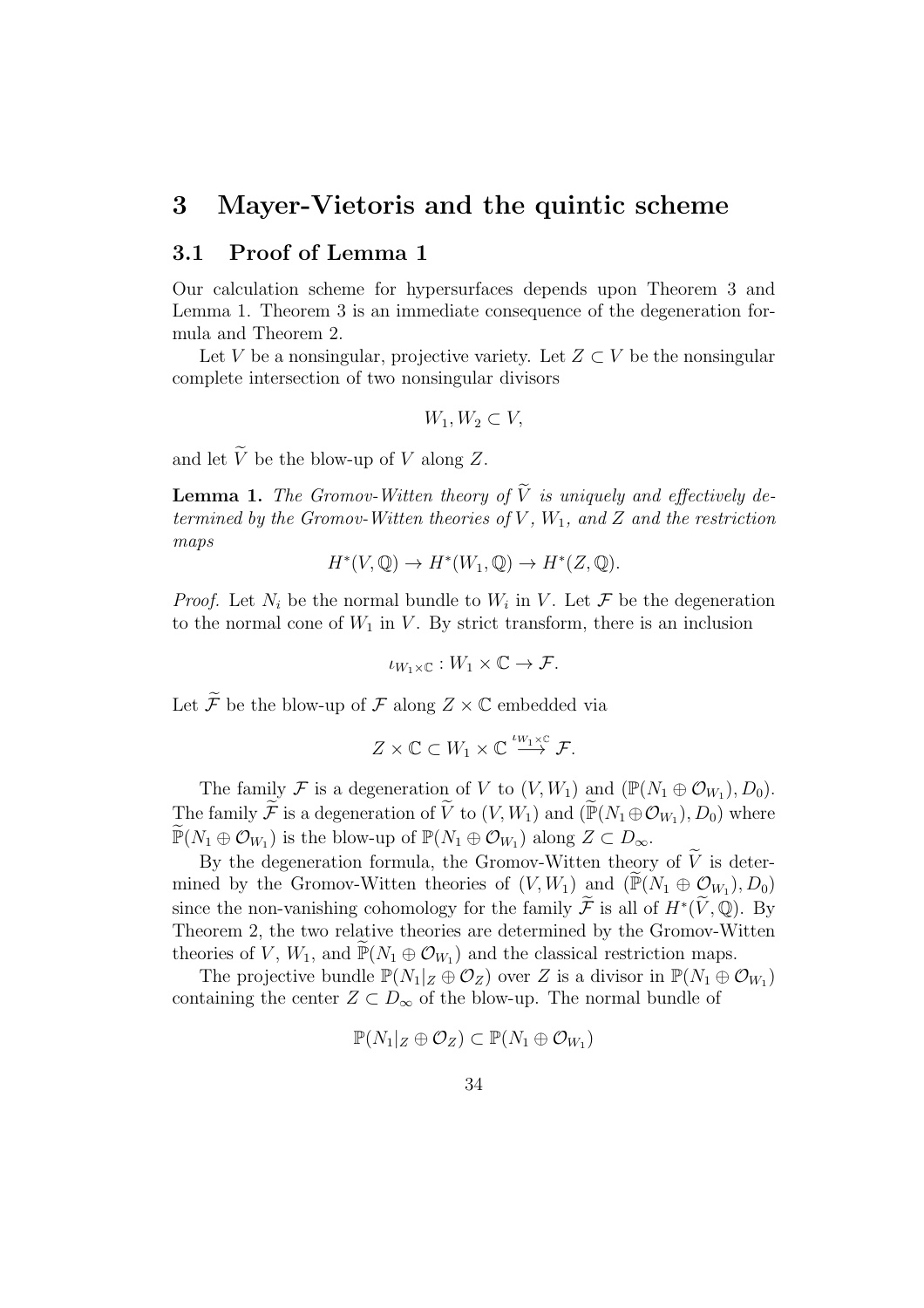is the pull-back of  $N_2|_Z$ .

By repeating the first construction of the proof, we find the Gromov-Witten theory of  $\mathbb{P}(N_1 \oplus \mathcal{O}_{W_1})$  is determined by the Gromov-Witten theories of

$$
\mathbb{P}(N_1 \oplus \mathcal{O}_{W_1}), \ \mathbb{P}(N_1|_Z \oplus \mathcal{O}_Z),
$$

and the blow-up of

$$
\mathbb{P}(N_1|_Z \oplus \mathcal{O}_Z) \times_Z \mathbb{P}(N_2|_Z \oplus \mathcal{O}_Z)
$$

along Z embedded as  $D_{\infty} \times_Z D_{\infty}$ .

Finally, the last blown-up variety can be studied via the virtual localization formula [10]. The variety

$$
\mathbb{P}(N_1|_Z \oplus \mathcal{O}_Z) \times_Z \mathbb{P}(N_2|_Z \oplus \mathcal{O}_Z) \tag{20}
$$

carries a fiberwise  $\mathbb{C}^* \times \mathbb{C}^*$ -action over Z. The action lifts to the blow-up of (20) along the  $\mathbb{C}^* \times \mathbb{C}^*$ -fixed locus  $D_{\infty} \times_Z D_{\infty}$ . The  $\mathbb{C}^* \times \mathbb{C}^*$ -action on the blown-up space has 5 fixed loci — each isomorphic to  $Z$ . The localization formula reduces the Gromov-Witten invariants of the blown-up space to Hodge integrals in the Gromov-Witten theory of Z.  $\Box$ 

A direct generalization of the proof of Lemma 1 yields the following related result. Let  $Z \subset V$  be the nonsingular complete intersection of n nonsingular divisors

$$
W_1, \ldots, W_n \subset V
$$

and let  $\widetilde{V}$  be the blow-up of V along Z. The Gromov-Witten theory of  $\widetilde{V}$  is determined by the Gromov-Witten theories of

$$
V, W_1, W_1 \cap W_2, W_1 \cap W_2 \cap W_3, \ldots, \cap_{i=1}^n W_i = Z
$$

and the classical restriction maps.

**Conjecture 2.** The Gromov-Witten theory of  $\widetilde{V}$  is uniquely and effectively determined by the Gromov-Witten theories of  $V$  and  $Z$  and the restriction  $map H^*(V, \mathbb{Q}) \to H^*(Z, \mathbb{Q}).$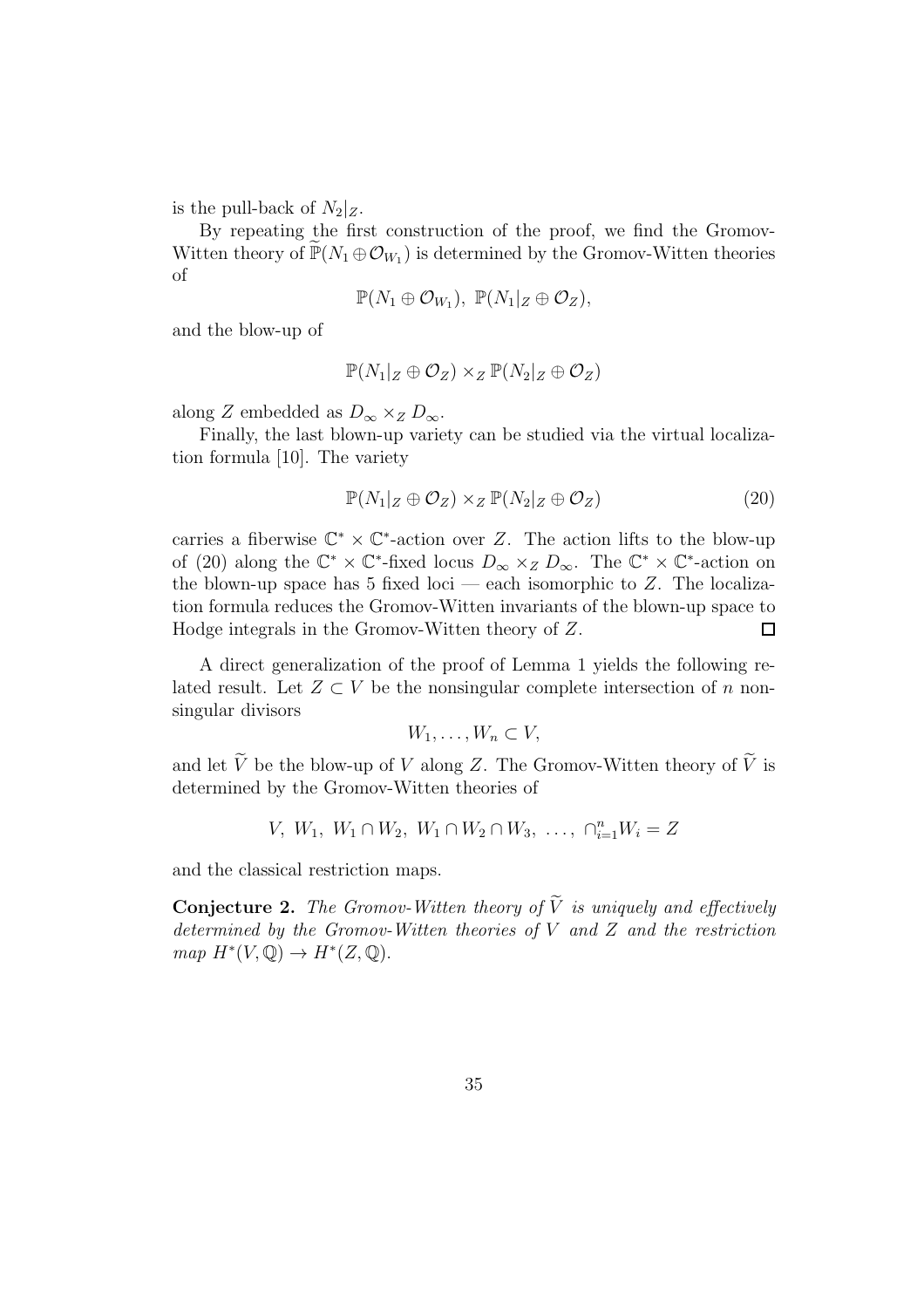## 3.2 The Calabi-Yau quintic

### 3.2.1 Notation

The following notation for curves, surfaces, and 3-folds will be convenient for the study of the quintic:

- (i) let  $C_{d_1,d_2} \subset \mathbb{P}^3$  be a nonsingular complete intersection of type  $(d_1, d_2)$ ,
- (ii) let  $S_d \subset \mathbb{P}^3$  be a nonsingular surface of degree d,
- (iii) let  $T_d \subset \mathbb{P}^4$  be a nonsingular 3-fold of degree d.

Finally, let  $\mathbb{P}^3[d_1, d_2]$  be the blow-up of  $\mathbb{P}^3$  along  $C_{d_1, d_2}$ .

### 3.2.2 The quintic scheme

The calculation scheme for the quintic is diagrammed below by arrows showing the dependencies of Gromov-Witten theories.

- (a) the superscript ∗ denotes simple Gromov-Witten theories,
- (b) the arrow  $\stackrel{k}{\longrightarrow}$  denotes the application of Theorem k in simple or full form,
- (c) the arrow  $\stackrel{l}{\longrightarrow}$  denotes the application of Lemma 1.

The quintic scheme:

$$
T_5^* \xrightarrow{3} (T_4, S_4)^*, \ (\mathbb{P}^3[4, 5], S_4),
$$
  
\n
$$
(T_4, S_4)^* \xrightarrow{2} T_4^*, S_4,
$$
  
\n
$$
T_4^* \xrightarrow{3} (T_3, S_3)^*, \ (\mathbb{P}^3[3, 4], S_3)
$$
  
\n
$$
(T_3, S_3)^* \xrightarrow{2} T_3^*, S_3,
$$
  
\n
$$
T_3^* \xrightarrow{3} (T_2, S_2)^*, \ (\mathbb{P}^3[2, 3], S_2)
$$
  
\n
$$
(T_2, S_2)^* \xrightarrow{2} T_2^*, S_2,
$$
  
\n
$$
T_2^* \xrightarrow{3} (T_1, S_1)^*, \ (\mathbb{P}^3[1, 2], S_1)
$$
  
\n
$$
(T_1, S_1)^* \xrightarrow{2} T_1^*, S_1,
$$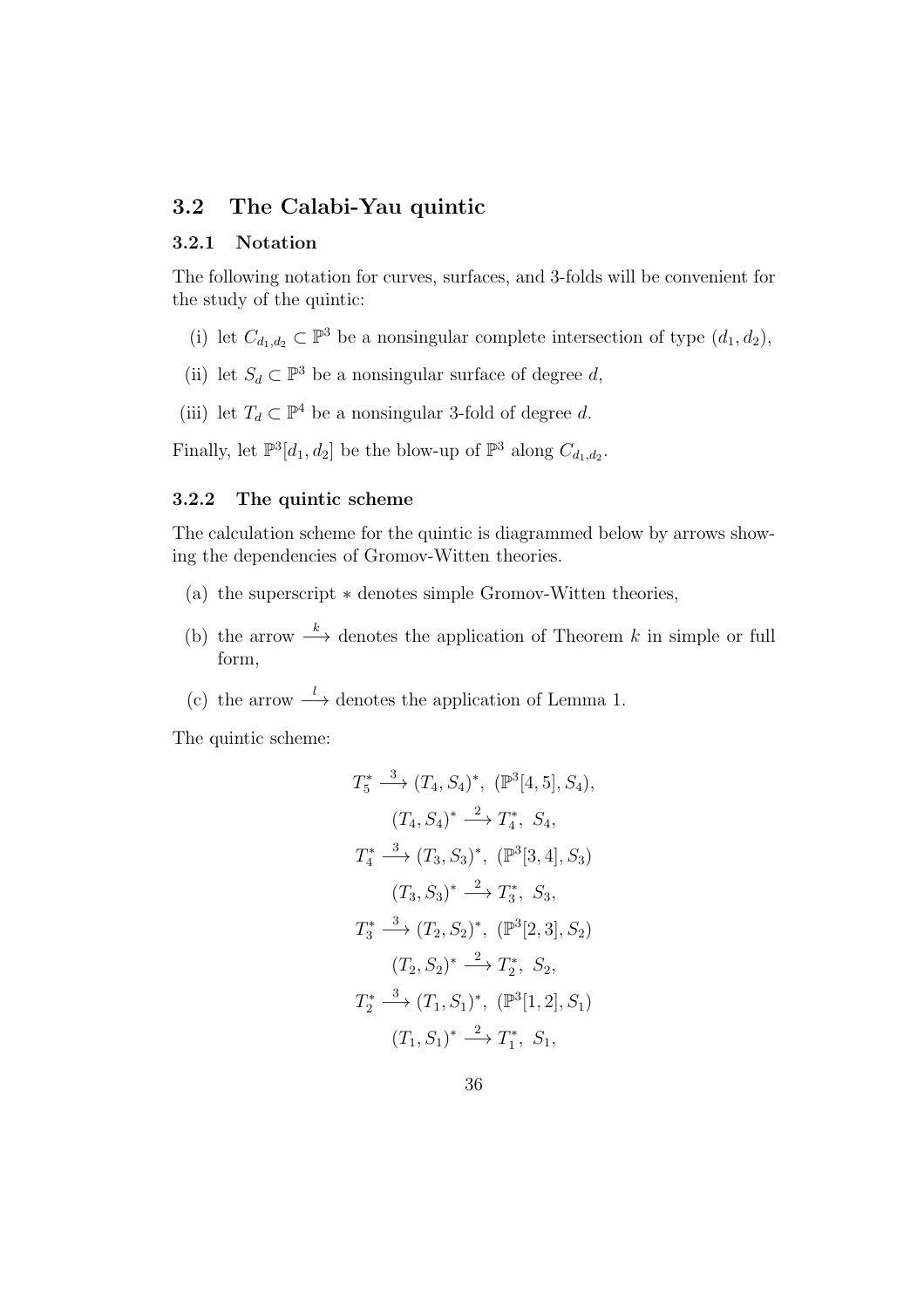$$
(\mathbb{P}^{3}[4,5], S_{4}) \xrightarrow{2} \mathbb{P}^{3}[4,5], S_{4},
$$
  
\n
$$
\mathbb{P}^{3}[4,5] \xrightarrow{l} \mathbb{P}^{3}, S_{4}, C_{4,5},
$$
  
\n
$$
(\mathbb{P}^{3}[3,4], S_{3}) \xrightarrow{2} \mathbb{P}^{3}[3,4], S_{3},
$$
  
\n
$$
\mathbb{P}^{3}[3,4] \xrightarrow{l} \mathbb{P}^{3}, S_{3}, C_{3,4},
$$
  
\n
$$
(\mathbb{P}^{3}[2,3], S_{2}) \xrightarrow{2} \mathbb{P}^{3}[2,3], S_{2},
$$
  
\n
$$
\mathbb{P}^{3}[2,3] \xrightarrow{l} \mathbb{P}^{3}, S_{2}, C_{2,3},
$$
  
\n
$$
(\mathbb{P}^{3}[1,2], S_{1}) \xrightarrow{2} \mathbb{P}^{3}[1,2], S_{1},
$$
  
\n
$$
\mathbb{P}^{3}[1,2] \xrightarrow{l} \mathbb{P}^{3}, S_{1}, C_{1,2}.
$$

The end points of the quintic scheme are the following absolute Gromov-Witten theories:

$$
\mathbb{P}^3, \ \mathbb{P}^2, \ S_2, \ S_3, \ S_4, \ C_{1,2}, \ C_{2,3}, \ C_{3,4}, \ C_{4,5},
$$

all previously determined.

# 3.3 The quintic surface  $S_5$

We end the paper with a basic calculation for the quintic surface

$$
S_5 \subset \mathbb{P}^3.
$$

Let K denote the canonical class of  $S_5$ . The adjunction genus of curves in class  $K$  is 6. The expected dimension of genus 6 curves of class  $K$  is 0. By Taubes's result equating Gromov and Seiberg-Witten invariants,

$$
\langle 1 \rangle_{6,K}^{S_5} = SW(-P_{S_5}).
$$

Since  $S_5$  is a minimal surface of general type,

$$
SW(-P_{S_5}) = (-1)^{(1+p_g(S_5)+q(S_5))} = -1.
$$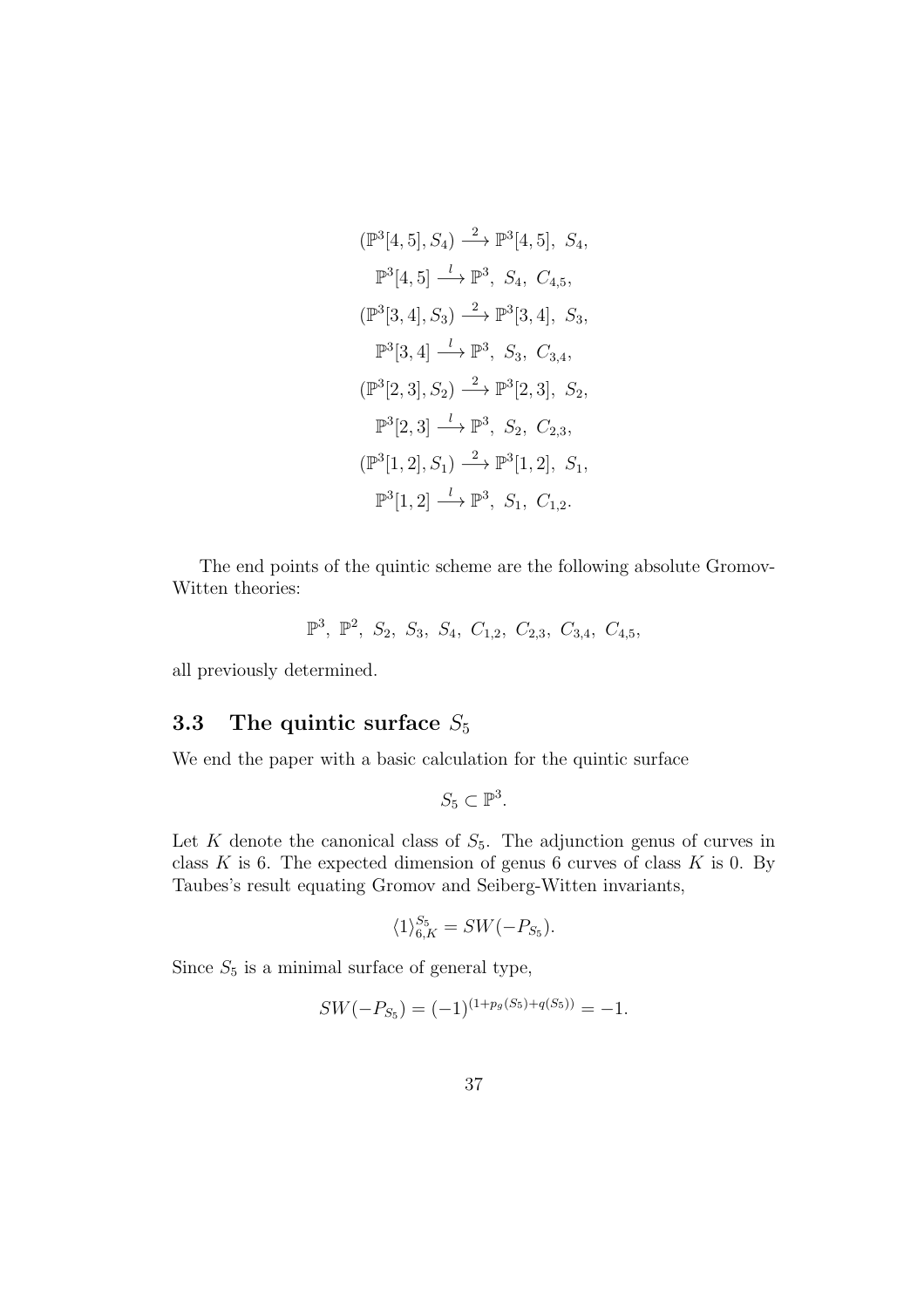Here,  $P_{S_5}$  is the Spin<sup>c</sup>-structure induced by the complex structure of  $S_5$  and  $p_g$  and q are the geometric genus and irregularity of the surface  $S_5$  [19]. We will calculate  $\langle 1 \rangle_{6,K}^{S_5}$  directly via our method.

The first step is the degeneration of the quintic to a union of a K3 surface and a blown-up projective plane along a plane quartic curve:

$$
S_5^* \to (S_4, C_4)^*, (\mathbb{P}^2[4, 5], C_4).
$$

Let B denote  $\mathbb{P}^2[4,5]$ , the blow-up of  $\mathbb{P}^2$  in 20 points. The degeneration formula yields

$$
\langle 1 \rangle_{6,K}^{S_5} = \sum_{g_i, \beta_i, \mu} \langle 1 | \mu \rangle_{g_1, \beta_1}^{S_4/C_4} \langle \mu^{\vee} | 1 \rangle_{g_2, \beta_2}^{B/C_4}
$$
(21)

where the summation is over all possible genus splittings  $g_1+g_2+\ell(\mu)-1=6$ , class splitting  $\beta_1 + \beta_2 = K$ , and cohomology-weighted partitions  $\mu$ .

Let  $H, L$  denote the hyperplane classes on  $S_4$  and B respectively and let  $E_i$  denote the class of the  $i^{th}$  exceptional divisor of B.

Although all configurations on the right side of (21) can be treated algorithmically, most can be easily ruled out without any computation. For example, configurations with  $g_1 = 5, \beta_1 = H$ , require four fixed point condition in  $\mu_1$ . However, since the dimension of the linear system |H| is 3, the solution set will be empty.

For configurations with  $\beta_1 = 0$ , we can show only

$$
\beta_2 = 5L - \sum_{i=1}^{20} E_i
$$

is allowed as follows. Consider a configuration with

$$
\beta_2 = 5L - 2E_1 - E_3 - \cdots - E_{20}.
$$

A curve mapped to B gives a section of  $\mathcal{O}_C(5)$  on C with divisor

$$
2p_1+p_3+\cdots+p_{20}.
$$

However, a monodromy argument shows that such a linear equivalence is impossible for a generic choice of

$$
p_1+\cdots+p_{20}\in |\mathcal{O}_C(5)|.
$$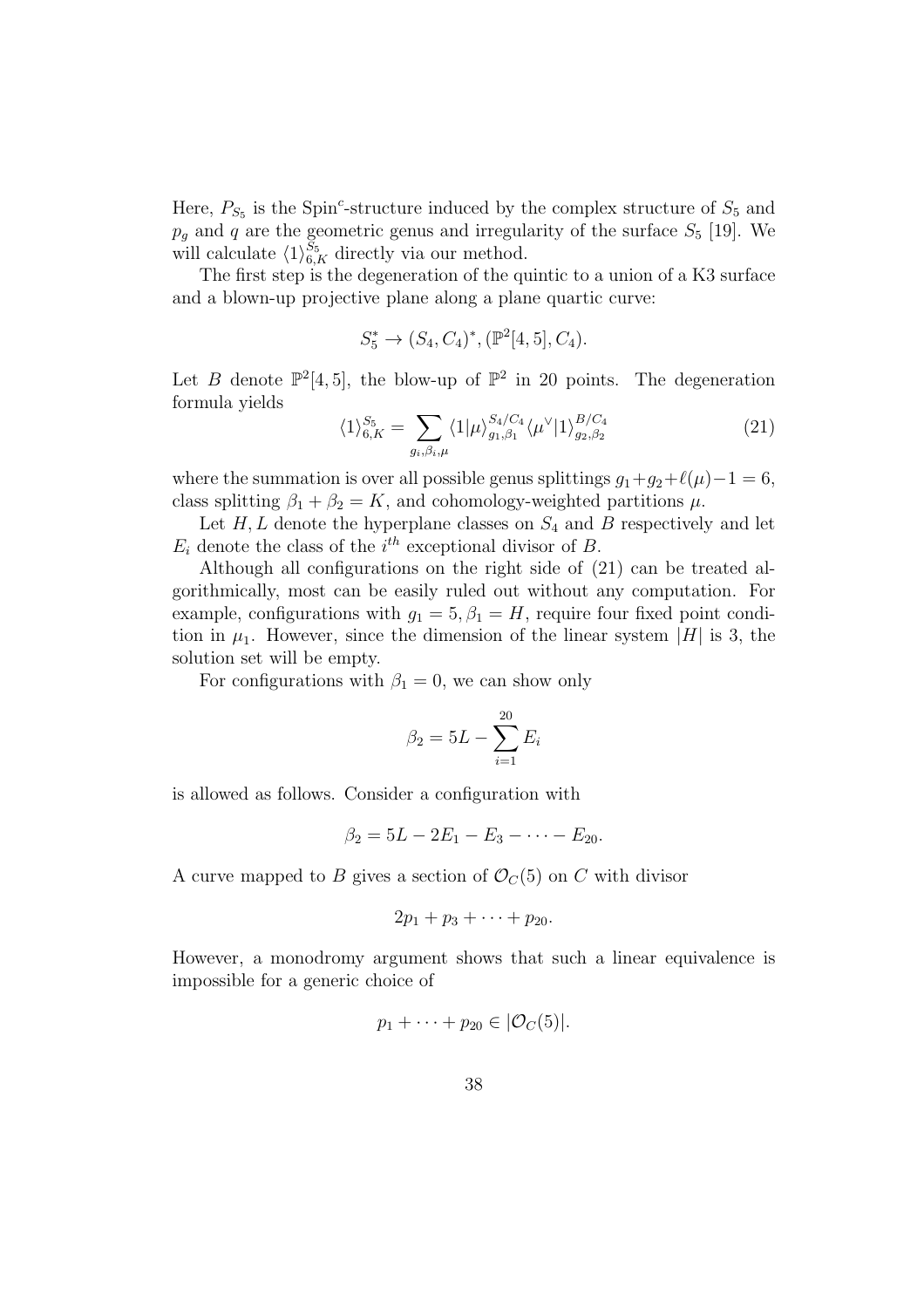Finally, for many configurations, the relative invariant for  $(B, C_4)$  is easily seen to vanish. For instance, when  $g_1 = 3, \beta_2 = L$  with

$$
\mu = \{ (2, [p]), (1, 1), (1, 1) \},\
$$

the relative invariant for the curve mapped to  $B$  is the number of tangents to  $C_4 \subset \mathbf{P}^2$  which pass through two fixed generic points.

After ruling out these easy cases, there is the single  $\beta_1 = 0$  case discussed above and five configurations with  $\beta_1 = H$ . For  $g_1 = 3$ , the possible partitions with  $\beta_1 = H$  are

$$
\mu_1 = \{ (1, [p]), (1, [p]), (1, 1), (1, 1) \}, \n\mu_2 = \{ (1, \alpha), (1, \alpha^{\vee}), (1, [p]), (1, 1) \}, \n\mu_3 = (1, \alpha_1), (1, \alpha_1^{\vee}), (1, \alpha_2), (1, \alpha_2^{\vee}) \}
$$

where  $[p] \in H^2(C, \mathbb{Z})$  is the Poincare-dual class to a point and  $\alpha_i, \alpha_i^{\vee}$  are basis elements of  $H^1(C, \mathbb{Z})$ . For  $g_1 = 4$ , the possible partitions are

$$
\nu_1 = \{ (2, [p]), (1, [p]), (1, 1) \},
$$
  

$$
\nu_2 = \{ (2, 1), (1, [p]), (1, [p]) \}.
$$

In each of these cases, we have  $g_2 = 0$  and  $\beta_2 = L$  for the curve mapped to B.

For each relative invariant of  $S_4$ , we study the associated absolute invariant on  $S_4$  via the degeneration to

$$
S_4 \cup_{C_4} \mathbf{P}(K_{C_4} \oplus \mathcal{O}_{C_4}).
$$

We will denote the latter projective bundle by  $P$  and the sections corresponding to the summands  $K_C$  and  $\mathcal{O}_C$  by  $D_0$  and  $D_{\infty}$ . For  $g_1 = 3$ , we obtain the equations

$$
\langle \tau_0([p])\tau_0([p])\rangle_{3,H}^{S_4} = \langle 1|\mu_1\rangle_{3,H}^{S_4/C_4} + \langle (0)|\tau_0([p])\tau_0([p])\rangle_{3,[D_0]}^{P/D_{\infty}},\tag{22}
$$

$$
\langle \tau_0(\iota_*\alpha)\tau_0(\iota_*\alpha^\vee)\tau_0([p])\rangle_{3,H}^{S_4} =
$$
  

$$
\langle 1|\mu_2\rangle_{3,H}^{S_4/C_4} + \langle 1|\mu_1\rangle_{3,H}^{S_4/C_4} + \langle 0| |\tau_0(\iota_*\alpha)\tau_0(\iota_*\alpha^\vee)\tau_0([p])\rangle_{3,[D_0]}^{P/D_\infty}, (23)
$$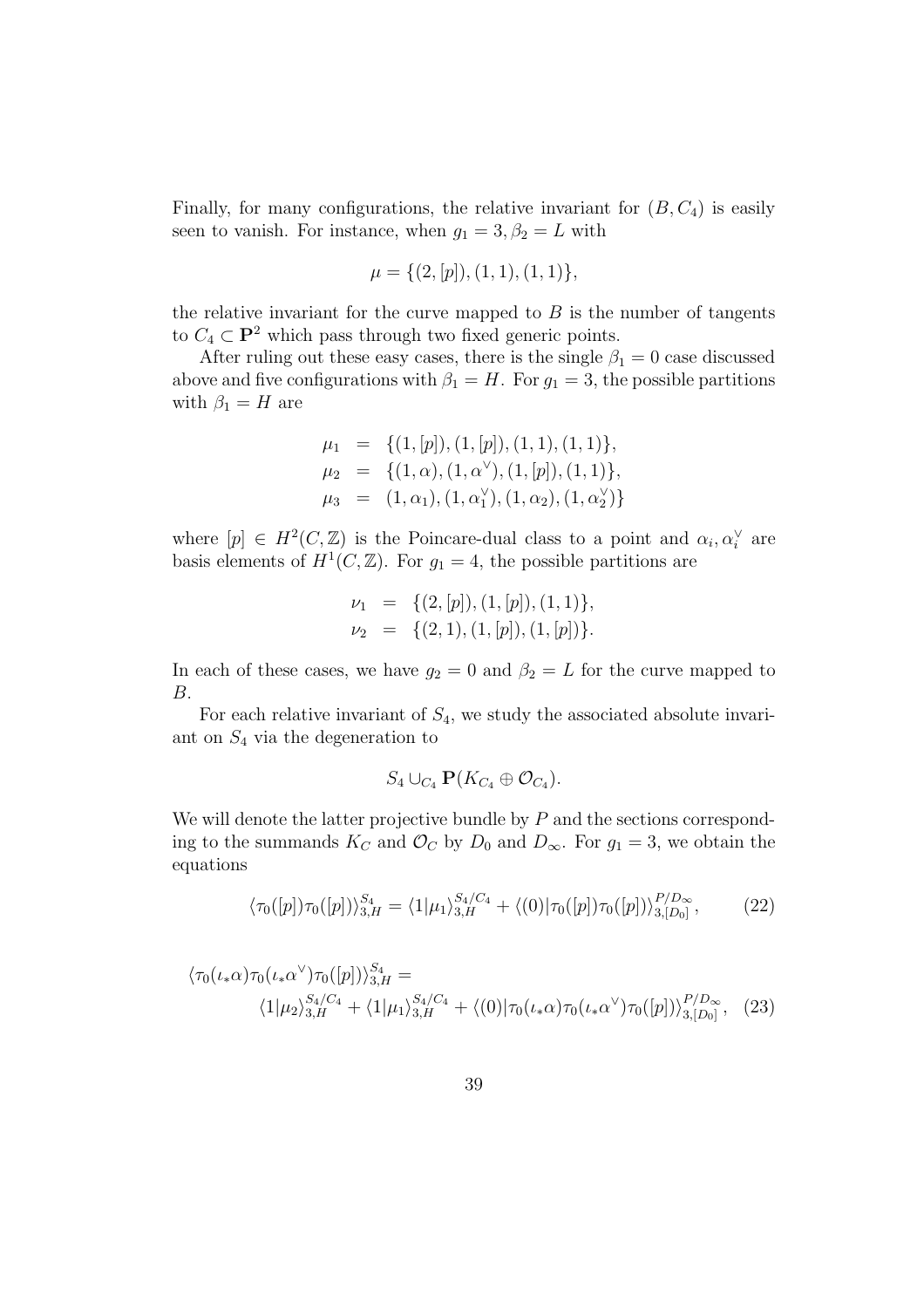and

$$
\langle \tau_0(\iota_* \alpha_1) \tau_0(\iota_* \alpha_1^{\vee}) \tau_0(\iota_* \alpha_2) \tau_0(\iota_* \alpha_2^{\vee}) \rangle_{3,H}^{S_4} =
$$
\n
$$
\langle 1 | \mu_3 \rangle_{3,H}^{S_4/C_4} + 2 \langle 1 | \mu_2 \rangle_{3,H}^{S_4/C_4} + \langle 1 | \mu_1 \rangle_{3,H}^{S_4/C_4}
$$
\n
$$
+ \langle 0 | \tau_0(\iota_* \alpha_1) \tau_0(\iota_* \alpha_1^{\vee}) \tau_0(\iota_* \alpha_2) \tau_0(\iota_* \alpha_2^{\vee}) \rangle_{3,[D_0]}^{P/D_{\infty}}.
$$
\n(24)

Since there exist Kahler deformations of the K3 surface  $S_4$  with no embedded curves, all absolute invariants vanish. The relative invariants of  $(P, C_{\infty})$ are immediately calculated via relative localization to yield 1, 0, and 0 respectively. The genus 3 relative invariants are

$$
\langle 1|\mu_1\rangle_{3,H}^{S_4/C_4} = -1, \langle 1|\mu_2\rangle_{3,H}^{S_4/C_4} = 1, \langle 1|\mu_3\rangle_{3,H}^{S_4/C_4} = -1.
$$

The same procedure for the two genus 4 invariants shows they both vanish.

It remains to compute the relative invariants of the pair  $(B, C_4)$ . For the relative invariants  $\langle \mu_i^{\vee} | 1 \rangle_{0,L}^{B/C_4}$ , we argue directly. The moduli space

$$
\overline{M}_{0,4}(B/C_4,(1,1,1,1))
$$

is a blowup of the two dimensional space

$$
Z = \{ (p_1, p_2, p_3, p_4) \in C \times C \times C \times C \mid \mathcal{O}_C(\sum p_i) \cong K_C \}.
$$

Since the relative conditions are pulled back from  $C<sup>4</sup>$ , we only need to cap these classes with the fundamental class of Z in  $H_2(C^4, \mathbb{Z})$ . The latter class is given by a degeneracy locus calculation, [Z] equals the second Chern class of the rank 4 bundle whose fiber at  $(p_1, p_2, p_3, p_4)$  is  $\bigoplus K|_{\sum p_i}$ . The invariants are

$$
\langle \mu_1^{\vee}|1\rangle_{0,L}^{B/C_4} = 1, \langle \mu_2^{\vee}|1\rangle_{0,L}^{B/C_4} = 1, \langle \mu_3^{\vee}|1\rangle_{0,L}^{B/C_4} = 1.
$$

The remaining contribution is the relative invariant for  $(B, C_4)$  where the entire genus 6 curve is mapped to B with homology class  $\beta = 5H - \sum_{i=1}^{20} E_i$ . The corresponding absolute invariant is

$$
\langle 1 \rangle_{6,\beta}^B = 1. \tag{25}
$$

The invariant (25) is computed by considering the blow-up of  $\mathbb{P}^2$  at 20 general points. Degenerating along  $C_4$  gives the following relation between the relative invariants for  $(B, C_4)$  and  $(P, D_0)$ .

$$
1 = \langle 1 \rangle_{6,\beta}^{B} = \sum_{g_i, \beta_i, \mu} \langle 1 | \mu \rangle_{g_1, \beta_1}^{P/D_0} \langle \mu^{\vee} | 1 \rangle_{g_2, \beta_2}^{B/C_4}, \tag{26}
$$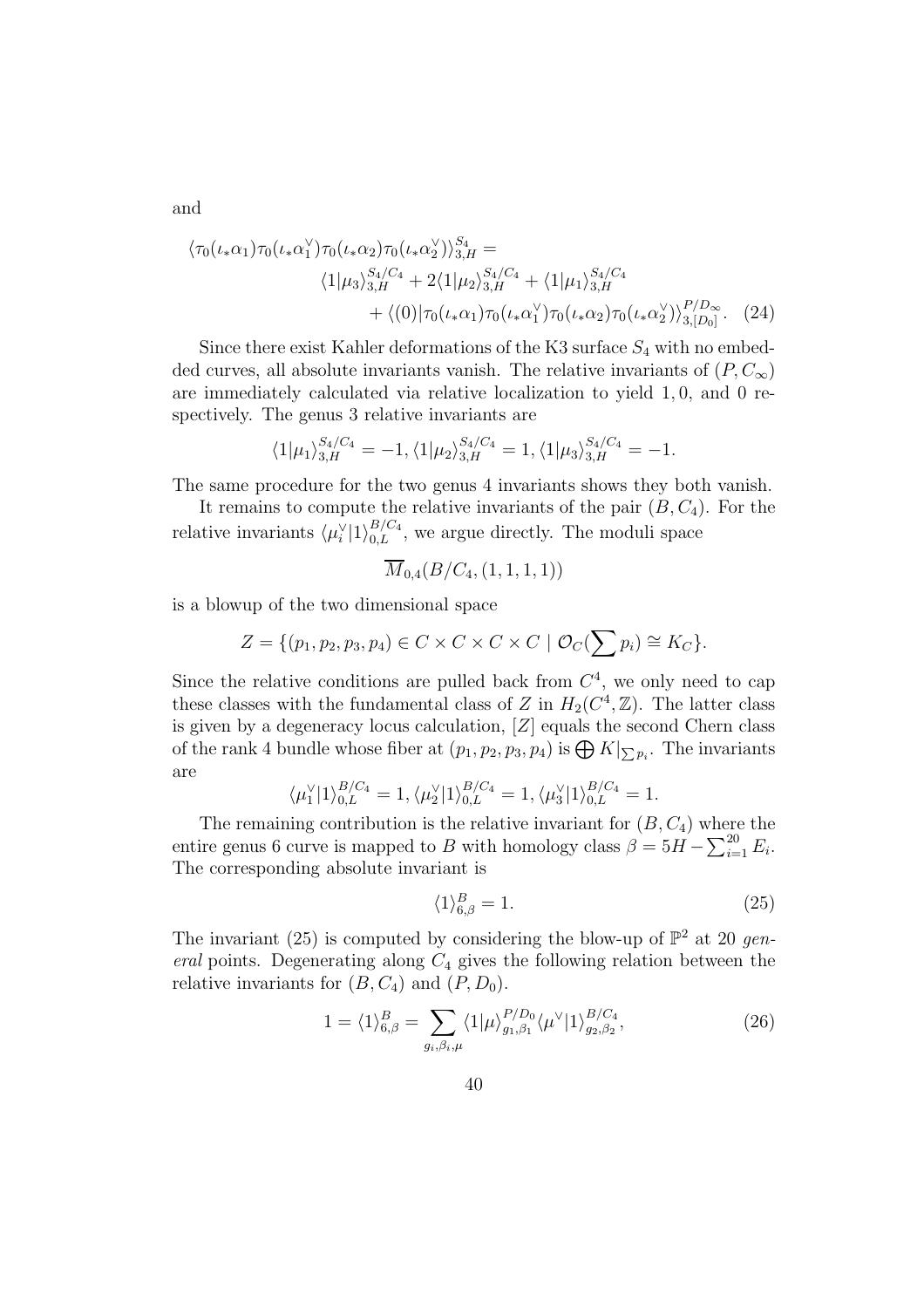where again we sum over all configurations.

The situation is identical to our degeneration of  $S_5$  with P in place of  $S_4$ . In particular, the same arguments allow us to reduce to the same five configurations with  $g_1 = 3$  or 4, in addition to the configuration where the entire curve is mapped to B. Moreover, the relative invariants are computed by the same set of equations (22-24) with P instead of  $S_4$ . The only difference is the absolute invariants on  $P$  no longer vanish identically and must be computed directly by localization. Omitting the details, we find for genus 3, the relative invariants are

$$
\langle 1|\mu_1\rangle_{3,[D_0]}^{P/D_0} = 7, \ \langle 1|\mu_2\rangle_{3,[D_0]}^{P/D_0} = -3, \ \langle 1|\mu_3\rangle_{3,[D_0]}^{P/D_0} = 1.
$$

For genus 4, the relative invariants again vanish.

Finally, if we subtract equation (26) from equation (21), we have

$$
\langle 1 \rangle_{6,K}^{S_5} = 1 + \sum_{i} \left( \langle 1 | \mu_i \rangle_{3,H}^{S_4/C_4} - \langle 1 | \mu_i \rangle_{3,[D_0]}^{P/D_0} \right) \langle \mu_i^{\vee} | 1 \rangle_{0,L}^{B/C_4}
$$
  
= 1 + (-1 - 7) \cdot 1 + 3(1 - (-3)) \cdot 1 + 3(-1 - 1) \cdot 1  
= -1

where the factors of 3 arise from the different combinations of odd cohomology conditions  $\alpha \in H^1(C, \mathbb{Z})$ .

# References

- [1] J. Bryan and N.C. Leung, The enumerative geometry of K3 surfaces and modular forms, J. AMS 13 (2000), 371-410.
- [2] Y. Eliashberg, A. Givental, H. Hofer, Introduction to symplectic field theory, GAFA 2000, 560–673.
- [3] C. Faber and R. Pandharipande, *Hodge integrals and Gromov-Witten* theory, Invent. Math. 139 (2000), 173-199.
- [4] C. Faber and R. Pandharipande, Relative maps and tautological classes, J. EMS (to appear).
- [5] A. Gathmann, Absolute and relative invariants of hypersurfaces, Duke Math. J. 115 (2002), 171-203.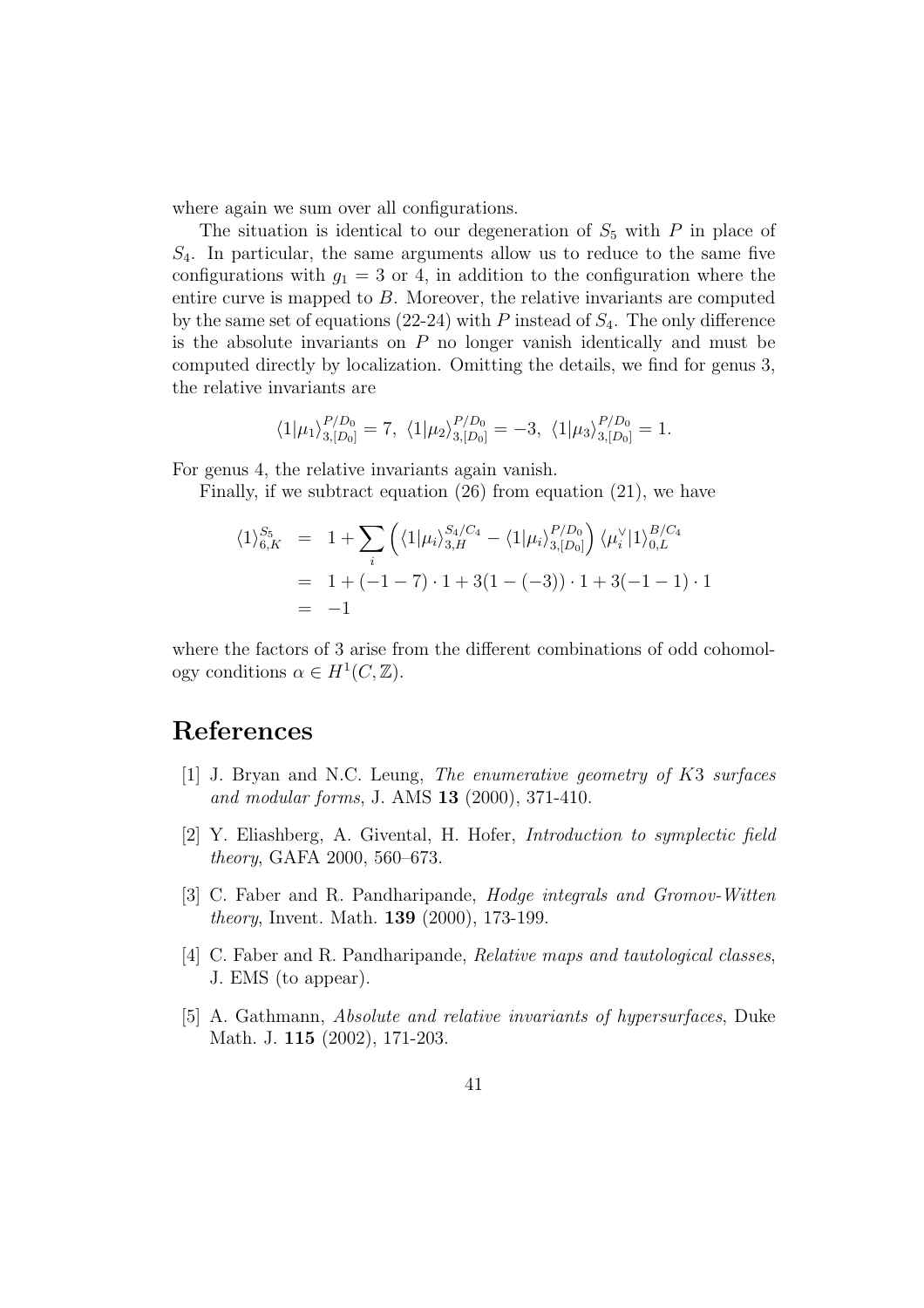- [6] A. Gathmann, Relative Gromov-Witten invariants and the mirror formula, Math. Ann. 325 (2003), 393-412.
- [7] A. Gathmann, Topological recursion relations and Gromov-Witten invariants of higher genus, preprint 2003.
- [8] A. Gathmann, Gromov-Witten invariants of hypersurfaces, Habilitation thesis, Univ. of Kaiserslautern, 2003.
- [9] A. Givental, Semisimple Frobenius manifolds at higher genus, IMRN (2001), 1265-1286.
- [10] T. Graber and R. Pandharipande, Localization of virtual classes, Invent. Math. **135** (1999), 487–518.
- [11] T. Graber and R. Vakil, Relative virtual localization and vanishing of tautological classes on moduli spaces of curves, preprint 2003.
- [12] E. Ionel and T. Parker, Relative Gromov-Witten invariants, Ann. of Math. **157** (2003), 45–96.
- [13] J. Lee and T. Parker, A structure theorem for the Gromov-Witten invariants of Kähler surfaces, preprint 2005.
- [14] A.-M. Li and Y. Ruan, Symplectic surgery and Gromov-Witten invariants of Calabi-Yau 3-folds I, Invent. Math. 145 (2001), no. 1, 151–218.
- [15] J. Li, A degeneration formula for Gromov-Witten invariants, J. Diff. Geom. **60** (2002), 199–293.
- [16] J. Li and A. Zinger, On the genus 1 Gromov-Witten invariants of complete intersection threefolds, preprint 2004.
- [17] D. Maulik, in preparation.
- [18] D. Maulik and R. Pandharipande, New calculations in Gromov-Witten theory, math.AG/0601395.
- [19] J. Morgan, The Seiberg-Witten equations and applications to the topology of smooth four-manifolds, Princeton University Press, 1996.
- [20] A. Okounkov and R. Pandharipande, Gromov-Witten theory, Hurwitz numbers, and completed cycles, Ann. of Math. (to appear).